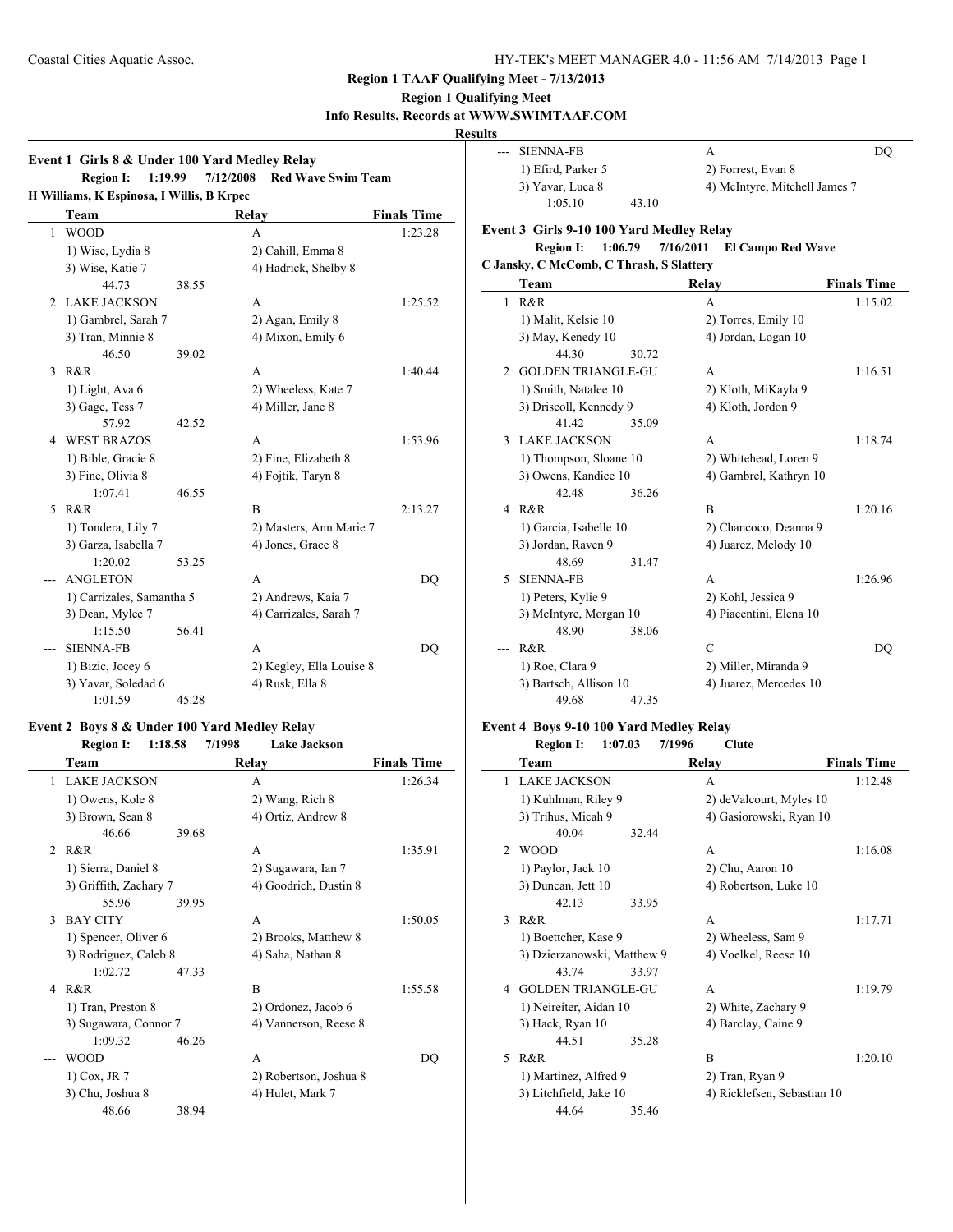### Coastal Cities Aquatic Assoc. HY-TEK's MEET MANAGER 4.0 - 11:56 AM 7/14/2013 Page 2

#### **Region 1 TAAF Qualifying Meet - 7/13/2013**

### **Region 1 Qualifying Meet**

**Info Results, Records at WWW.SWIMTAAF.COM**

#### **Results**

| (Event 4 Boys 9-10 100 Yard Medley Relay) |                     |       |                         |                    |  |
|-------------------------------------------|---------------------|-------|-------------------------|--------------------|--|
|                                           | Team                |       | Relay                   | <b>Finals Time</b> |  |
| 6                                         | <b>WEST BRAZOS</b>  |       | А                       | 1:24.82            |  |
|                                           | 1) Hillman, Mark 10 |       | 2) Massengale, James 10 |                    |  |
|                                           | 3) Fojtik, Ryan 9   |       | 4) Bailes, Jacob 10     |                    |  |
|                                           | 48.61               | 36.21 |                         |                    |  |
|                                           | <b>BAY CITY</b>     |       | А                       | DO                 |  |
|                                           | 1) Hogg, Spencer 10 |       | 2) Blackmon, Brysen 9   |                    |  |
|                                           | 3) Orsak, Nathan 9  |       | 4) Allison, Clay 9      |                    |  |
|                                           | 47.01               | 35.86 |                         |                    |  |

#### **Event 5 Girls 8 & Under 50 Yard Freestyle**

### **Region I: 32.65 7/24/2010 Cailyn McComb Name Age Team Finals Time** 1 Reinholt, Caroline 8 GOLDEN TRIANGLE-39.82 2 Evans, Rachel 8 EL CAMPO 40.29 3 Reese, Laura 8 ANGLETON 40.82 Gibbens, Grace 7 BAY CITY 42.13 5 Green, Emily 8 ANGLETON 47.60 6 Knox, Destiny 8 GOLDEN TRIANGLE-47.89 7 Uribe, Isabella 8 GOLDEN TRIANGLE- 48.23 8 Mason, Andrea 8 GOLDEN TRIANGLE-48.32 9 Wagner, Evana 7 SEABROOK 48.43 10 Dean, Mylee 7 ANGLETON 48.92 11 Kessler, Daisy 8 PALACIOS 50.04 12 Davis, Ellery 8 R&R 51.06 13 Miller, Jane 8 R&R 51.10 14 Engel, Bailey 8 PALACIOS 53.20 15 Andrews, Kaia 7 ANGLETON 55.74 16 Thompson, Lynzi 5 WEST BRAZOS 1:00.33 17 Sheffield, Brooklyn 7 WEST BRAZOS 1:06.97 18 Volesky, Mikayla 7 R&R 1:10.15 Gibson, Kenna 6 WHARTON 1:11.23 20 Grones, Bethany 7 PALACIOS 1:24.17 21 Coston, Karlee 7 GOLDEN TRIANGLE-1:25.81

#### **Event 6 Boys 8 & Under 50 Yard Freestyle**

|    | <b>Region I:</b>  | 32.91 | 7/10/2004       | <b>Corey Duke</b>       |                    |  |
|----|-------------------|-------|-----------------|-------------------------|--------------------|--|
|    | <b>Name</b>       |       | <b>Age Team</b> |                         | <b>Finals Time</b> |  |
| 1  | Driscoll, Cael    |       | 8               | <b>GOLDEN TRIANGLE-</b> | 34.83              |  |
| 2  | Goodrich, Dustin  |       | 8               | R&R                     | 37.90              |  |
| 3  | Bures, Luke       |       | 7               | <b>EL CAMPO</b>         | 40.82              |  |
| 4  | Howell, Andrew    |       | 8               | <b>WHARTON</b>          | 41.25              |  |
| 5  | Vannerson, Reese  |       | 8               | R&R                     | 41.54              |  |
| 6  | Nelson, Joshua    |       | 8               | <b>GOLDEN TRIANGLE-</b> | 45.74              |  |
| 7  | Merrill, Colin    |       | 8               | <b>GOLDEN TRIANGLE-</b> | 46.82              |  |
| 8  | Meaux, Brandt     |       | 7               | <b>GOLDEN TRIANGLE-</b> | 49.38              |  |
| 9  | Medina, Patricio  |       | 8               | <b>LAKE JACKSON</b>     | 49.75              |  |
| 10 | Fix, Cayden       |       | 8               | <b>WHARTON</b>          | 49.89              |  |
| 11 | Duran, Diego      |       | 8               | <b>FST</b>              | 52.94              |  |
| 12 | Cortez, Andrew    |       | 8               | <b>ALVIN</b>            | 54.47              |  |
| 13 | Garner, Zane      |       | 7               | <b>EL CAMPO</b>         | 55.53              |  |
| 14 | Fricker, Noah     |       | 7               | <b>ANGLETON</b>         | 55.70              |  |
| 15 | Ware, Grant       |       | 7               | <b>WHARTON</b>          | 58.19              |  |
| 16 | Beverly, Nehemiah |       | 8               | <b>GOLDEN TRIANGLE-</b> | 1:03.67            |  |
| 17 | Mann, Bryce       |       | 8               | <b>WEST BRAZOS</b>      | 1:07.47            |  |
| 18 | Chacon, Koen      |       | 8               | <b>LAKE JACKSON</b>     | 1:21.76            |  |

|                | Event 7 Girls 9-10 50 Yard Freestyle |       |        |                         |                    |
|----------------|--------------------------------------|-------|--------|-------------------------|--------------------|
|                | <b>Region I:</b>                     | 28.93 | 7/1999 | <b>Lisa Paul</b>        |                    |
|                | Name                                 |       |        | <b>Age Team</b>         | <b>Finals Time</b> |
| 1              | Jordan, Logan                        |       | 10     | R&R                     | 31.47              |
| $\overline{c}$ | Thomet, AnneMarie                    |       | 9      | <b>SEABROOK</b>         | 33.84              |
| 3              | Cardenas, Briana                     |       | 9      | <b>GOLDEN TRIANGLE-</b> | 34.57              |
| 4              | Kloth, Jordon                        |       | 9      | <b>GOLDEN TRIANGLE-</b> | 35.74              |
| 5              | Beal, Kendall                        |       | 9      | EL CAMPO                | 35.85              |
| 6              | Rogan, Shelby                        |       | 10     | <b>ALVIN</b>            | 35.88              |
| 7              | Kloth, MiKayla                       |       | 9      | <b>GOLDEN TRIANGLE-</b> | 36.26              |
| 8              | Hamlin, Mia                          |       | 10     | <b>WHARTON</b>          | 36.84              |
| 9              | Grones, Brooke                       |       | 9      | <b>PALACIOS</b>         | 39.11              |
| 10             | Parker, Paige                        |       | 9      | <b>ANGLETON</b>         | 39.12              |
| 11             | Heath, Erin                          |       | 9      | <b>ANGLETON</b>         | 39.34              |
| 12             | Williams, Alex                       |       | 10     | <b>BAY CITY</b>         | 39.54              |
| 13             | Stai, Megan                          |       | 10     | <b>BAY CITY</b>         | 39.65              |
| 14             | Wagner, Merlot                       |       | 10     | <b>SEABROOK</b>         | 39.98              |
| 15             | Mason, Natalie                       |       | 10     | <b>GOLDEN TRIANGLE-</b> | 40.08              |
| 16             | Merrill, Samantha                    |       | 10     | <b>GOLDEN TRIANGLE-</b> | 40.74              |
| 17             | Herring, Janie                       |       | 10     | R&R                     | 42.29              |
| 18             | Berger, Lucy                         |       | 9      | <b>LAKE JACKSON</b>     | 43.88              |
| 19             | Eaves, Lauren                        |       | 9      | <b>GOLDEN TRIANGLE-</b> | 44.40              |
| 20             | Velazquez, Kelly                     |       | 9      | <b>GOLDEN TRIANGLE-</b> | 44.79              |
| 21             | Grigar, Valerie                      |       | 10     | <b>WHARTON</b>          | 45.01              |
| 22             | Wagner, Nova                         |       | 9      | <b>SEABROOK</b>         | 45.60              |
| 23             | Suchyta, Miranda                     |       | 10     | R&R                     | 45.74              |
| 24             | Soto, Samantha                       |       | 10     | <b>WOOD</b>             | 49.80              |
| 25             | Duran, Adriana                       |       | 10     | <b>FST</b>              | 59.65              |

### **Event 8 Boys 9-10 50 Yard Freestyle**

#### **Region I: 28.74 7/14/2012 Conner Williams**

|    | Name                  |    | <b>Age Team</b>         | <b>Finals Time</b> |
|----|-----------------------|----|-------------------------|--------------------|
| 1  | Gasiorowski, Ryan     | 10 | <b>LAKE JACKSON</b>     | 31.47              |
| 2  | Willis, Nathan        | 10 | <b>EL CAMPO</b>         | 33.65              |
| 3  | Thaman, Kyler         | 9  | <b>SIENNA-FB</b>        | 34.10              |
| 4  | Chu, Aaron            | 10 | <b>WOOD</b>             | 34.17              |
| 5  | Chilek, Colby         | 10 | <b>WHARTON</b>          | 35.49              |
| 6  | Hogg, Spencer         | 10 | <b>BAY CITY</b>         | 35.63              |
| 7  | Martinez, Alfred      | 9  | R&R                     | 36.65              |
| 8  | White, Zachary        | 9  | <b>GOLDEN TRIANGLE-</b> | 36.92              |
| 9  | Neireiter, Aidan      | 10 | <b>GOLDEN TRIANGLE-</b> | 37.30              |
| 10 | Blackmon, Brysen      | 9  | <b>BAY CITY</b>         | 37.53              |
| 11 | Hack, Ryan            | 10 | <b>GOLDEN TRIANGLE-</b> | 37.57              |
| 12 | Nguyen, Alex          | 10 | <b>LAKE JACKSON</b>     | 37.65              |
| 13 | Ricklefsen, Sebastian | 10 | R&R                     | 38.28              |
| 14 | Sierra, David         | 10 | R&R                     | 38.65              |
| 15 | Robertson, Luke       | 10 | <b>WOOD</b>             | 39.23              |
| 16 | Huffhines, Donivan    | 9  | <b>FST</b>              | 39.76              |
| 17 | Barclay, Caine        | 9  | <b>GOLDEN TRIANGLE-</b> | 41.35              |
| 18 | Rocha, Emmanuel       | 9  | <b>GOLDEN TRIANGLE-</b> | 41.61              |
| 19 | Fix, Conner           | 9  | <b>WHARTON</b>          | 42.84              |
| 20 | Andrews, Fynn         | 10 | <b>ANGLETON</b>         | 43.16              |
| 21 | Uribe, Ezequiel       | 10 | <b>GOLDEN TRIANGLE-</b> | 44.18              |
| 22 | Riley, Donte          | 9  | <b>GOLDEN TRIANGLE-</b> | 44.36              |
| 23 | Landry, Luke          | 9  | <b>GOLDEN TRIANGLE-</b> | 47.70              |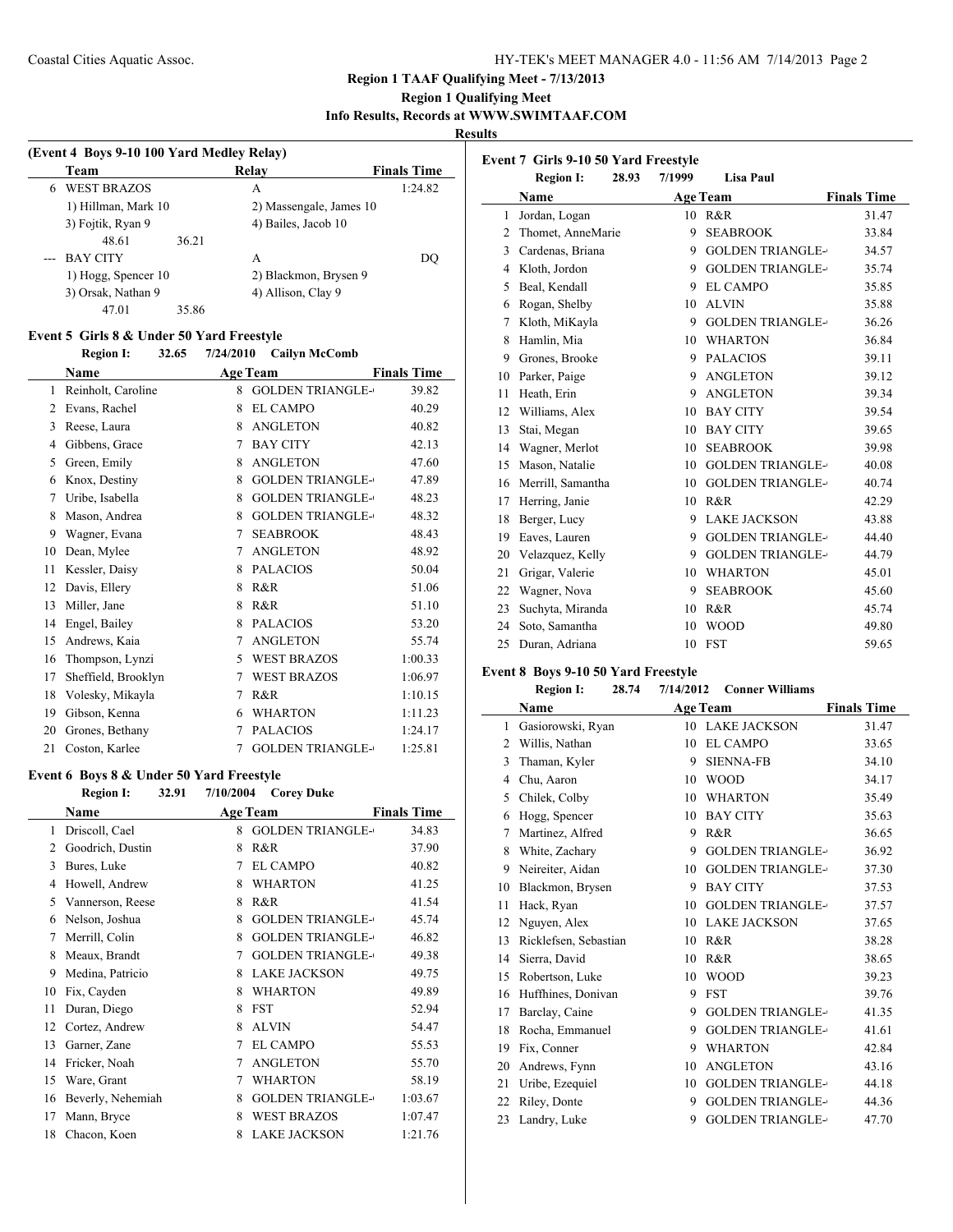### **Region 1 Qualifying Meet Info Results, Records at WWW.SWIMTAAF.COM**

**Results**

| (Event 8 Boys 9-10 50 Yard Freestyle) |                        |    |                         |                    |  |  |
|---------------------------------------|------------------------|----|-------------------------|--------------------|--|--|
|                                       | <b>Name</b>            |    | <b>Age Team</b>         | <b>Finals Time</b> |  |  |
|                                       | 24 Derleth, Cameron    |    | 10 ANGLETON             | 48.20              |  |  |
|                                       | 25 Pugh, Jarrod        |    | 10 WEST BRAZOS          | 49.71              |  |  |
|                                       | 26 Villagomez, Armando | 9  | <b>WHARTON</b>          | 53.09              |  |  |
|                                       | 27 Pesina, Jordan      | 10 | <b>BAY CITY</b>         | 53.20              |  |  |
|                                       | 28 Castaneda, Dylan    |    | <b>GOLDEN TRIANGLE-</b> | 1:01.40            |  |  |
| 29                                    | Watson, Ty             | 9  | <b>BAY CITY</b>         | 1:02.57            |  |  |
|                                       | --- Chiadika, Isioma   |    | <b>SIENNA-FB</b>        | DO                 |  |  |

#### **Event 9 Girls 6 & Under 25 Yard Backstroke**

| <b>Age Team</b><br><b>Finals Time</b><br><b>WOOD</b><br>24.86 |
|---------------------------------------------------------------|
|                                                               |
|                                                               |
| R&R<br>25.01                                                  |
| <b>SIENNA-FB</b><br>26.34                                     |
| <b>SIENNA-FB</b><br>26.42                                     |
| 26.78<br><b>GOLDEN TRIANGLE-</b>                              |
| <b>GOLDEN TRIANGLE-</b><br>27.11                              |
| <b>WOOD</b><br>28.04                                          |
| <b>LAKE JACKSON</b><br>28.46                                  |
| <b>EL CAMPO</b><br>29.16                                      |
| <b>WOOD</b><br>29.35                                          |
| 29.44<br><b>SIENNA-FB</b>                                     |
| <b>BELLAIRE</b><br>29.81                                      |
| <b>SIENNA-FB</b><br>29.86                                     |
| <b>EL CAMPO</b><br>30.30                                      |
| <b>BELLAIRE</b><br>30.55                                      |
| <b>BAY CITY</b><br>30.61                                      |
| <b>LAKE JACKSON</b><br>30.62                                  |
| <b>UNATTACHED</b><br>31.95                                    |
| <b>SIENNA-FB</b><br>31.96                                     |
| <b>SIENNA-FB</b><br>33.04                                     |
| <b>SIENNA-FB</b><br>34.08                                     |
| R&R<br>34.26                                                  |
| <b>SIENNA-FB</b><br>35.32                                     |
| <b>ALVIN</b><br>36.01                                         |
| <b>BAY CITY</b><br>37.06                                      |
| <b>BAY CITY</b><br>37.16                                      |
| <b>ANGLETON</b><br>37.31                                      |
| R&R<br>38.11                                                  |
| <b>SIENNA-FB</b><br>38.67                                     |
| <b>SIENNA-FB</b><br>38.83                                     |
| <b>SIENNA-FB</b><br>39.16                                     |
| R&R<br>39.51                                                  |
| R&R<br>39.84                                                  |
| <b>BAY CITY</b><br>40.40                                      |
| 40.42                                                         |
| <b>BAY CITY</b><br>1:04.51                                    |
| <b>WEST BRAZOS</b><br>DQ                                      |
| <b>PALACIOS</b><br>DQ                                         |
| <b>LAKE JACKSON</b><br>DQ                                     |
|                                                               |

| Event 10 Boys 6 & Under 25 Yard Backstroke |                           |           |                           |                    |  |  |
|--------------------------------------------|---------------------------|-----------|---------------------------|--------------------|--|--|
|                                            | <b>Region I:</b><br>23.39 | 7/16/2011 | <b>Joey Marlow</b>        |                    |  |  |
|                                            | Name                      |           | <b>Age Team</b>           | <b>Finals Time</b> |  |  |
| 1                                          | Neireiter, Andrew         |           | <b>6 GOLDEN TRIANGLE-</b> | 23.49              |  |  |
| 2                                          | Danner, Landon            | 6         | <b>GOLDEN TRIANGLE-</b>   | 24.44              |  |  |
| 3                                          | Beal, Kaden               | 6         | <b>EL CAMPO</b>           | 25.62              |  |  |
| 4                                          | Gage, Spencer             | 6         | R&R                       | 27.35              |  |  |
| 5                                          | Townsend, Jathen          | 5         | <b>GOLDEN TRIANGLE-</b>   | 27.76              |  |  |
| 6                                          | Stephens, Slade           | 6         | <b>WOOD</b>               | 28.01              |  |  |
| 7                                          | Smejkal, Jack             | 5         | <b>WOOD</b>               | 28.17              |  |  |
| 8                                          | Cook, Luke                | 6         | <b>ANGLETON</b>           | 29.08              |  |  |
| 9                                          | Masters, George           | 6         | R&R                       | 29.43              |  |  |
| 10                                         | Cieslar, Bryce            | 6         | <b>WOOD</b>               | 29.62              |  |  |
| 11                                         | Efird, Parker             | 5         | <b>SIENNA-FB</b>          | 30.34              |  |  |
| 12                                         | Taylor, Dax               | 6         | <b>ANGLETON</b>           | 30.61              |  |  |
| 13                                         | Stavinoha, Brady          | 6         | <b>WHARTON</b>            | 30.78              |  |  |
| 14                                         | Taylor, Jack              | 6         | <b>SIENNA-FB</b>          | 31.13              |  |  |
| 15                                         | Peters, Jake              | 6         | <b>SIENNA-FB</b>          | 31.16              |  |  |
| 16                                         | Cleary, Brenny            | 6         | <b>SIENNA-FB</b>          | 31.67              |  |  |
| 17                                         | Spurlock, Britt           | 6         | R&R                       | 32.46              |  |  |
| 18                                         | Martinez, Aidan           | 6         | <b>BAY CITY</b>           | 34.63              |  |  |
| 19                                         | Boyd, Gavin               | 6         | <b>SIENNA-FB</b>          | 34.67              |  |  |
| 20                                         | Harrison, Charlie         | 6         | <b>WHARTON</b>            | 35.62              |  |  |
| 21                                         | Merrill, Ty               | 6         | <b>GOLDEN TRIANGLE-</b>   | 35.77              |  |  |
| 22                                         | Chiadika, Nedum           | 6         | <b>SIENNA-FB</b>          | 39.48              |  |  |
| 23                                         | Ware, Hayden              | 6         | R&R                       | 40.58              |  |  |
| 24                                         | Richardson, Sam           | 6         | <b>WOOD</b>               | 44.60              |  |  |
| 25                                         | Eardley, Brandon          | 6         | <b>SIENNA-FB</b>          | 1:10.77            |  |  |

### **Event 11 Girls 8 & Under 25 Yard Backstroke**

| 7/16/2011<br>19.60<br><b>Region I:</b><br><b>Caroline Denbigh</b> |  |
|-------------------------------------------------------------------|--|
|-------------------------------------------------------------------|--|

|      | Name                |   | <b>Age Team</b>         | <b>Finals Time</b> |
|------|---------------------|---|-------------------------|--------------------|
| 1    | Elgar, Kelsy        | 8 | <b>GOLDEN TRIANGLE-</b> | 19.54              |
| 2    | Vrazel, Elizabeth   | 8 | <b>ANGLETON</b>         | 20.73              |
| 3    | Reinholt, Caroline  | 8 | <b>GOLDEN TRIANGLE-</b> | 21.31              |
| 4    | Chandler, Sarah     | 8 | <b>DEER PARK</b>        | 22.26              |
| $*5$ | Dean, Kendall       | 7 | <b>ANGLETON</b>         | 22.61              |
| $*5$ | Wise, Lydia         | 8 | <b>WOOD</b>             | 22.61              |
| 7    | Koenst, Katelyn     | 7 | <b>TEXAS CITY</b>       | 22.86              |
| 8    | Pekel, Isabella     | 8 | <b>WOOD</b>             | 23.38              |
| 9    | Church, Lexee       | 8 | <b>DEER PARK</b>        | 23.50              |
| 10   | Gibbens, Grace      | 7 | <b>BAY CITY</b>         | 23.94              |
| 11   | Kegley, Ella Louise | 8 | <b>SIENNA-FB</b>        | 24.66              |
| 12   | Chu, Grace          | 7 | <b>WOOD</b>             | 24.79              |
| 13   | Miles, Emily        | 8 | <b>SIENNA-FB</b>        | 25.09              |
| 14   | Abaza, Elle         | 8 | <b>BELLAIRE</b>         | 26.35              |
| 15   | Canny, Addison      | 7 | <b>SIENNA-FB</b>        | 26.59              |
| 16   | Parsons, Marissa    | 8 | <b>TEXAS CITY</b>       | 27.13              |
| 17   | Soriano, Hana       | 8 | <b>SIENNA-FB</b>        | 27.20              |
| 18   | Andrews, Kaia       | 7 | <b>ANGLETON</b>         | 27.68              |
| 19   | Zuniga, Reyna       | 8 | <b>DEER PARK</b>        | 28.34              |
| 20   | Steelman, Meghan    | 7 | <b>LAKE JACKSON</b>     | 28.82              |
| 21   | Rusk, Ella          | 8 | <b>SIENNA-FB</b>        | 29.21              |
| 22   | Rodriguez, Chloe    | 7 | <b>BAY CITY</b>         | 29.49              |
| 23   | Sykora, Lauren      | 7 | <b>ANGLETON</b>         | 29.56              |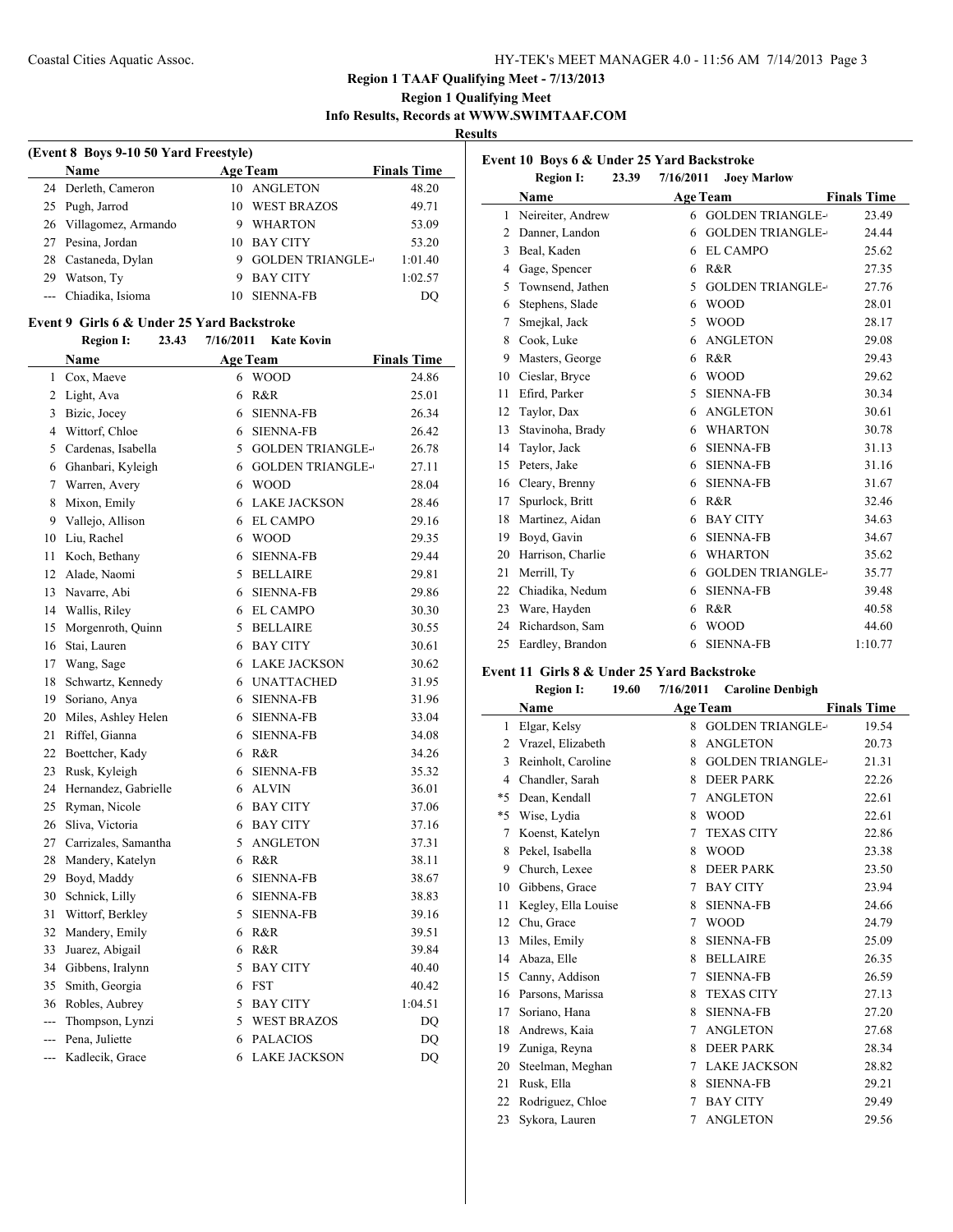### **Region 1 Qualifying Meet Info Results, Records at WWW.SWIMTAAF.COM Results**

| (Event 11 Girls 8 & Under 25 Yard Backstroke) |   |                   |                                            |  |  |
|-----------------------------------------------|---|-------------------|--------------------------------------------|--|--|
| <b>Name</b>                                   |   |                   | <b>Finals Time</b>                         |  |  |
| 24 Loehr, Lucy                                |   | <b>WOOD</b>       | 29.96                                      |  |  |
| 25 Atkinson, Elysa                            |   | <b>TEXAS CITY</b> | 30.79                                      |  |  |
| 26 Wong, Mia Elizabeth                        | 8 | <b>SIENNA-FB</b>  | 31.24                                      |  |  |
| 27 Navarre, Madi                              | 8 | <b>SIENNA-FB</b>  | 31.97                                      |  |  |
| 28 Tondera, Lily                              |   | R&R               | 32.69                                      |  |  |
| Estraca, Elayna                               |   | <b>BAY CITY</b>   | 34.42                                      |  |  |
| 30 Coston, Karlee                             |   |                   | 35.94                                      |  |  |
| Garza, Isabella                               |   | R&R               | 36.44                                      |  |  |
| 32 Volesky, Mikayla                           |   | R&R               | 43.22                                      |  |  |
|                                               |   |                   | <b>Age Team</b><br><b>GOLDEN TRIANGLE-</b> |  |  |

## **Event 12 Boys 8 & Under 25 Yard Backstroke**

### **Region I: 17.94 7/24/2010 Conner Williams**

|                | <b>Name</b>              |   | <b>Age Team</b>         | <b>Finals Time</b> |
|----------------|--------------------------|---|-------------------------|--------------------|
| $\mathbf{1}$   | Jansky, Logan            | 8 | <b>EL CAMPO</b>         | 19.21              |
| $\overline{2}$ | Gallagher, Caleb         | 8 | <b>WOOD</b>             | 19.98              |
| 3              | Sierra, Daniel           | 8 | R&R                     | 23.59              |
| 4              | Goudeau, Cannon          | 7 | <b>WHARTON</b>          | 23.78              |
| 5              | Yavar, Luca              | 8 | <b>SIENNA-FB</b>        | 23.92              |
| 6              | Kingwergs, Dieter        | 8 | <b>WOOD</b>             | 23.98              |
| 7              | Stagg, Scott             | 8 | <b>DEER PARK</b>        | 24.21              |
| 8              | $Cox$ , JR               | 7 | <b>WOOD</b>             | 25.34              |
| 9              | McIntyre, Mitchell James | 7 | <b>SIENNA-FB</b>        | 25.72              |
| 10             | Miller, Patrick          | 7 | <b>WOOD</b>             | 25.79              |
| 11             | Sugawara, Connor         | 7 | R&R                     | 25.87              |
| 12             | Watson, Paris            | 8 | <b>WOOD</b>             | 25.89              |
| 13             | Hernandez, Joshua        | 8 | <b>ALVIN</b>            | 25.95              |
| 14             | Bonhomme, Kyle           | 8 | <b>WOOD</b>             | 26.82              |
| 15             | Kuhlman, Trevor          | 7 | <b>LAKE JACKSON</b>     | 26.88              |
| 16             | Nelson, Joshua           | 8 | <b>GOLDEN TRIANGLE-</b> | 26.94              |
| 17             | Roberts, Rayden          | 7 | <b>ANGLETON</b>         | 28.22              |
| 18             | Medina, Patricio         | 8 | <b>LAKE JACKSON</b>     | 28.82              |
| 19             | Brown, Jeremy            | 8 | <b>WOOD</b>             | 29.17              |
| 20             | Duran, Diego             | 8 | <b>FST</b>              | 29.25              |
| 21             | Roest, Willem            | 8 | <b>ALVIN</b>            | 29.76              |
| 22             | Weaver, Seth             | 8 | <b>WHARTON</b>          | 31.62              |
| 23             | Hadrick, Mike            | 7 | <b>WOOD</b>             | 31.66              |
| 24             | Tran, Preston            | 8 | R&R                     | 32.21              |
| 25             | Litchfield, Brady        | 8 | R&R                     | 32.78              |
| 26             | Eardley, Carter          | 7 | <b>SIENNA-FB</b>        | 37.34              |
| 27             | Forrest, Evan            | 8 | <b>SIENNA-FB</b>        | 38.73              |
| 28             | Bello, Nicolas           | 7 | <b>WOOD</b>             | 41.71              |
| 29             | Chacon, Koen             | 8 | <b>LAKE JACKSON</b>     | 43.74              |
| ---            | Garner, Zane             | 7 | <b>EL CAMPO</b>         | DQ                 |
| ---            | Pattison, Daniel         | 7 | <b>LAKE JACKSON</b>     | <b>DFS</b>         |

### **Event 13 Girls 9-10 25 Yard Backstroke**

Ĭ.

## **Region I: 16.61 7/14/2012 Camryn Jansky Name Age Team Finals Time**

| таше                |    | лес теаш                | тицаю типе |
|---------------------|----|-------------------------|------------|
| Kloth, Jordon       | 9  | <b>GOLDEN TRIANGLE-</b> | 18.97      |
| 2 Copenhaver, Sarah | 9. | <b>FST</b>              | 19.48      |
| *3 Rogan, Shelby    |    | 10 ALVIN                | 19.77      |
| *3 Owens, Kandice   |    | 10 LAKE JACKSON         | 19.77      |
| 5 Smith, Natalee    | 10 | <b>GOLDEN TRIANGLE-</b> | 19.96      |
| Draeger, Isabelle   |    | <b>WOOD</b>             | 20.20      |
|                     |    |                         |            |

| 8<br>Beal, Kendall<br>9 EL CAMPO                        | 20.43 |
|---------------------------------------------------------|-------|
| 9<br>Satcher, Daija<br>9<br><b>BELLAIRE</b>             | 21.45 |
| Traylor, Karlynn<br><b>GOLDEN TRIANGLE-</b><br>10<br>10 | 21.55 |
| 9 GOLDEN TRIANGLE-<br>11<br>Hogg, Katie                 | 21.79 |
| 12<br>Davis, Everett<br>10 R&R                          | 21.96 |
| <b>GOLDEN TRIANGLE-</b><br>13<br>Mason, Natalie<br>10   | 22.39 |
| 14<br>Goerig, Emery<br><b>EL CAMPO</b><br>9             | 22.60 |
| 15<br>Yeguez, Erika<br>10 DEER PARK                     | 22.68 |
| Sanders, Summer<br>9 LAKE JACKSON<br>16                 | 22.82 |
| Hawkins, Raeanna<br>17<br>10 WHARTON                    | 23.29 |
| 18<br>Bello, Sylvana<br>10<br><b>WOOD</b>               | 23.38 |
| 19<br>Carlisle, Alexis<br>9 FST                         | 23.41 |
| 20<br>Kuchera, Colbye<br>9 GOLDEN TRIANGLE-             | 23.42 |
| 21<br>9 EL CAMPO<br>Evans, Grace                        | 23.47 |
| 22<br>Williams, Alex<br><b>BAY CITY</b><br>10           | 23.49 |
| 23<br>Stai, Megan<br>10 BAY CITY                        | 23.51 |
| 24<br>Light, Rylee<br>10 WHARTON                        | 23.53 |
| 25<br>Berger, Lucy<br>9 LAKE JACKSON                    | 23.67 |
| 26<br>Morgan, Brooke<br>10 ANGLETON                     | 23.68 |
| 27<br>Juarez, Melody<br>10 R&R                          | 23.77 |
| 28<br>Cluck, Peyton<br><b>GOLDEN TRIANGLE-</b><br>9     | 24.24 |
| 29<br>Bartsch, Allison<br>10 R&R                        | 24.26 |
| 30<br>Eaves, Lauren<br>9 GOLDEN TRIANGLE-               | 24.56 |
| 31<br>Pierce, Morgan<br>10 WHARTON                      | 25.17 |
| 32<br>Rawlings, Carleene<br>9 EL CAMPO                  | 25.38 |
| 33<br>10 LAKE JACKSON<br>Chavez, Kaitlyn                | 25.60 |
| 34<br>Soto, Samantha<br>10 WOOD                         | 26.16 |
| 35<br>Curda, Elizabeth<br>9<br>R&R                      | 26.65 |
| 36<br>Oguntope, Ruth<br>10<br>R&R                       | 26.88 |
| Smith, Savanah<br>37<br>9.<br><b>FST</b>                | 27.19 |
| 38<br>Ware, Lauren<br>9 WHARTON                         | 27.51 |
| 39<br>Volesky, Skylar<br>9<br>R&R                       | 28.19 |
| 40<br>Gutierrez, Myrka<br>9<br><b>BAY CITY</b>          | 28.66 |
| 41<br>Mills, Elia<br>9 R&R                              | 29.51 |
| 42<br>Egwu, Sophie<br>9 R&R                             | 30.90 |
| 43<br>Chilek, Azalynne<br>9 WHARTON                     | 33.66 |
| 44<br>Duran, Adriana<br>10 FST                          | 37.06 |
| McNair, Victoria<br>9<br><b>DEER PARK</b><br>$---$      | DQ    |
| --- Castillo, Anzley<br>10 EL CAMPO                     | DQ    |
| --- Griswold, Madelynne<br><b>WOOD</b><br>10            | DQ    |
| 9<br><b>WOOD</b><br>Klein, Anna<br>---                  | DQ    |

### **Event 14 Boys 9-10 25 Yard Backstroke**

 $\overline{a}$ 

**Region I: 16.01 7/14/2012 Conner Williams**

|    | Name             |    | <b>Age Team</b>         | <b>Finals Time</b> |  |
|----|------------------|----|-------------------------|--------------------|--|
|    | Reinholt, Thomas | 10 | <b>GOLDEN TRIANGLE-</b> | 16.60              |  |
|    | Johnson, Mickey  | 10 | <b>SIENNA-FB</b>        | 18.54              |  |
|    | Black, Abel      | 9  | <b>ANGLETON</b>         | 18.84              |  |
| 4  | Duncan, Jett     | 10 | <b>WOOD</b>             | 19.15              |  |
|    | Medina, Pablo    | 9  | <b>LAKE JACKSON</b>     | 19.47              |  |
| 6  | Black, Aaron     | 9  | <b>ANGLETON</b>         | 19.75              |  |
|    | Wheeless, Sam    | 9  | R&R                     | 20.17              |  |
|    | Paylor, Jack     | 10 | <b>WOOD</b>             | 20.67              |  |
| 9  | Smith, Keith     | 10 | <b>GOLDEN TRIANGLE-</b> | 21.13              |  |
| 10 | Boettcher, Kase  | 9  | R&R                     | 21.19              |  |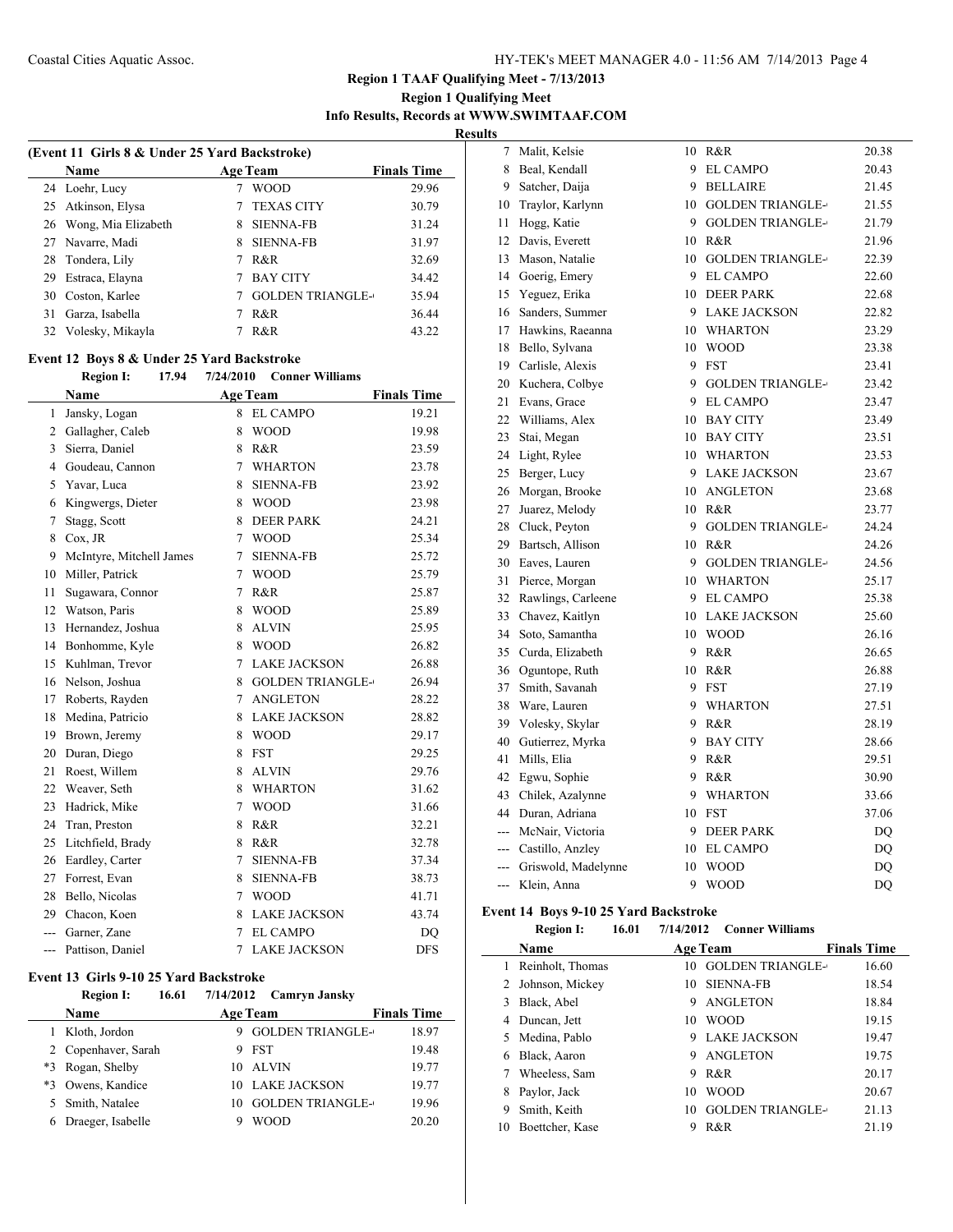### **Region 1 Qualifying Meet Info Results, Records at WWW.SWIMTAAF.COM**

**Results**

| (Event 14 Boys 9-10 25 Yard Backstroke) |                     |    |                         |                    |  |
|-----------------------------------------|---------------------|----|-------------------------|--------------------|--|
|                                         | <b>Name</b>         |    | <b>Age Team</b>         | <b>Finals Time</b> |  |
| 11                                      | Garner, Gage        | 10 | <b>EL CAMPO</b>         | 21.38              |  |
| 12                                      | Lane, Noah          | 10 | <b>WOOD</b>             | 21.66              |  |
| 13                                      | Townsend, Tyler     | 10 | <b>GOLDEN TRIANGLE-</b> | 22.59              |  |
| 14                                      | Techmanski, Adam    | 9  | R&R                     | 22.87              |  |
| 15                                      | Sierra, David       | 10 | R&R                     | 23.69              |  |
| 16                                      | Fredeman, Harrison  | 10 | <b>GOLDEN TRIANGLE-</b> | 23.84              |  |
| 17                                      | Weaver, Barron      | 10 | <b>WHARTON</b>          | 23.94              |  |
| 18                                      | Rocha, Emmanuel     | 9  | <b>GOLDEN TRIANGLE-</b> | 24.41              |  |
| 19                                      | Miller, Tobin       | 10 | <b>WOOD</b>             | 24.64              |  |
| 20                                      | Wright, Jordan      | 9  | <b>BAY CITY</b>         | 25.25              |  |
| 21                                      | Nguyen, Alex        | 10 | <b>LAKE JACKSON</b>     | 25.31              |  |
| 22                                      | Pugh, Jarrod        | 10 | <b>WEST BRAZOS</b>      | 25.37              |  |
| 23                                      | Uribe, Ezequiel     | 10 | <b>GOLDEN TRIANGLE-</b> | 25.48              |  |
| 24                                      | Williams, Jay       | 9  | <b>FST</b>              | 25.53              |  |
| 25                                      | Sauceda, Aiden      | 9  | <b>FST</b>              | 25.58              |  |
| 26                                      | Derleth, Cameron    | 10 | <b>ANGLETON</b>         | 26.60              |  |
| 27                                      | Ghanbari, Kai       | 9  | <b>GOLDEN TRIANGLE-</b> | 27.75              |  |
| 28                                      | Landry, Luke        | 9  | <b>GOLDEN TRIANGLE-</b> | 28.37              |  |
| 29                                      | Pullen, Drew        | 9  | <b>LAKE JACKSON</b>     | 28.40              |  |
| 30                                      | Castaneda, Dylan    | 9  | <b>GOLDEN TRIANGLE-</b> | 28.89              |  |
| 31                                      | Hillman, Joshua     | 9  | <b>WEST BRAZOS</b>      | 29.78              |  |
| 32                                      | Gaona, Gage         | 9  | <b>WHARTON</b>          | 31.37              |  |
| 33                                      | Ryman, Tanner       | 9  | <b>BAY CITY</b>         | 31.68              |  |
| 34                                      | Villagomez, Armando | 9  | <b>WHARTON</b>          | 37.36              |  |
| ---                                     | Rozner, Colton      | 9  | <b>BAY CITY</b>         | DQ                 |  |
|                                         | Elgar, Keith        | 9  | <b>GOLDEN TRIANGLE-</b> | DQ                 |  |
| ---                                     | Chiadika, Isioma    | 10 | <b>SIENNA-FB</b>        | DO                 |  |

#### **Event 15 Girls 8 & Under 25 Yard Breaststroke**

L,

### **Region I: 20.29 7/11/2009 Cailyn McComb**

| Name               |   |                         | <b>Finals Time</b> |
|--------------------|---|-------------------------|--------------------|
| Cahill, Emma       | 8 | <b>WOOD</b>             | 23.84              |
| Evans, Allison     | 8 | <b>EL CAMPO</b>         | 24.03              |
| Hadrick, Shelby    | 8 | <b>WOOD</b>             | 24.24              |
| Koenst, Katelyn    | 7 | <b>TEXAS CITY</b>       | 24.89              |
| Reinholt, Caroline | 8 | <b>GOLDEN TRIANGLE-</b> | 25.16              |
| Neireiter, Ashlyn  | 8 | <b>GOLDEN TRIANGLE-</b> | 25.94              |
| Chandler, Sarah    | 8 | <b>DEER PARK</b>        | 26.32              |
| Agan, Emily        | 8 | <b>LAKE JACKSON</b>     | 26.50              |
| Abaza, Elle        | 8 | <b>BELLAIRE</b>         | 26.69              |
| Mason, Andrea      | 8 | <b>GOLDEN TRIANGLE-</b> | 27.00              |
| Kessler, Daisy     | 8 | <b>PALACIOS</b>         | 27.39              |
| Chu, Grace         | 7 | <b>WOOD</b>             | 29.12              |
| Pekel, Isabella    | 8 | <b>WOOD</b>             | 30.27              |
| Fine, Elizabeth    | 8 | <b>WEST BRAZOS</b>      | 30.31              |
| Wagner, Evana      | 7 | <b>SEABROOK</b>         | 31.44              |
| Parsons, Marissa   | 8 | <b>TEXAS CITY</b>       | 31.87              |
| Wheeless, Kate     | 7 | R&R                     | 32.05              |
| Wallis, Riley      | 6 | <b>EL CAMPO</b>         | 32.31              |
| Cox, Maeve         | 6 | <b>WOOD</b>             | 34.72              |
| Davis, Ellery      | 8 | R&R                     | 36.13              |
| Atkinson, Elysa    | 7 | <b>TEXAS CITY</b>       | 37.58              |
| Estraca, Elayna    | 7 | <b>BAY CITY</b>         | 1:05.21            |
| Kadlecik, Grace    | 6 | <b>LAKE JACKSON</b>     | DQ                 |
|                    |   |                         | <b>Age Team</b>    |

| --- Gibson, Kenna    | 6 WHARTON             | DO |
|----------------------|-----------------------|----|
| --- Steelman, Meghan | 7 LAKE JACKSON        | DO |
| --- Rodriguez, Chloe | 7 BAY CITY            | DO |
| --- Wang, Sage       | <b>6 LAKE JACKSON</b> | DO |
|                      |                       |    |

## **Event 16 Boys 8 & Under 25 Yard Breaststroke**

| 20.34<br><b>Region I:</b> | 7/1986 | <b>Brent Wenzel</b> |
|---------------------------|--------|---------------------|
|---------------------------|--------|---------------------|

|       | Name              |   | <b>Age Team</b>         | <b>Finals Time</b> |
|-------|-------------------|---|-------------------------|--------------------|
| 1     | Driscoll, Cael    | 8 | <b>GOLDEN TRIANGLE-</b> | 21.75              |
| 2     | Wang, Rich        | 8 | <b>LAKE JACKSON</b>     | 23.91              |
| 3     | Bures, Luke       | 7 | <b>EL CAMPO</b>         | 24.14              |
| 4     | Robertson, Joshua | 8 | <b>WOOD</b>             | 24.31              |
| 5     | Watson, Paris     | 8 | <b>WOOD</b>             | 24.64              |
| 6     | Hulet, Mark       | 7 | <b>WOOD</b>             | 26.41              |
| 7     | Cox, JR           | 7 | <b>WOOD</b>             | 26.99              |
| 8     | Merrill, Colin    | 8 | <b>GOLDEN TRIANGLE-</b> | 28.42              |
| 9     | Sugawara, Ian     | 7 | R&R                     | 30.17              |
| 10    | Brooks, Matthew   | 8 | <b>BAY CITY</b>         | 32.10              |
| 11    | Cieslar, Bryce    | 6 | <b>WOOD</b>             | 32.20              |
| 12    | Kuhlman, Trevor   | 7 | <b>LAKE JACKSON</b>     | 33.97              |
| 13    | Hernandez, Joshua | 8 | <b>ALVIN</b>            | 34.84              |
| 14    | Bonhomme, Kyle    | 8 | <b>WOOD</b>             | 38.82              |
| $---$ | Kubecka, Ty       | 8 | <b>PALACIOS</b>         | DQ                 |
| $---$ | Ware, Hayden      | 6 | R&R                     | DQ                 |
|       | Gallagher, Caleb  | 8 | <b>WOOD</b>             | DQ                 |
| $---$ | Roest, Willem     | 8 | <b>ALVIN</b>            | DQ                 |
|       | Hadrick, Mike     | 7 | <b>WOOD</b>             | DQ                 |
|       | Watson, Easton    | 6 | <b>BAY CITY</b>         | DQ                 |
|       | Pattison, Daniel  | 7 | <b>LAKE JACKSON</b>     | <b>DFS</b>         |

### **Event 17 Girls 9-10 25 Yard Breaststroke**

## **Region I: 16.81 7/14/2012 Cailyn McComb**

|                | Name              | <b>Age Team</b> |                         | <b>Finals Time</b> |
|----------------|-------------------|-----------------|-------------------------|--------------------|
| 1              | Nakata, Amelie    | 9               | <b>WOOD</b>             | 19.28              |
| $\overline{2}$ | Gambrel, Kathryn  | 10              | <b>LAKE JACKSON</b>     | 20.77              |
| 3              | Hamlin, Mia       | 10              | <b>WHARTON</b>          | 21.75              |
| 4              | Kloth, MiKayla    | 9               | <b>GOLDEN TRIANGLE-</b> | 21.78              |
| 5              | Whitehead, Loren  | 9               | <b>LAKE JACKSON</b>     | 22.07              |
| 6              | Shan, Katelyn     | 9               | <b>WOOD</b>             | 22.17              |
| 7              | Avila, Gloria     | 9               | <b>UNATTACHED</b>       | 22.57              |
| 8              | Copenhaver, Sarah | 9               | <b>FST</b>              | 23.72              |
| 9              | Miller, Miranda   | 9               | R&R                     | 23.90              |
| 10             | Torres, Emily     | 10              | R&R                     | 23.92              |
| 11             | Satre, Julia      | 9               | <b>GOLDEN TRIANGLE-</b> | 24.63              |
| 12             | Hogg, Katie       | 9               | <b>GOLDEN TRIANGLE-</b> | 24.67              |
| 13             | Satcher, Daija    | 9               | <b>BELLAIRE</b>         | 25.12              |
| 14             | Merrill, Samantha | 10              | <b>GOLDEN TRIANGLE-</b> | 25.38              |
| 15             | Peters, Kylie     | 9               | <b>SIENNA-FB</b>        | 25.46              |
| 16             | Davis, Everett    | 10              | R&R                     | 26.03              |
| 17             | Light, Rylee      | 10              | <b>WHARTON</b>          | 26.19              |
| 18             | Aparicio, Alex    | 10              | <b>PALACIOS</b>         | 29.48              |
| 19             | Wagner, Nova      | 9               | <b>SEABROOK</b>         | 29.80              |
| 20             | Collins, Maddie   | 10              | <b>FST</b>              | 30.41              |
| 21             | Garrett, Allie    | 9               | <b>ANGLETON</b>         | 31.63              |
| 22             | Aparicio, Avery   | 9               | <b>PALACIOS</b>         | 31.97              |
| 23             | Garcia, JoLee     | 10              | <b>BAY CITY</b>         | 33.10              |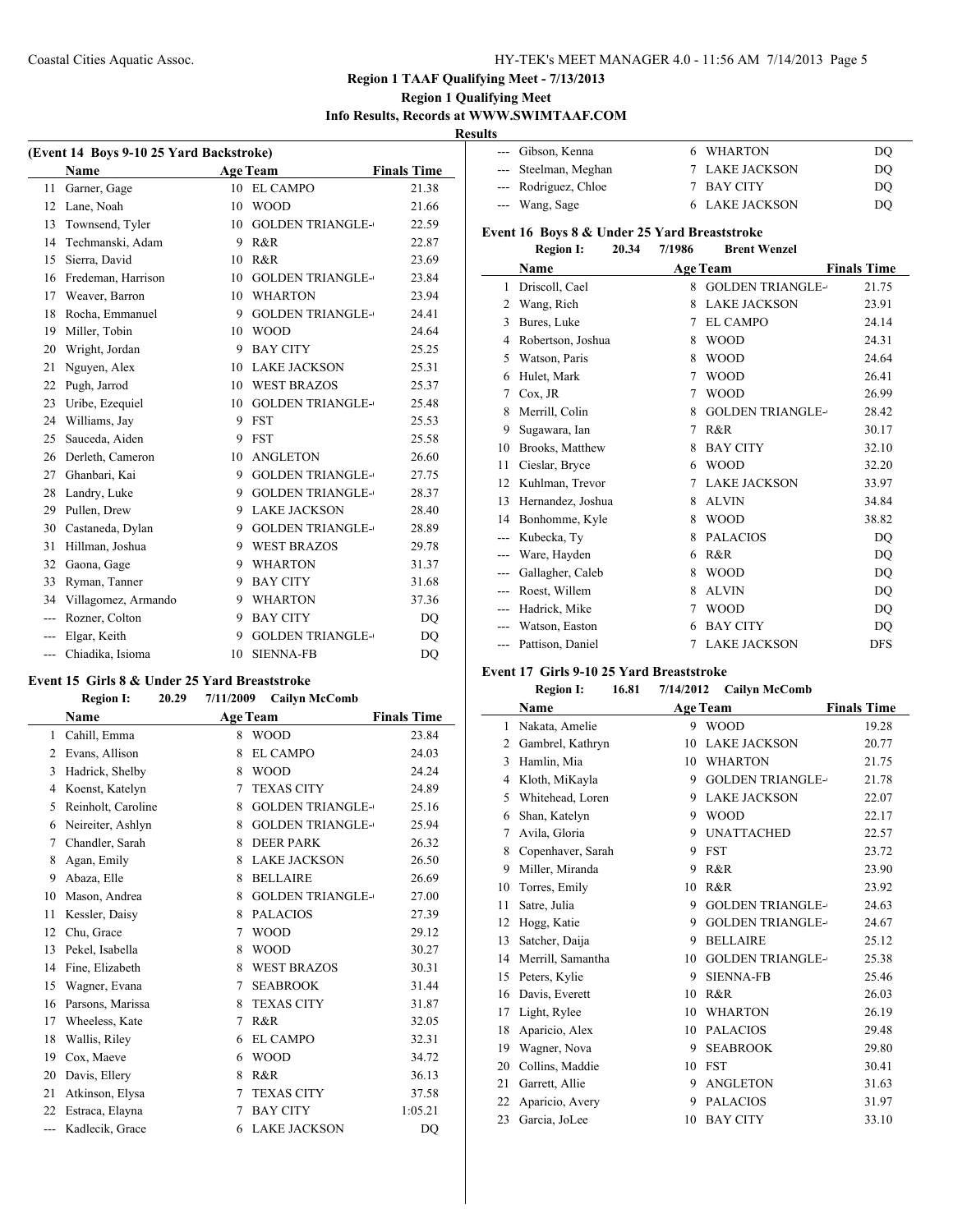### **Region 1 Qualifying Meet Info Results, Records at WWW.SWIMTAAF.COM**

**Results**

 $\overline{a}$ 

 $\frac{1}{2}$ 

| (Event 17 Girls 9-10 25 Yard Breaststroke) |                         |    |                         |                    |  |
|--------------------------------------------|-------------------------|----|-------------------------|--------------------|--|
|                                            | <b>Name</b>             |    | <b>Age Team</b>         | <b>Finals Time</b> |  |
|                                            | --- Marquez, Arianna    |    | UNATTACHED              | DQ                 |  |
|                                            | --- Thompson, Sloane    |    | 10 LAKE JACKSON         | DO                 |  |
|                                            | --- Cluck, Peyton       |    | <b>GOLDEN TRIANGLE-</b> | DO                 |  |
|                                            | --- Bello, Sylvana      | 10 | <b>WOOD</b>             | DQ                 |  |
|                                            | --- Griswold, Madelynne |    | <b>WOOD</b>             | DO                 |  |

# **Event 18 Boys 9-10 25 Yard Breaststroke**<br>**Bogion L. 16.90 7/2000 M. Ph**

|                | 16.90<br><b>Region I:</b> | 7/2000 | <b>M</b> Pham           |                    |
|----------------|---------------------------|--------|-------------------------|--------------------|
|                | Name                      |        | <b>Age Team</b>         | <b>Finals Time</b> |
| 1              | Hulet, Tyler              | 10     | <b>WOOD</b>             | 19.89              |
| 2              | deValcourt, Myles         | 10     | <b>LAKE JACKSON</b>     | 20.54              |
| 3              | Avila, Gerardo            | 9      | <b>UNATTACHED</b>       | 20.67              |
| 4              | Fojtik, Ryan              | 9      | <b>WEST BRAZOS</b>      | 20.83              |
| 5              | Willis, Nathan            | 10     | <b>EL CAMPO</b>         | 21.39              |
| 6              | Whitley, Jackson          | 10     | <b>BELLAIRE</b>         | 23.00              |
| 7              | Wheeless, Sam             | 9      | R&R                     | 23.01              |
| 8              | Hillman, Mark             | 10     | <b>WEST BRAZOS</b>      | 23.19              |
| 9              | Massengale, James         | 10     | <b>WEST BRAZOS</b>      | 23.90              |
| 10             | Nguyen, Joseph            | 9      | <b>GOLDEN TRIANGLE-</b> | 24.09              |
| 11             | Ordonez, Javier           | 9      | R&R                     | 24.36              |
| 12             | Stewart, Taylor           | 10     | <b>ALVIN</b>            | 24.78              |
| 13             | Johnson, Mickey           | 10     | <b>SIENNA-FB</b>        | 24.85              |
| 14             | Tran, Ryan                | 9      | R&R                     | 24.98              |
| 15             | Braun, Luke               | 10     | <b>ANGLETON</b>         | 25.88              |
| 16             | Smith, Keith              | 10     | <b>GOLDEN TRIANGLE-</b> | 26.08              |
| 17             | Rocha, Emmanuel           | 9      | <b>GOLDEN TRIANGLE-</b> | 26.19              |
| 18             | Andrews, Fynn             | 10     | <b>ANGLETON</b>         | 27.04              |
| 19             | Cooper, Caleb             | 9      | <b>WEST BRAZOS</b>      | 28.07              |
| 20             | Wright, Jordan            | 9      | <b>BAY CITY</b>         | 30.59              |
| 21             | Watson, Ty                | 9      | <b>BAY CITY</b>         | 36.08              |
|                | Miller, Tobin             | 10     | <b>WOOD</b>             | DQ                 |
|                | Landry, Luke              | 9      | <b>GOLDEN TRIANGLE-</b> | DQ                 |
| $\overline{a}$ | Rozner, Colton            | 9      | <b>BAY CITY</b>         | DO                 |

### **Event 19 Girls 8 & Under 25 Yard Butterfly**

|    | <b>Region I:</b>  | 16.55 | 7/1999 | <b>Charae Grosser</b>   |                    |
|----|-------------------|-------|--------|-------------------------|--------------------|
|    | Name              |       |        | <b>Age Team</b>         | <b>Finals Time</b> |
| 1  | Tran, Minnie      |       | 8      | <b>LAKE JACKSON</b>     | 17.81              |
| 2  | Wise, Katie       |       | 7      | <b>WOOD</b>             | 19.35              |
| 3  | Lane, Sarah       |       | 8      | <b>WOOD</b>             | 20.62              |
| 4  | Gambrel, Sarah    |       | 7      | <b>LAKE JACKSON</b>     | 21.42              |
| 5  | Koenst, Katelyn   |       | 7      | <b>TEXAS CITY</b>       | 23.29              |
| 6  | Chu, Grace        |       | 7      | <b>WOOD</b>             | 23.33              |
| 7  | Elgar, Kelsy      |       | 8      | <b>GOLDEN TRIANGLE-</b> | 23.87              |
| 8  | Knox, Destiny     |       | 8      | <b>GOLDEN TRIANGLE-</b> | 24.01              |
| 9  | Yavar, Soledad    |       | 6      | <b>SIENNA-FB</b>        | 24.28              |
| 10 | Evans, Margaret   |       | 8      | <b>EL CAMPO</b>         | 25.23              |
| 11 | Church, Lexee     |       | 8      | <b>DEER PARK</b>        | 25.48              |
| 12 | Davis, Ellery     |       | 8      | R&R                     | 26.65              |
| 13 | Wagner, Evana     |       | 7      | <b>SEABROOK</b>         | 27.67              |
| 14 | Fine, Olivia      |       | 8      | <b>WEST BRAZOS</b>      | 27.71              |
| 15 | Dean, Kendall     |       | 7      | <b>ANGLETON</b>         | 29.98              |
| 16 | Ghanbari, Kyleigh |       | 6      | <b>GOLDEN TRIANGLE-</b> | 32.06              |
| 17 | Loehr, Lucy       |       | 7      | <b>WOOD</b>             | 32.21              |

|    | 18 Uribe, Isabella      |   | <b>GOLDEN TRIANGLE-</b> | 32.77 |
|----|-------------------------|---|-------------------------|-------|
| 19 | Garza, Isabella         |   | R&R                     | 32.86 |
|    | 20 Tondera, Lily        | 7 | R&R                     | 33.40 |
|    | 21 Volesky, Mikayla     |   | R&R                     | 38.86 |
|    | 22 Carrizales, Sarah    | 7 | ANGLETON                | 49.49 |
|    | --- Zuniga, Reyna       |   | <b>DEER PARK</b>        | DO    |
|    | --- Navarre, Madi       |   | <b>SIENNA-FB</b>        | DO    |
|    | --- Sheffield, Brooklyn |   | <b>WEST BRAZOS</b>      | DO    |

### **Event 20 Boys 8 & Under 25 Yard Butterfly**

| Region I:<br>7/24/2010<br>16.58<br><b>Conner Williams</b> |  |
|-----------------------------------------------------------|--|
|-----------------------------------------------------------|--|

|    | Name              |   | <b>Age Team</b>         | <b>Finals Time</b> |
|----|-------------------|---|-------------------------|--------------------|
| 1  | Williams, Colby   | 8 | <b>EL CAMPO</b>         | 18.34              |
| 2  | Chu, Joshua       | 8 | <b>WOOD</b>             | 19.09              |
| 3  | Griffith, Zachary | 7 | R&R                     | 21.27              |
| 4  | Rodriguez, Caleb  | 8 | <b>BAY CITY</b>         | 23.36              |
| 5  | Hulet, Mark       | 7 | <b>WOOD</b>             | 24.64              |
| 6  | Kingwergs, Dieter | 8 | <b>WOOD</b>             | 24.97              |
| 7  | Meaux, Brandt     | 7 | <b>GOLDEN TRIANGLE-</b> | 26.22              |
| 8  | Merrill, Colin    | 8 | <b>GOLDEN TRIANGLE-</b> | 26.72              |
| 9  | Cortez, Andrew    | 8 | <b>ALVIN</b>            | 27.39              |
| 10 | Miller, Patrick   | 7 | <b>WOOD</b>             | 29.97              |
| 11 | Stagg, Scott      | 8 | <b>DEER PARK</b>        | 30.26              |
| 12 | Kubecka, Ty       | 8 | <b>PALACIOS</b>         | 32.86              |
| 13 | Litchfield, Brady | 8 | R&R                     | 33.25              |
|    | Watson, Easton    | 6 | <b>BAY CITY</b>         | DQ                 |
|    | Beverly, Nehemiah | 8 | <b>GOLDEN TRIANGLE-</b> | D <sub>O</sub>     |

### **Event 21 Girls 9-10 25 Yard Butterfly**

|    | <b>Region I:</b><br>14.60 | 7/9/2005 | <b>Haley Skinner</b>    |                    |
|----|---------------------------|----------|-------------------------|--------------------|
|    | Name                      |          | <b>Age Team</b>         | <b>Finals Time</b> |
| 1  | Nakata, Amelie            | 9        | <b>WOOD</b>             | 16.85              |
| 2  | May, Kenedy               | 10       | R&R                     | 17.39              |
| 3  | Shan, Katelyn             | 9        | <b>WOOD</b>             | 17.40              |
| 4  | Thomet, AnneMarie         | 9        | <b>SEABROOK</b>         | 17.74              |
| 5  | Cardenas, Briana          | 9        | <b>GOLDEN TRIANGLE-</b> | 17.81              |
| 6  | Stavinoha, Teagan         | 9        | <b>WHARTON</b>          | 18.58              |
| 7  | Pierce, Morgan            | 10       | <b>WHARTON</b>          | 19.02              |
| 8  | Jordan, Raven             | 9        | R&R                     | 19.10              |
| 9  | Draeger, Isabelle         | 9        | <b>WOOD</b>             | 19.32              |
| 10 | Baker, Ashlyn             | 10       | <b>GOLDEN TRIANGLE-</b> | 19.91              |
| 11 | Herring, Janie            | 10       | R&R                     | 20.04              |
| 12 | Respondek, Riley          | 10       | <b>EL CAMPO</b>         | 20.22              |
| 13 | Piacentini, Elena         | 10       | <b>SIENNA-FB</b>        | 20.52              |
| 14 | McIntyre, Morgan          | 10       | <b>SIENNA-FB</b>        | 21.44              |
| 15 | Garcia, Isabelle          | 10       | R&R                     | 22.36              |
| 16 | Aparicio, Alex            | 10       | <b>PALACIOS</b>         | 22.83              |
| 17 | Wagner, Merlot            | 10       | <b>SEABROOK</b>         | 22.90              |
| 18 | Yeguez, Erika             | 10       | <b>DEER PARK</b>        | 22.98              |
| 19 | Satre, Julia              | 9        | <b>GOLDEN TRIANGLE-</b> | 23.47              |
| 20 | Kuchera, Colbye           | 9        | <b>GOLDEN TRIANGLE-</b> | 23.81              |
| 21 | Eaves, Lauren             | 9        | <b>GOLDEN TRIANGLE-</b> | 23.88              |
| 22 | Vestal, Amy               | 10       | <b>BAY CITY</b>         | 24.31              |
| 23 | Velazquez, Kelly          | 9        | <b>GOLDEN TRIANGLE-</b> | 25.54              |
| 24 | Volesky, Skylar           | 9        | R&R                     | 26.14              |
| 25 | Wagner, Nova              | 9        | <b>SEABROOK</b>         | 26.18              |
|    |                           |          |                         |                    |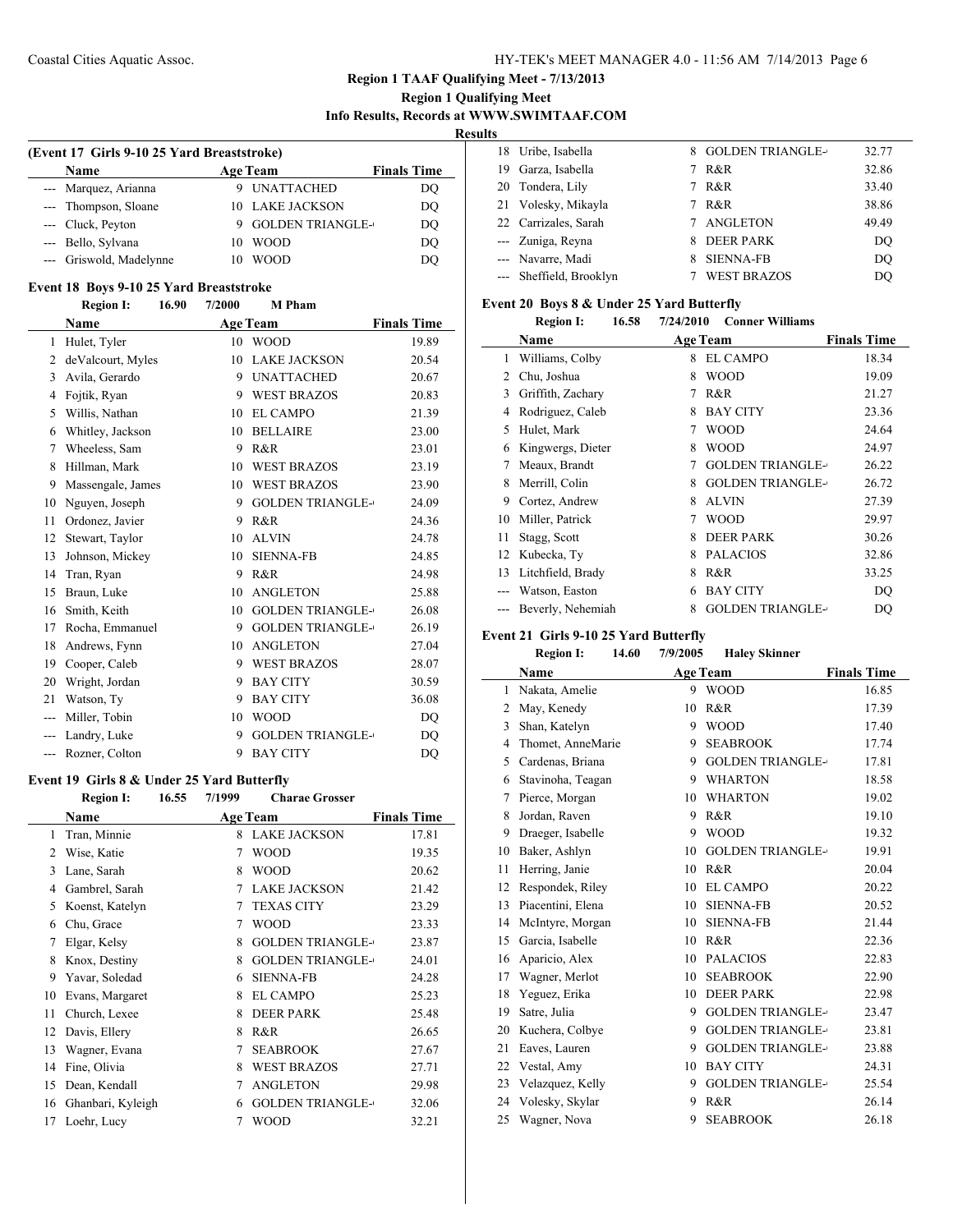## **Region 1 Qualifying Meet Info Results, Records at WWW.SWIMTAAF.COM**

 $\overline{\phantom{a}}$ 

**Results**

|                     | (Event 21 Girls 9-10 25 Yard Butterfly) |    |                     |                    |  |
|---------------------|-----------------------------------------|----|---------------------|--------------------|--|
|                     | <b>Name</b>                             |    | <b>Age Team</b>     | <b>Finals Time</b> |  |
|                     | 26 Grones, Brooke                       | 9  | <b>PALACIOS</b>     | 26.29              |  |
| 27                  | Kohl, Jessica                           | 9  | <b>SIENNA-FB</b>    | 27.11              |  |
| 28                  | Collins, Maddie                         | 10 | <b>FST</b>          | 28.94              |  |
| 29                  | Berger, Lucy                            | 9  | <b>LAKE JACKSON</b> | 30.98              |  |
| 30                  | McNair, Victoria                        | 9  | <b>DEER PARK</b>    | 31.50              |  |
| 31                  | Oguntope, Ruth                          |    | 10 R&R              | 33.55              |  |
| 32                  | Mills, Elia                             | 9  | R&R                 | 34.16              |  |
| 33                  | Garcia, JoLee                           | 10 | <b>BAY CITY</b>     | 36.23              |  |
| $\qquad \qquad - -$ | Egwu, Sophie                            | 9  | R&R                 | DO                 |  |
|                     | Curda, Elizabeth                        | 9  | R&R                 | DO                 |  |
|                     | Chavez, Kaitlyn                         | 10 | <b>LAKE JACKSON</b> | DO                 |  |

### **Event 22 Boys 9-10 25 Yard Butterfly**

|                | <b>Region I:</b><br>15.00 | 7/14/2012       | <b>Conner Williams</b>  |                    |
|----------------|---------------------------|-----------------|-------------------------|--------------------|
|                | Name                      | <b>Age Team</b> |                         | <b>Finals Time</b> |
| 1              | Reinholt, Thomas          | 10              | <b>GOLDEN TRIANGLE-</b> | 15.72              |
| $\overline{c}$ | Hulet, Tyler              | 10              | <b>WOOD</b>             | 15.98              |
| 3              | Trihus, Micah             | 9               | <b>LAKE JACKSON</b>     | 17.41              |
| 4              | Williams, Reid            | 9               | <b>EL CAMPO</b>         | 17.61              |
| 5              | Kuhlman, Riley            | 9               | <b>LAKE JACKSON</b>     | 18.10              |
| 6              | Dzierzanowski, Matthew    | 9               | R&R                     | 18.89              |
| 7              | Elgar, Keith              | 9               | <b>GOLDEN TRIANGLE-</b> | 18.94              |
| 8              | Chu, Aaron                | 10              | <b>WOOD</b>             | 19.15              |
| 9              | Thaman, Kyler             | 9               | <b>SIENNA-FB</b>        | 19.42              |
| 10             | Medina, Pablo             | 9               | <b>LAKE JACKSON</b>     | 19.90              |
| 11             | Lane, Noah                | 10              | <b>WOOD</b>             | 20.07              |
| 12             | Billingsley, Josh         | 9               | <b>GOLDEN TRIANGLE-</b> | 20.31              |
| 13             | Whitley, Jackson          | 10              | <b>BELLAIRE</b>         | 20.42              |
| 14             | Stewart, Taylor           | 10              | <b>ALVIN</b>            | 20.45              |
| 15             | Litchfield, Jake          | 10              | R&R                     | 20.60              |
| 16             | Antichevich, Mathew       | 10              | <b>DEER PARK</b>        | 21.10              |
| 17             | Reed, Taylor              | 9               | <b>GOLDEN TRIANGLE-</b> | 21.12              |
| 18             | Hack, Ryan                | 10              | <b>GOLDEN TRIANGLE-</b> | 21.18              |
| 19             | Paylor, Jack              | 10              | <b>WOOD</b>             | 21.64              |
| 20             | Vallejo, David            | 9               | <b>EL CAMPO</b>         | 23.14              |
| 21             | Avila, Gerardo            | 9               | <b>UNATTACHED</b>       | 23.59              |
| 22             | Hillman, Joshua           | 9               | <b>WEST BRAZOS</b>      | 27.26              |
| 23             | Ryman, Tanner             | 9               | <b>BAY CITY</b>         | 36.47              |
|                | Ghanbari, Kai             | 9               | <b>GOLDEN TRIANGLE-</b> | DQ                 |
|                | Pullen, Drew              | 9               | <b>LAKE JACKSON</b>     | DQ                 |
|                |                           |                 |                         |                    |

#### **Event 23 Girls 6 & Under 25 Yard Freestyle Region I: 18.73 7/24/2010 Isabella Barrientos**

| REPIOIL 1:<br>10.79 | 77472010<br>- ISADEIIA DALTIEIIUS |                         |
|---------------------|-----------------------------------|-------------------------|
| <b>Name</b>         | <b>Age Team</b>                   | <b>Finals Time</b>      |
| Ghanbari, Kyleigh   | 6                                 | 20.88                   |
| 2 Yavar, Soledad    | <b>SIENNA-FB</b><br>6             | 21.73                   |
| Cox, Maeve          | <b>WOOD</b><br>6                  | 21.78                   |
| 4 Mixon, Emily      | <b>LAKE JACKSON</b><br>6          | 22.52                   |
| 5 Light, Ava        | R&R<br>6                          | 23.10                   |
| Stai, Lauren        | <b>BAY CITY</b><br>6              | 23.62                   |
| Bizic, Jocey        | <b>SIENNA-FB</b><br>6             | 23.89                   |
| Vallejo, Allison    | <b>EL CAMPO</b><br>6              | 23.95                   |
| Schwartz, Kennedy   | <b>UNATTACHED</b><br>6            | 24.16                   |
| Warren, Avery       | WOOD<br>6                         | 25.21                   |
|                     |                                   | <b>GOLDEN TRIANGLE-</b> |

| 11 | Wallis, Riley        | 6  | <b>EL CAMPO</b>         | 25.47 |
|----|----------------------|----|-------------------------|-------|
| 12 | Thompson, Lynzi      | 5  | <b>WEST BRAZOS</b>      | 25.57 |
| 13 | Cardenas, Isabella   | 5  | <b>GOLDEN TRIANGLE-</b> | 26.49 |
| 14 | Koch, Bethany        | 6  | <b>SIENNA-FB</b>        | 26.52 |
| 15 | Riffel, Gianna       | 6. | <b>SIENNA-FB</b>        | 26.57 |
| 16 | Liu, Rachel          | 6  | <b>WOOD</b>             | 27.99 |
| 17 | Gibson, Kenna        | 6  | <b>WHARTON</b>          | 29.53 |
| 18 | Soriano, Anya        | 6  | <b>SIENNA-FB</b>        | 29.72 |
| 19 | Mandery, Emily       | 6  | R&R                     | 29.83 |
| 20 | Hernandez, Gabrielle | 6  | <b>ALVIN</b>            | 29.95 |
| 21 | Navarre, Abi         | 6  | <b>SIENNA-FB</b>        | 30.05 |
|    | 22 Collins, Gracie   |    | 6 FST                   | 30.46 |
| 23 | Smith, Georgia       | 6  | <b>FST</b>              | 30.58 |
| 24 | Sliva, Victoria      | 6  | <b>BAY CITY</b>         | 30.60 |
| 25 | Morgenroth, Quinn    |    | 5 BELLAIRE              | 30.84 |
| 26 | Mandery, Katelyn     |    | 6 R&R                   | 30.87 |
| 27 | Juarez, Abigail      | 6  | R&R                     | 31.06 |
| 28 | Wittorf, Chloe       | 6  | <b>SIENNA-FB</b>        | 31.08 |
| 29 | Alade, Naomi         |    | 5 BELLAIRE              | 31.24 |
| 30 | Boyd, Maddy          |    | 6 SIENNA-FB             | 32.64 |
| 31 | Boettcher, Kady      |    | 6 R&R                   | 34.20 |
| 32 | Gibbens, Iralynn     |    | 5 BAY CITY              | 34.38 |
| 33 | Kadlecik, Grace      | 6  | <b>LAKE JACKSON</b>     | 36.28 |
| 34 | Rusk, Kyleigh        |    | 6 SIENNA-FB             | 37.21 |
| 35 | Schnick, Lilly       |    | 6 SIENNA-FB             | 37.23 |
| 36 | Carrizales, Samantha |    | 5 ANGLETON              | 37.33 |
| 37 | Ryman, Nicole        |    | 6 BAY CITY              | 37.99 |
| 38 | Wang, Sage           |    | <b>6 LAKE JACKSON</b>   | 38.33 |
| 39 | Miles, Ashley Helen  |    | 6 SIENNA-FB             | 41.19 |
| 40 | Robles, Aubrey       | 5  | <b>BAY CITY</b>         | 44.03 |
| 41 | Wittorf, Berkley     | 5  | <b>SIENNA-FB</b>        | 44.31 |

### **Event 24 Boys 6 & Under 25 Yard Freestyle**

|    | <b>Region I:</b><br>17.22 | <b>Luke Johnson</b><br>7/14/2012 |                    |
|----|---------------------------|----------------------------------|--------------------|
|    | Name                      | <b>Age Team</b>                  | <b>Finals Time</b> |
| 1  | Neireiter, Andrew         | <b>GOLDEN TRIANGLE-</b><br>6     | 20.46              |
| 2  | Spencer, Oliver           | <b>BAY CITY</b><br>6             | 20.64              |
| 3  | Masters, George           | R&R<br>6                         | 20.95              |
| 4  | Stephens, Slade           | <b>WOOD</b><br>6                 | 21.63              |
| 5  | Cieslar, Bryce            | <b>WOOD</b><br>6                 | 21.81              |
| 6  | Danner, Landon            | <b>GOLDEN TRIANGLE-</b><br>6     | 22.00              |
| 7  | Beal, Kaden               | <b>EL CAMPO</b><br>6             | 23.00              |
| 8  | Peters, Jake              | <b>SIENNA-FB</b><br>6            | 23.13              |
| 9  | Townsend, Jathen          | <b>GOLDEN TRIANGLE-</b><br>5     | 24.28              |
| 10 | Gage, Spencer             | R&R<br>6                         | 24.35              |
| 11 | Smejkal, Jack             | 5<br><b>WOOD</b>                 | 24.61              |
| 12 | Stavinoha, Brady          | <b>WHARTON</b><br>6              | 25.13              |
| 13 | Spurlock, Britt           | R&R<br>6                         | 25.72              |
| 14 | Taylor, Dax               | <b>ANGLETON</b><br>6             | 26.27              |
| 15 | Efird, Parker             | <b>SIENNA-FB</b><br>5            | 26.51              |
| 16 | Ordonez, Jacob            | R&R<br>6                         | 26.69              |
| 17 | Martinez, Aidan           | <b>BAY CITY</b><br>6             | 28.31              |
| 18 | Merrill, Ty               | <b>GOLDEN TRIANGLE-</b><br>6     | 30.00              |
| 19 | Taylor, Jack              | <b>SIENNA-FB</b><br>6            | 30.11              |
| 20 | Cleary, Brenny            | <b>SIENNA-FB</b><br>6            | 30.70              |
| 21 | Cook, Luke                | <b>ANGLETON</b><br>6             | 30.99              |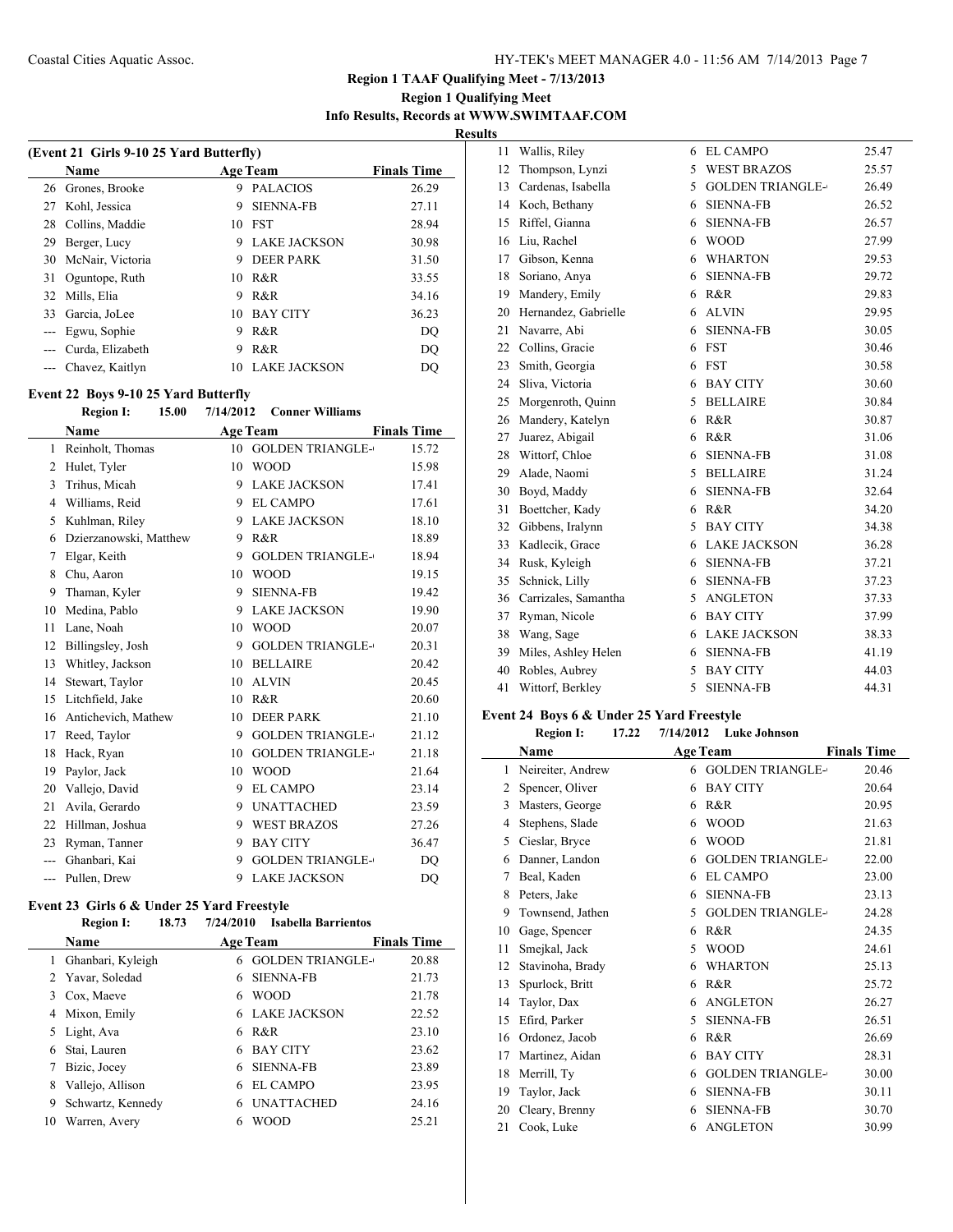### **Region 1 Qualifying Meet Info Results, Records at WWW.SWIMTAAF.COM**

**Results**

 $\overline{a}$ 

| (Event 24 Boys 6 & Under 25 Yard Freestyle) |                      |    |                  |                    |  |
|---------------------------------------------|----------------------|----|------------------|--------------------|--|
|                                             | <b>Name</b>          |    | <b>Age Team</b>  | <b>Finals Time</b> |  |
|                                             | 22 Boyd, Gavin       |    | 6 SIENNA-FB      | 32.49              |  |
| 23                                          | Watson, Easton       |    | <b>BAY CITY</b>  | 32.55              |  |
|                                             | 24 Richardson, Sam   | 6  | <b>WOOD</b>      | 33.45              |  |
|                                             | 25 Ware, Hayden      | 6. | R&R              | 33.57              |  |
|                                             | 26 Harrison, Charlie |    | <b>WHARTON</b>   | 34.44              |  |
| 27                                          | Chiadika, Nedum      |    | <b>SIENNA-FB</b> | 50.62              |  |
| 28                                          | Eardley, Brandon     |    | <b>SIENNA-FB</b> | 56.48              |  |

#### **Event 25 Girls 8 & Under 25 Yard Freestyle**

**Region I: 16.66 7/14/2012 AnneMarie Thomet**

|                | <b>Name</b>         |                | <b>Age Team</b>         | <b>Finals Time</b> |
|----------------|---------------------|----------------|-------------------------|--------------------|
| 1              | Tran, Minnie        |                | 8 LAKE JACKSON          | 16.72              |
| $\overline{2}$ | Reese, Laura        |                | 8 ANGLETON              | 18.65              |
| $\overline{3}$ | Lane, Sarah         |                | 8 WOOD                  | 18.68              |
|                | 4 Neireiter, Ashlyn |                | 8 GOLDEN TRIANGLE-      | 19.01              |
| 5              | Evans, Rachel       |                | 8 EL CAMPO              | 19.17              |
| 6              | Hadrick, Shelby     | 8              | <b>WOOD</b>             | 19.36              |
| $\overline{7}$ | Church, Lexee       |                | 8 DEER PARK             | 19.84              |
| 8              | Green, Emily        |                | 8 ANGLETON              | 19.96              |
| 9              | Kegley, Ella Louise |                | 8 SIENNA-FB             | 20.51              |
| 10             | Cahill, Emma        |                | 8 WOOD                  | 20.52              |
| 11             | Engel, Bailey       |                | 8 PALACIOS              | 20.83              |
| 12             | Abaza, Elle         |                | 8 BELLAIRE              | 20.84              |
| 13             | Wise, Lydia         |                | 8 WOOD                  | 20.95              |
| 14             | Chandler, Sarah     |                | 8 DEER PARK             | 21.36              |
| 15             | Dean, Mylee         |                | 7 ANGLETON              | 21.69              |
| 16             | Masters, Ann Marie  |                | 7 R&R                   | 22.02              |
| 17             | Uribe, Isabella     | 8              | <b>GOLDEN TRIANGLE-</b> | 22.57              |
| 18             | Pekel, Isabella     |                | 8 WOOD                  | 22.68              |
| 19             | Aparicio, Abigail   |                | 7 PALACIOS              | 22.76              |
| 20             | Soriano, Hana       |                | 8 SIENNA-FB             | 22.88              |
| 21             | Jones, Grace        |                | 8 R&R                   | 22.91              |
| 22             | Parsons, Marissa    | 8              | <b>TEXAS CITY</b>       | 23.20              |
| 23             | Agan, Emily         |                | 8 LAKE JACKSON          | 23.40              |
| 24             | Wheeless, Kate      |                | 7 R&R                   | 24.04              |
| 25             | Miles, Emily        | 8              | <b>SIENNA-FB</b>        | 24.14              |
| 26             | Wong, Mia Elizabeth |                | 8 SIENNA-FB             | 24.77              |
| 27             | Rodriguez, Chloe    |                | 7 BAY CITY              | 24.81              |
| 28             | Fojtik, Taryn       | 8              | <b>WEST BRAZOS</b>      | 24.83              |
| 29             | Zuniga, Reyna       |                | 8 DEER PARK             | 26.17              |
| 30             | Loehr, Lucy         |                | 7 WOOD                  | 28.45              |
| 31             | Carrizales, Sarah   | $\overline{7}$ | <b>ANGLETON</b>         | 28.96              |
| 32             | Sykora, Lauren      |                | 7 ANGLETON              | 29.20              |
| 33             | Sheffield, Brooklyn |                | 7 WEST BRAZOS           | 29.24              |
| 34             | Bible, Gracie       |                | 8 WEST BRAZOS           | 29.74              |
| 35             | Steelman, Meghan    |                | 7 LAKE JACKSON          | 29.91              |
| 36             | Rusk, Ella          | 8              | <b>SIENNA-FB</b>        | 30.08              |
| 37             | Atkinson, Elysa     |                | 7 TEXAS CITY            | 30.92              |
|                | 38 Canny, Addison   |                | 7 SIENNA-FB             | 31.62              |
| 39             | Navarre, Madi       |                | 8 SIENNA-FB             | 32.42              |
| 40             | Grones, Bethany     | $7^{\circ}$    | <b>PALACIOS</b>         | 35.00              |
| 41             | Estraca, Elayna     |                | 7 BAY CITY              | 36.99              |
| 42             | Coston, Karlee      | $\overline{7}$ | <b>GOLDEN TRIANGLE-</b> | 38.80              |

|                                                                                                                                               | Event 26 Boys 8 & Under 25 Yard Freestyle |                 |                                        |                    |  |  |
|-----------------------------------------------------------------------------------------------------------------------------------------------|-------------------------------------------|-----------------|----------------------------------------|--------------------|--|--|
|                                                                                                                                               | <b>Region I:</b><br>16.35                 | 7/16/2011       | <b>Ryan Gasiorowski</b>                |                    |  |  |
|                                                                                                                                               | Name                                      |                 | <b>Age Team</b>                        | <b>Finals Time</b> |  |  |
| 1                                                                                                                                             | Driscoll, Cael                            |                 | 8 GOLDEN TRIANGLE-                     | 16.87              |  |  |
|                                                                                                                                               | 2 Jansky, Logan                           | 8               | <b>EL CAMPO</b>                        | 17.40              |  |  |
|                                                                                                                                               | 3 Vannerson, Reese                        | 8               | R&R                                    | 18.64              |  |  |
|                                                                                                                                               | 4 Ortiz, Andrew                           | 8               | <b>LAKE JACKSON</b>                    | 18.69              |  |  |
| 5                                                                                                                                             | Yavar, Luca                               | 8               | <b>SIENNA-FB</b>                       | 18.91              |  |  |
| 6                                                                                                                                             | McIntyre, Mitchell James                  | $7^{\circ}$     | <b>SIENNA-FB</b>                       | 19.30              |  |  |
| $7\phantom{.0}$                                                                                                                               | Howell, Andrew                            | 8               | <b>WHARTON</b>                         | 19.53              |  |  |
|                                                                                                                                               | 8 Kingwergs, Dieter                       | $\tau$          | 8 WOOD                                 | 20.09              |  |  |
| 9                                                                                                                                             | Hadrick, Mike                             |                 | <b>WOOD</b>                            | 20.45              |  |  |
|                                                                                                                                               | 10 Goudeau, Cannon                        | $\tau$          | <b>WHARTON</b>                         | 20.49              |  |  |
| 11                                                                                                                                            | Watson, Paris                             | 8<br>8          | <b>WOOD</b><br><b>GOLDEN TRIANGLE-</b> | 20.73              |  |  |
|                                                                                                                                               | 12 Nelson, Joshua                         | 8               | <b>ALVIN</b>                           | 20.74              |  |  |
|                                                                                                                                               | 13 Cortez, Andrew                         | $\tau$          |                                        | 21.73              |  |  |
|                                                                                                                                               | 14 Roberts, Rayden                        | $\tau$          | <b>ANGLETON</b>                        | 22.06              |  |  |
|                                                                                                                                               | 15 Meaux, Brandt<br>16 Miller, Patrick    | $\overline{7}$  | <b>GOLDEN TRIANGLE-</b><br><b>WOOD</b> | 22.09              |  |  |
|                                                                                                                                               |                                           | 8               | <b>WHARTON</b>                         | 22.15<br>22.24     |  |  |
|                                                                                                                                               | 17 Fix, Cayden<br>18 Brown, Jeremy        | 8               | <b>WOOD</b>                            | 22.80              |  |  |
|                                                                                                                                               | 19 Medina, Patricio                       | 8               | <b>LAKE JACKSON</b>                    | 23.19              |  |  |
|                                                                                                                                               | 20 Duran, Diego                           | 8               | <b>FST</b>                             | 23.70              |  |  |
| 21                                                                                                                                            | Fricker, Noah                             | $7^{\circ}$     | <b>ANGLETON</b>                        | 24.84              |  |  |
| 22                                                                                                                                            | Ware, Grant                               | $\tau$          | <b>WHARTON</b>                         | 25.02              |  |  |
| 23                                                                                                                                            | Tran, Preston                             | 8               | R&R                                    | 25.12              |  |  |
| 24                                                                                                                                            | Hernandez, Joshua                         | 8               | <b>ALVIN</b>                           | 25.13              |  |  |
|                                                                                                                                               | 25 Garner, Zane                           | $\tau$          | <b>EL CAMPO</b>                        | 25.61              |  |  |
| 26                                                                                                                                            | Stagg, Scott                              | 8               | <b>DEER PARK</b>                       | 26.17              |  |  |
|                                                                                                                                               | 27 Kuhlman, Trevor                        | $7\overline{ }$ | <b>LAKE JACKSON</b>                    | 26.36              |  |  |
|                                                                                                                                               | 28 Roest, Willem                          | 8               | <b>ALVIN</b>                           | 26.47              |  |  |
| 29                                                                                                                                            | Mann, Bryce                               | 8               | <b>WEST BRAZOS</b>                     | 27.44              |  |  |
|                                                                                                                                               | 30 Weaver, Seth                           | 8               | <b>WHARTON</b>                         | 27.79              |  |  |
| 31                                                                                                                                            | Bonhomme, Kyle                            |                 | 8 WOOD                                 | 28.38              |  |  |
|                                                                                                                                               | 32 Eardley, Carter                        | $\overline{7}$  | <b>SIENNA-FB</b>                       | 28.78              |  |  |
|                                                                                                                                               | 33 Beverly, Nehemiah                      | 8               | <b>GOLDEN TRIANGLE-</b>                | 29.09              |  |  |
|                                                                                                                                               | 34 Forrest, Evan                          | 8               | <b>SIENNA-FB</b>                       | 29.54              |  |  |
|                                                                                                                                               | 35 Litchfield, Brady                      | 8               | R&R                                    | 31.17              |  |  |
|                                                                                                                                               | 36 Bello, Nicolas                         | $\overline{7}$  | <b>WOOD</b>                            | 31.22              |  |  |
|                                                                                                                                               | 37 Chacon, Koen                           |                 | 8 LAKE JACKSON                         | 35.51              |  |  |
|                                                                                                                                               | --- Fucik, Zachary                        | $\tau$          | WHARTON                                | DO                 |  |  |
| ---                                                                                                                                           | Pattison, Daniel                          | $\tau$          | <b>LAKE JACKSON</b>                    | DQ                 |  |  |
| Event 27 Girls 9-10 25 Yard Freestyle<br>$\mathbf{D}$ and $\mathbf{L}$<br>$12.40 - 7/1000$<br>$\mathbf{I}$ is a $\mathbf{D}$ and $\mathbf{I}$ |                                           |                 |                                        |                    |  |  |

|    | <b>Region I:</b>    | 13.46 | 7/1999 | <b>Lisa Paul</b>        |                    |
|----|---------------------|-------|--------|-------------------------|--------------------|
|    | Name                |       |        | <b>Age Team</b>         | <b>Finals Time</b> |
|    | Nakata, Amelie      |       | 9      | <b>WOOD</b>             | 15.55              |
|    | 2 Stavinoha, Teagan |       | 9      | <b>WHARTON</b>          | 16.40              |
| 3  | Piacentini, Elena   |       | 10     | <b>SIENNA-FB</b>        | 17.18              |
| 4  | Rogan, Shelby       |       | 10     | ALVIN                   | 17.19              |
| 5. | Peters, Kylie       |       | 9      | <b>SIENNA-FB</b>        | 17.45              |
|    | 6 Smith, Natalee    |       | 10     | <b>GOLDEN TRIANGLE-</b> | 17.48              |
|    | Grones, Brooke      |       | 9      | <b>PALACIOS</b>         | 17.55              |
| 8  | Satcher, Daija      |       | 9      | <b>BELLAIRE</b>         | 17.65              |
| 9  | Bello, Sylvana      |       | 10     | WOOD                    | 17.77              |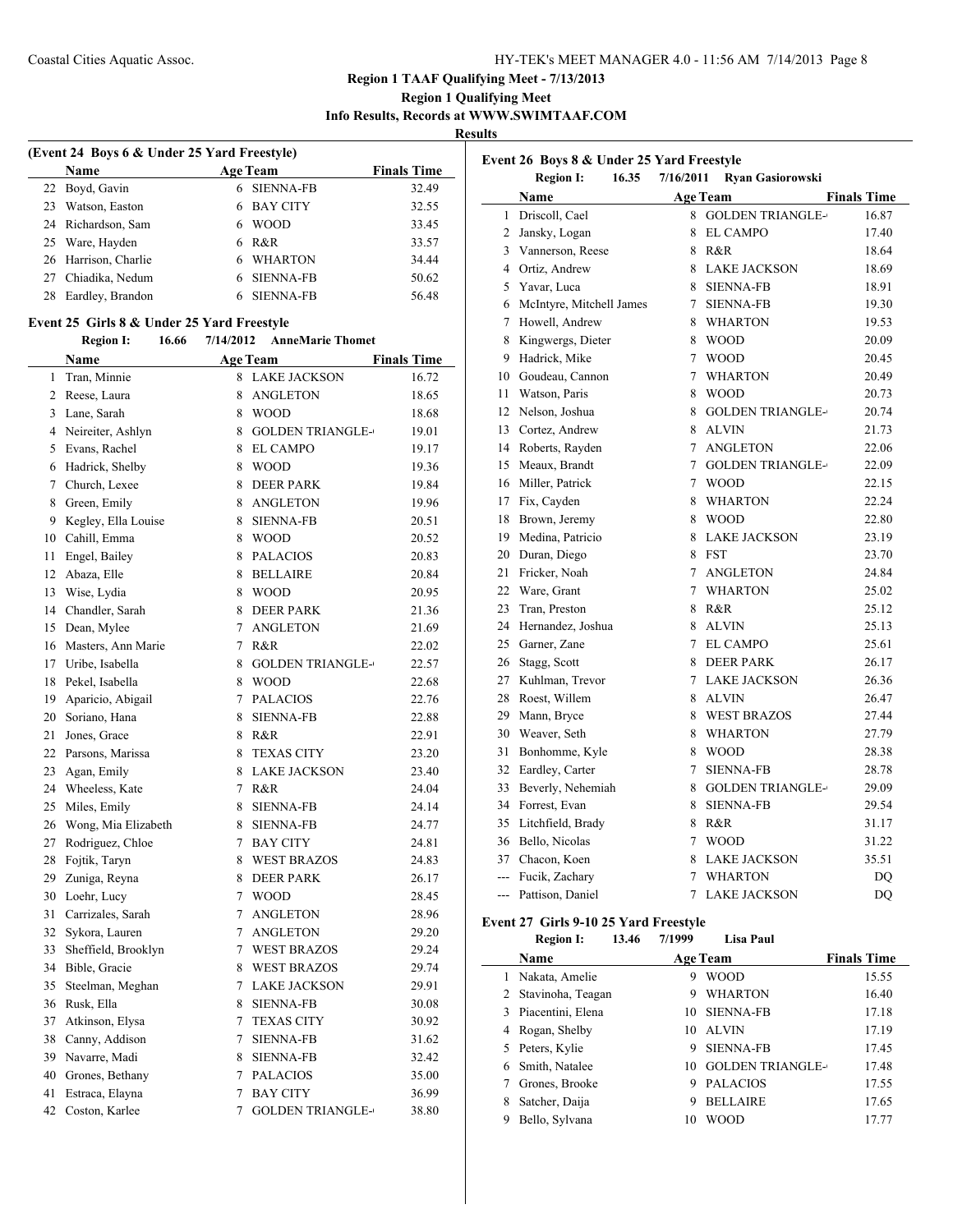## **Region 1 Qualifying Meet Info Results, Records at WWW.SWIMTAAF.COM**

**Results**

| (Event 27 Girls 9-10 25 Yard Freestyle) |                     |    |                         |                    |  |  |  |
|-----------------------------------------|---------------------|----|-------------------------|--------------------|--|--|--|
|                                         | Name                |    | <b>Age Team</b>         | <b>Finals Time</b> |  |  |  |
| 10                                      | Hogg, Katie         | 9. | <b>GOLDEN TRIANGLE-</b> | 18.12              |  |  |  |
| 11                                      | Morgan, Brooke      | 10 | <b>ANGLETON</b>         | 18.17              |  |  |  |
| 12                                      | Traylor, Karlynn    |    | 10 GOLDEN TRIANGLE-     | 18.27              |  |  |  |
| 13                                      | Parker, Paige       |    | 9 ANGLETON              | 18.28              |  |  |  |
| 14                                      | Sanders, Summer     |    | 9 LAKE JACKSON          | 18.31              |  |  |  |
| 15                                      | Davis, Everett      |    | 10 R&R                  | 18.54              |  |  |  |
| 16                                      | Heath, Erin         |    | 9 ANGLETON              | 18.72              |  |  |  |
| 17                                      | McIntyre, Morgan    |    | 10 SIENNA-FB            | 18.82              |  |  |  |
| 18                                      | Vestal, Amy         |    | 10 BAY CITY             | 18.96              |  |  |  |
| 19                                      | Herring, Janie      |    | 10 R&R                  | 19.07              |  |  |  |
| $*20$                                   | Avila, Gloria       |    | 9 UNATTACHED            | 19.27              |  |  |  |
| *20                                     | Grigar, Valerie     |    | 10 WHARTON              | 19.27              |  |  |  |
| 22                                      | Marquez, Arianna    |    | 9 UNATTACHED            | 19.41              |  |  |  |
| 23                                      | Gutierrez, Myrka    |    | 9 BAY CITY              | 19.45              |  |  |  |
| 24                                      | Juarez, Mercedes    |    | 10 R&R                  | 19.54              |  |  |  |
| 25                                      | Carlisle, Alexis    |    | 9 FST                   | 19.64              |  |  |  |
| 26                                      | Hawkins, Raeanna    |    | 10 WHARTON              | 20.01              |  |  |  |
| 27                                      | Oguntope, Ruth      |    | 10 R&R                  | 20.23              |  |  |  |
| 28                                      | Roe, Clara          |    | 9 R&R                   | 20.27              |  |  |  |
| 29                                      | Yeguez, Erika       |    | 10 DEER PARK            | 20.32              |  |  |  |
| 30                                      | Bartsch, Allison    |    | 10 R&R                  | 20.49              |  |  |  |
| 31                                      | Kuchera, Colbye     |    | 9 GOLDEN TRIANGLE-      | 20.62              |  |  |  |
| 32                                      | Smith, Savanah      | 9  | <b>FST</b>              | 20.66              |  |  |  |
| 33                                      | Aparicio, Alex      |    | 10 PALACIOS             | 20.78              |  |  |  |
| 34                                      | Kohl, Jessica       | 9  | <b>SIENNA-FB</b>        | 20.91              |  |  |  |
| 35                                      | Ware, Lauren        |    | 9 WHARTON               | 21.47              |  |  |  |
| 36                                      | Goerig, Emery       |    | 9 EL CAMPO              | 21.79              |  |  |  |
| 37                                      | Aparicio, Avery     |    | 9 PALACIOS              | 21.87              |  |  |  |
| 38                                      | Suchyta, Miranda    |    | 10 R&R                  | 21.90              |  |  |  |
| 39                                      | Velazquez, Kelly    |    | 9 GOLDEN TRIANGLE-      | 21.94              |  |  |  |
| 40                                      | Griswold, Madelynne |    | 10 WOOD                 | 22.42              |  |  |  |
| 41                                      | Volesky, Skylar     | 9  | R&R                     | 22.47              |  |  |  |
| 42                                      | Soto, Samantha      | 10 | <b>WOOD</b>             | 23.09              |  |  |  |
| 43                                      | Rawlings, Carleene  | 9. | EL CAMPO                | 23.13              |  |  |  |
| 44                                      | Cluck, Peyton       | 9. | <b>GOLDEN TRIANGLE-</b> | 23.98              |  |  |  |
| 45                                      | Chavez, Kaitlyn     | 10 | <b>LAKE JACKSON</b>     | 24.15              |  |  |  |
| 46                                      | Mills, Elia         | 9  | R&R                     | 24.50              |  |  |  |
| 47                                      | Curda, Elizabeth    | 9  | R&R                     | 24.53              |  |  |  |
| 48                                      | Chilek, Azalynne    | 9  | WHARTON                 | 24.96              |  |  |  |
| 49                                      | Garcia, JoLee       | 10 | <b>BAY CITY</b>         | 25.24              |  |  |  |
| 50                                      | Duran, Adriana      | 10 | <b>FST</b>              | 26.46              |  |  |  |
| 51                                      | McNair, Victoria    | 9  | <b>DEER PARK</b>        | 26.48              |  |  |  |
| 52                                      | Garrett, Allie      | 9  | <b>ANGLETON</b>         | 26.92              |  |  |  |
| 53                                      | Egwu, Sophie        | 9  | R&R                     | 29.02              |  |  |  |

### **Event 28 Boys 9-10 25 Yard Freestyle**

|    | <b>Region I:</b> | 13.49 |                 | $7/14/2012$ Collin Fuchs |                    |
|----|------------------|-------|-----------------|--------------------------|--------------------|
|    | <b>Name</b>      |       | <b>Age Team</b> |                          | <b>Finals Time</b> |
|    | 1 Voelkel, Reese |       | 10              | R&R                      | 15.01              |
|    | 2 Duncan, Jett   |       | 10              | <b>WOOD</b>              | 15.10              |
|    | Orsak, Nathan    |       |                 | <b>BAY CITY</b>          | 15.11              |
|    | 4 White, Zachary |       |                 | <b>GOLDEN TRIANGLE-</b>  | 15.99              |
| 5. | Black, Aaron     |       |                 | ANGLETON                 | 16.27              |
|    | Black, Abel      |       |                 | <b>ANGLETON</b>          | 16.32              |
|    |                  |       |                 |                          |                    |

| 7     | Johnson, Mickey     | 10 | <b>SIENNA-FB</b>        | 16.38 |
|-------|---------------------|----|-------------------------|-------|
|       | *8 Techmanski, Adam |    | 9 R&R                   | 16.79 |
|       | *8 Chilek, Colby    |    | 10 WHARTON              | 16.79 |
|       | 10 Thaman, Kyler    | 9  | <b>SIENNA-FB</b>        | 16.81 |
| 11    | Whitley, Jackson    |    | 10 BELLAIRE             | 16.90 |
|       | 12 Nguyen, Alex     |    | 10 LAKE JACKSON         | 17.25 |
| 13    | Bailes, Jacob       |    | 10 WEST BRAZOS          | 17.31 |
|       | 14 Allison, Clay    |    | 9 BAY CITY              | 17.43 |
| 15    | Antichevich, Mathew |    | 10 DEER PARK            | 17.56 |
|       | 16 Garner, Gage     |    | 10 EL CAMPO             | 17.85 |
|       | 17 Neireiter, Aidan |    | 10 GOLDEN TRIANGLE-     | 17.99 |
| 18    | Townsend, Tyler     |    | 10 GOLDEN TRIANGLE-     | 18.25 |
| 19    | Huffhines, Donivan  |    | 9 FST                   | 18.27 |
|       | 20 Smith, Keith     |    | 10 GOLDEN TRIANGLE-     | 18.30 |
| 21    | Braun, Luke         |    | 10 ANGLETON             | 18.32 |
| 22    | Avila, Gerardo      |    | 9 UNATTACHED            | 18.42 |
| 23    | Billingsley, Josh   | 9  | <b>GOLDEN TRIANGLE-</b> | 18.46 |
|       | 24 Ordonez, Javier  | 9  | R&R                     | 18.48 |
|       | 25 Vallejo, David   | 9. | <b>EL CAMPO</b>         | 18.50 |
| 26    | Barclay, Caine      |    | 9 GOLDEN TRIANGLE-      | 18.73 |
| 27    | Weaver, Barron      |    | 10 WHARTON              | 18.85 |
| 28    | Tran, Ryan          | 9  | R&R                     | 18.99 |
| 29    | Riley, Donte        | 9  | <b>GOLDEN TRIANGLE-</b> | 19.21 |
| 30    | Miller, Tobin       |    | 10 WOOD                 | 19.46 |
| 31    | Derleth, Cameron    |    | 10 ANGLETON             | 19.52 |
| 32    | Fix, Conner         |    | 9 WHARTON               | 19.88 |
| 33    | Wright, Jordan      |    | 9 BAY CITY              | 20.14 |
| *34   | Sauceda, Aiden      |    | 9 FST                   | 20.16 |
| $*34$ | Pullen, Drew        |    | 9 LAKE JACKSON          | 20.16 |
| 36    | Cooper, Caleb       | 9  | <b>WEST BRAZOS</b>      | 20.36 |
| 37    | Nguyen, Joseph      | 9  | <b>GOLDEN TRIANGLE-</b> | 20.81 |
| 38    | Fredeman, Harrison  |    | 10 GOLDEN TRIANGLE-     | 21.44 |
| 39    | Chiadika, Isioma    |    | 10 SIENNA-FB            | 21.70 |
| 40    | Gaona, Gage         |    | 9 WHARTON               | 21.94 |
| 41    | Pesina, Jordan      |    | 10 BAY CITY             | 22.90 |
| 42    | Pugh, Jarrod        |    | 10 WEST BRAZOS          | 23.23 |
| 43    | Williams, Jay       |    | 9 FST                   | 23.24 |
| 44    | Hillman, Joshua     |    | 9 WEST BRAZOS           | 24.27 |
| 45    | Ghanbari, Kai       | 9  | <b>GOLDEN TRIANGLE-</b> | 24.52 |
| 46    | Ryman, Tanner       | 9  | <b>BAY CITY</b>         | 25.76 |
| 47    | Rozner, Colton      | 9. | <b>BAY CITY</b>         | 28.12 |
| 48    | Watson, Ty          | 9  | <b>BAY CITY</b>         | 30.01 |

### **Event 29 Girls 8 & Under 100 Yard IM**

 $\overline{a}$ 

#### **Region I: 1:31.54 7/1986 B. Haschke**

|   | Name                |         |   | <b>Age Team</b>         | <b>Finals Time</b> |
|---|---------------------|---------|---|-------------------------|--------------------|
|   | Wise, Katie         |         |   | <b>WOOD</b>             | 1:41.67            |
|   | 48.10               | 53.57   |   |                         |                    |
| 2 | Gambrel, Sarah      |         |   | LAKE JACKSON            | 1:43.46            |
|   | 47.60               | 55.86   |   |                         |                    |
| 3 | Elgar, Kelsy        |         | 8 | <b>GOLDEN TRIANGLE-</b> | 1:46.04            |
|   | 48.55               | 57.49   |   |                         |                    |
|   | 4 Neireiter, Ashlyn |         | 8 | <b>GOLDEN TRIANGLE-</b> | 1:49.88            |
|   | 48.04               | 1:01.84 |   |                         |                    |
|   | Gage, Tess          |         |   | R&R                     | 1:54.41            |
|   | 47.43               | 1:06.98 |   |                         |                    |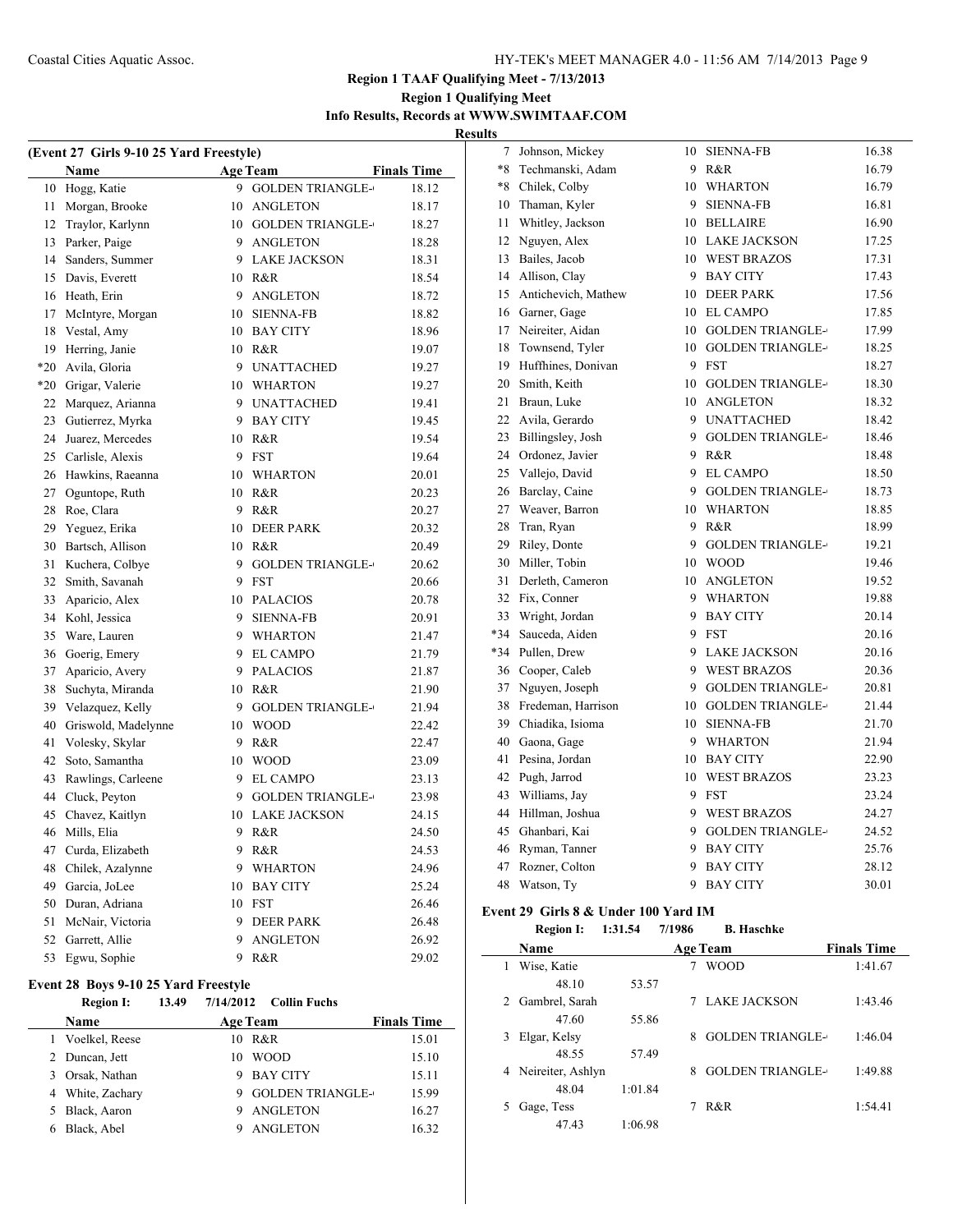### **Region 1 Qualifying Meet Info Results, Records at WWW.SWIMTAAF.COM**

**Result** 

 $\overline{a}$ 

|   | (Event 29 Girls 8 & Under 100 Yard IM) |         |   |                         |                    |  |  |
|---|----------------------------------------|---------|---|-------------------------|--------------------|--|--|
|   | <b>Name</b>                            |         |   | <b>Age Team</b>         | <b>Finals Time</b> |  |  |
| 6 | Vrazel, Elizabeth                      |         | 8 | <b>ANGLETON</b>         | 1:56.33            |  |  |
|   | 49.65                                  | 1:06.68 |   |                         |                    |  |  |
|   | Mason, Andrea                          |         | 8 | <b>GOLDEN TRIANGLE-</b> | 2:05.05            |  |  |
|   | 1:03.25                                | 1:01.80 |   |                         |                    |  |  |
| 8 | Knox, Destiny                          |         | 8 | <b>GOLDEN TRIANGLE-</b> | 2:06.69            |  |  |
|   | 54.05                                  | 1:12.64 |   |                         |                    |  |  |
|   | --- Lane, Sarah                        |         | 8 | <b>WOOD</b>             | DO                 |  |  |
|   | 47.32                                  | 54.81   |   |                         |                    |  |  |
|   | Evans, Allison                         |         | 8 | EL CAMPO                | DO                 |  |  |
|   | 54.16                                  | 57.66   |   |                         |                    |  |  |
|   | Gibbens, Grace                         |         |   | <b>BAY CITY</b>         | DO                 |  |  |
|   | 50.03                                  | 1:07.01 |   |                         |                    |  |  |

## **Event 30 Boys 8 & Under 100 Yard IM**

**Region I: 1:28.75 7/10/2004 Corey Duke**

|   | <b>Name</b>       |         |   | <b>Age Team</b>     | <b>Finals Time</b> |
|---|-------------------|---------|---|---------------------|--------------------|
| 1 | Williams, Colby   |         | 8 | EL CAMPO            | 1:35.17            |
|   | 43.07             | 52.10   |   |                     |                    |
| 2 | Chu, Joshua       |         | 8 | WOOD                | 1:36.41            |
|   | 43.86             | 52.55   |   |                     |                    |
| 3 | Gallagher, Caleb  |         | 8 | WOOD                | 1:39.26            |
|   | 47.99             | 51.27   |   |                     |                    |
| 4 | Brown, Sean       |         | 8 | <b>LAKE JACKSON</b> | 1:50.33            |
|   | 51.57             | 58.76   |   |                     |                    |
| 5 | Robertson, Joshua |         | 8 | WOOD                | 1:52.01            |
|   | 54.11             | 57.90   |   |                     |                    |
| 6 | Sugawara, Ian     |         | 7 | R&R                 | 2:03.51            |
|   | 58.90             | 1:04.61 |   |                     |                    |
|   | Owens, Kole       |         | 8 | <b>LAKE JACKSON</b> | DO                 |
|   | 50.47             | 1:03.43 |   |                     |                    |

### **Event 31 Girls 9-10 100 Yard IM**

#### **Region I: 1:14.52 7/24/2010 Hope Williams**

|    | Name               |       |    | <b>Age Team</b>         | <b>Finals Time</b> |
|----|--------------------|-------|----|-------------------------|--------------------|
|    | 1 Cardenas, Briana |       |    | 9 GOLDEN TRIANGLE-      | 1:24.00            |
|    | 39.67              | 44.33 |    |                         |                    |
| 2  | Shan, Katelyn      |       | 9  | <b>WOOD</b>             | 1:27.07            |
|    | 3943               | 47.64 |    |                         |                    |
| 3  | Thompson, Sloane   |       | 10 | LAKE JACKSON            | 1:31.17            |
|    | 42.28              | 48.89 |    |                         |                    |
| 4  | Beal, Kendall      |       | 9  | EL CAMPO                | 1:31.37            |
|    | 42.89              | 48.48 |    |                         |                    |
| 5  | Thomet, AnneMarie  |       | 9  | <b>SEABROOK</b>         | 1:31.41            |
|    | 41.88              | 49.53 |    |                         |                    |
| 6  | Chancoco, Deanna   |       | 9  | R&R                     | 1:34.70            |
|    | 43 26              | 51.44 |    |                         |                    |
| 7  | Driscoll, Kennedy  |       | 9  | <b>GOLDEN TRIANGLE-</b> | 1:34.81            |
|    | 42.83              | 51.98 |    |                         |                    |
| 8  | Baker, Ashlyn      |       | 10 | <b>GOLDEN TRIANGLE-</b> | 1:38.46            |
|    | 44 84              | 53.62 |    |                         |                    |
| 9  | Draeger, Isabelle  |       | 9  | <b>WOOD</b>             | 1:38.51            |
|    | 44.81              | 53.70 |    |                         |                    |
| 10 | Mason, Natalie     |       | 10 | <b>GOLDEN TRIANGLE-</b> | 1:44.50            |
|    | 48.74              | 55.76 |    |                         |                    |

| ts  |                    |       |   |                  |         |
|-----|--------------------|-------|---|------------------|---------|
| 11. | Respondek, Riley   |       |   | 10 EL CAMPO      | 1:46.07 |
|     | 54.19              | 51.88 |   |                  |         |
|     | 12 Satre, Julia    |       | 9 | GOLDEN TRIANGLE- | 1:51.85 |
|     | 53.93              | 57.92 |   |                  |         |
|     | --- Wagner, Merlot |       |   | 10 SEABROOK      | DO      |
|     | 53.18              | 59.27 |   |                  |         |

### **Event 32 Boys 9-10 100 Yard IM**

|              | <b>Region I:</b>       | 1:18.40 | 7/16/2011       | <b>Conner Williams</b>  |                    |
|--------------|------------------------|---------|-----------------|-------------------------|--------------------|
|              | <b>Name</b>            |         | <b>Age Team</b> |                         | <b>Finals Time</b> |
| $\mathbf{1}$ | Reinholt, Thomas       |         |                 | 10 GOLDEN TRIANGLE-     | 1:18.39            |
|              | 36.41                  | 41.98   |                 |                         |                    |
|              | 2 Hulet, Tyler         |         |                 | 10 WOOD                 | 1:23.27            |
|              | 38.09                  | 45.18   |                 |                         |                    |
|              | 3 Williams, Reid       |         | 9               | <b>EL CAMPO</b>         | 1:30.46            |
|              | 43.52                  | 46.94   |                 |                         |                    |
|              | 4 Elgar, Keith         |         |                 | 9 GOLDEN TRIANGLE-      | 1:35.33            |
|              | 41.05                  | 54.28   |                 |                         |                    |
|              | 5 Medina, Pablo        |         |                 | 9 LAKE JACKSON          | 1:37.97            |
|              | 44.31                  | 53.66   |                 |                         |                    |
|              | 6 Reed, Taylor         |         | 9               | <b>GOLDEN TRIANGLE-</b> | 1:38.66            |
|              | 46.53                  | 52.13   |                 |                         |                    |
| 7            | Fojtik, Ryan           |         | 9               | <b>WEST BRAZOS</b>      | 1:38.79            |
|              | 48.21                  | 50.58   |                 |                         |                    |
| 8            | Stewart, Taylor        |         |                 | 10 ALVIN                | 1:39.63            |
|              | 48.94                  | 50.69   |                 |                         |                    |
| 9            | Lane, Noah             |         |                 | 10 WOOD                 | 1:42.27            |
|              | 49.55                  | 52.72   |                 |                         |                    |
|              | 10 Antichevich, Mathew |         |                 | 10 DEER PARK            | 1:43.19            |
|              | 45.56                  | 57.63   |                 |                         |                    |
| 11.          | Sierra, David          |         |                 | 10 R&R                  | 1:49.28            |
|              | 48.88                  | 1:00.40 |                 |                         |                    |
|              | 12 Robertson, Luke     |         | 10              | <b>WOOD</b>             | 1:55.20            |
|              | 51.88                  | 1:03.32 |                 |                         |                    |

### **Event 33 Girls 6 & Under 100 Yard Freestyle Relay**

### **Region I: 1:43.37 7/16/2011 The Woodlands Taaf Team G Freeman, S Lane, H Rees, K Kovin**

|                | Team                  | Relay                 | <b>Finals Time</b> |
|----------------|-----------------------|-----------------------|--------------------|
| 1              | <b>SIENNA-FB</b>      | А                     | 1:56.04            |
|                | 1) Wittorf, Chloe 6   | 2) Soriano, Anya 6    |                    |
|                | 3) Koch, Bethany 6    | 4) Riffel, Gianna 6   |                    |
|                | 1:01.11               | 54.93                 |                    |
| $\mathfrak{D}$ | <b>BAY CITY</b>       | A                     | 2:02.04            |
|                | 1) Sliva, Victoria 6  | 2) Ryman, Nicole 6    |                    |
|                | 3) Gibbens, Iralynn 5 | 4) Stai, Lauren 6     |                    |
|                | 1:06.85               | 55.19                 |                    |
| $\mathcal{L}$  | R & R                 | A                     | 2:11.24            |
|                | 1) Juarez, Abigail 6  | 2) Mandery, Katelyn 6 |                    |
|                | 3) Mandery, Emily 6   | 4) Boettcher, Kady 6  |                    |
|                | 1:04.81               | 1:06.43               |                    |
| 4              | <b>SIENNA-FB</b>      | B                     | 2:50.79            |
|                | 1) Navarre, Abi 6     | 2) Schnick, Lilly 6   |                    |
|                | 3) Wittorf, Berkley 5 | 4) Boyd, Maddy 6      |                    |
|                | 1:26.48               | 1:24.31               |                    |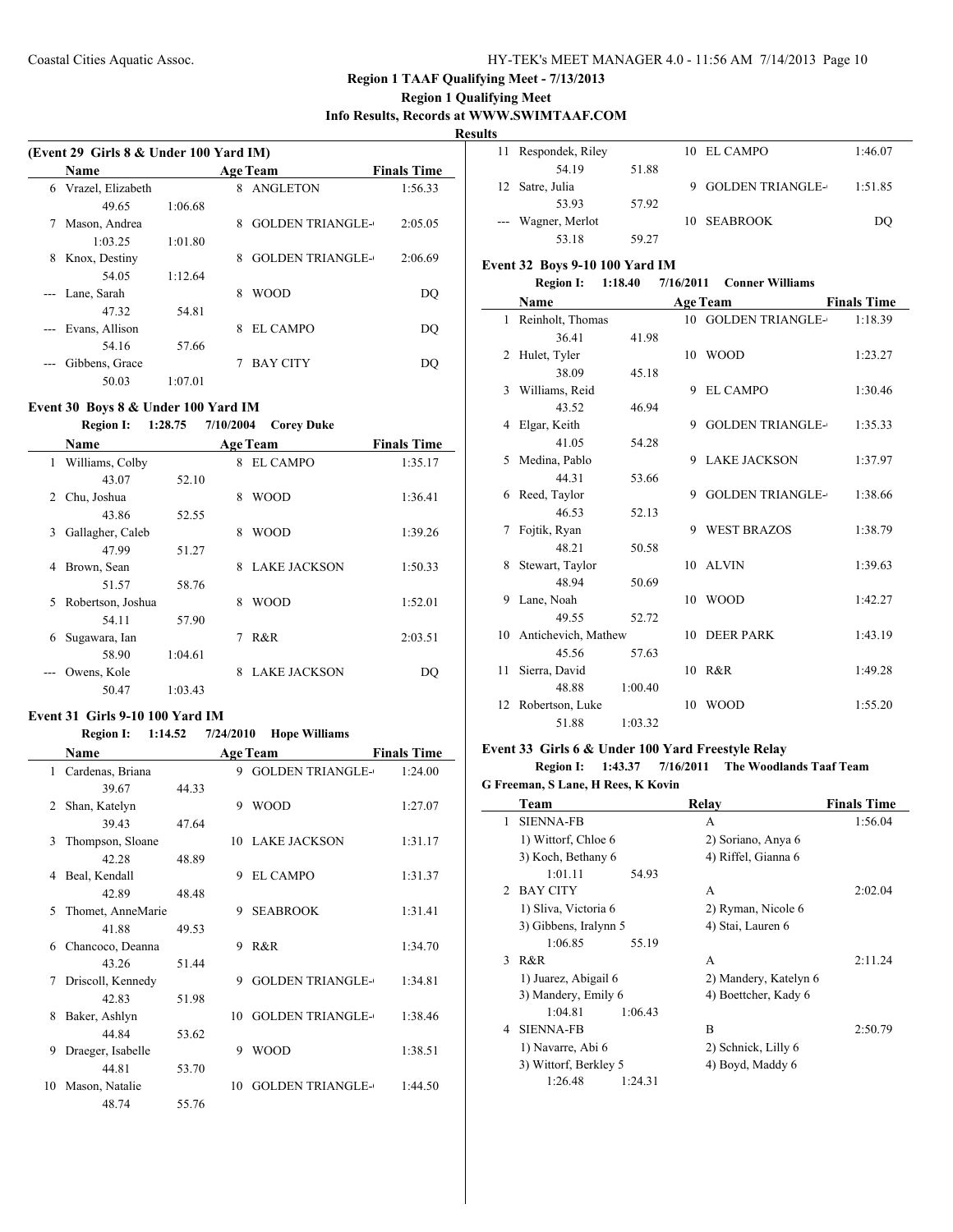## **Region 1 Qualifying Meet**

**Info Results, Records at WWW.SWIMTAAF.COM**

 $\overline{\phantom{a}}$ 

## **Results**

|   | Event 34 Boys 6 & Under 100 Yard Freestyle Relay | Region I: 1:35.75 7/16/2011 The Woodlands Taaf Team |                    |
|---|--------------------------------------------------|-----------------------------------------------------|--------------------|
|   | J Chu, J Stockey, L Johnson, J Marlow            |                                                     |                    |
|   | Team                                             | Relay                                               | <b>Finals Time</b> |
| 1 | <b>GOLDEN TRIANGLE-GU</b>                        | A                                                   | 1:34.83            |
|   | 1) Danner, Landon 6                              | 2) Townsend, Jathen 5                               |                    |
|   | 3) Merrill, Ty 6                                 | 4) Neireiter, Andrew 6                              |                    |
|   | 49.11<br>45.72                                   |                                                     |                    |
|   | 2 R&R                                            | A                                                   | 1:35.07            |
|   | 1) Gage, Spencer 6                               | 2) Spurlock, Britt 6                                |                    |
|   | 3) Ordonez, Jacob 6                              | 4) Masters, George 6                                |                    |
|   | 45.30<br>49.77                                   |                                                     |                    |
| 3 | <b>SIENNA-FB</b>                                 | А                                                   | 2:00.69            |
|   | 1) Peters, Jake 6                                | 2) Boyd, Gavin 6                                    |                    |
|   | 3) Cleary, Brenny 6                              | 4) Taylor, Jack 6                                   |                    |
|   | 1:05.51<br>55.18                                 |                                                     |                    |

## **Event 35 Girls 8 & Under 100 Yard Freestyle Relay**

**Region I: 1:14.80 7/16/2011 Richmond and Rosenberg**

### **I Perini, K May, D Chancoco, L Jordan**

|                | Team                    |       | Relay                    | <b>Finals Time</b> |
|----------------|-------------------------|-------|--------------------------|--------------------|
| 1              | <b>ANGLETON</b>         |       | A                        | 1:20.30            |
|                | 1) Vrazel, Elizabeth 8  |       | 2) Dean, Kendall 7       |                    |
|                | 3) Green, Emily 8       |       | 4) Reese, Laura 8        |                    |
|                | 42.50                   | 37.80 |                          |                    |
| $\mathfrak{D}$ | EL CAMPO                |       | A                        | 1:23.16            |
|                | 1) Evans, Allison 8     |       | 2) Vallejo, Allison 6    |                    |
|                | 3) Evans, Margaret 8    |       | 4) Evans, Rachel 8       |                    |
|                | 44.27                   | 38.89 |                          |                    |
| $\mathbf{3}$   | R&R                     |       | A                        | 1:30.41            |
|                | 1) Miller, Jane 8       |       | 2) Jones, Grace 8        |                    |
|                | 3) Masters, Ann Marie 7 |       | 4) Gage, Tess 7          |                    |
|                | 47.27                   | 43.14 |                          |                    |
| 4              | <b>WEST BRAZOS</b>      |       | A                        | 1:39.72            |
|                | 1) Bible, Gracie 8      |       | 2) Fojtik, Taryn 8       |                    |
|                | 3) Fine, Elizabeth 8    |       | 4) Fine, Olivia 8        |                    |
|                | 50.98                   | 48.74 |                          |                    |
| 5              | <b>SIENNA-FB</b>        |       | A                        | 1:45.48            |
|                | 1) Soriano, Hana 8      |       | 2) Canny, Addison 7      |                    |
|                | 3) Miles, Emily 8       |       | 4) Wong, Mia Elizabeth 8 |                    |
|                | 54.56                   | 50.92 |                          |                    |
|                | <b>PALACIOS</b>         |       | A                        | DO                 |
|                | 1) Engel, Bailey 8      |       | 2) Grones, Bethany 7     |                    |
|                | 3) Aparicio, Abigail 7  |       | 4) Kessler, Daisy 8      |                    |
|                | 59.64                   | 45.08 |                          |                    |

### **Event 36 Boys 8 & Under 100 Yard Freestyle Relay Region I: 1:13.26 7/14/2012 R&R Aquatics**

**Dzierzanowski, Ordonez, Montgomery, Wheeless**

| Team               | Relay                | <b>Finals Time</b> |
|--------------------|----------------------|--------------------|
| EL CAMPO           | А                    | 1:13.78            |
| 1) Beal, Kaden 6   | 2) Bures, Luke 7     |                    |
| 3) Jansky, Logan 8 | 4) Williams, Colby 8 |                    |
| 39.56              | 34.22                |                    |

| $\mathfrak{D}$ | <b>LAKE JACKSON</b>    |         | A                      | 1:13.86 |
|----------------|------------------------|---------|------------------------|---------|
|                | 1) Owens, Kole 8       |         | 2) Ortiz, Andrew 8     |         |
|                | 3) Brown, Sean 8       |         | 4) Wang, Rich 8        |         |
|                | 36.98                  | 36.88   |                        |         |
| 3              | R & R                  |         | A                      | 1:15.46 |
|                | 1) Sierra, Daniel 8    |         | 2) Sugawara, Connor 7  |         |
|                | 3) Griffith, Zachary 7 |         | 4) Goodrich, Dustin 8  |         |
|                | 39.46                  | 36.00   |                        |         |
| 4              | <b>WHARTON</b>         |         | A                      | 1:26.15 |
|                | 1) Howell, Andrew 8    |         | 2) Goudeau, Cannon 7   |         |
|                | 3) Fix, Cayden 8       |         | 4) Stavinoha, Brady 6  |         |
|                | 38.61                  | 47.54   |                        |         |
| 5.             | <b>ANGLETON</b>        |         | A                      | 1:43.16 |
|                | 1) Fricker, Noah 7     |         | 2) Cook, Luke 6        |         |
|                | 3) Taylor, Dax 6       |         | 4) Roberts, Rayden 7   |         |
|                | 56.20                  | 46.96   |                        |         |
| 6              | <b>WHARTON</b>         |         | B                      | 1:55.16 |
|                | 1) Ware, Grant 7       |         | 2) Fucik, Zachary 7    |         |
|                | 3) Weaver, Seth 8      |         | 4) Harrison, Charlie 6 |         |
|                | 53.93                  | 1:01.23 |                        |         |
|                | <b>BAY CITY</b>        |         | A                      | DO      |
|                | 1) Saha, Nathan 8      |         | 2) Brooks, Matthew 8   |         |
|                | 3) Spencer, Oliver 6   |         | 4) Rodriguez, Caleb 8  |         |
|                | 46.92                  | 39.65   |                        |         |

#### **Event 37 Girls 9-10 100 Yard Freestyle Relay**

|      | <b>Region I:</b>          | 58.94 | 7/1999 | <b>Lake Jackson</b>    |                    |
|------|---------------------------|-------|--------|------------------------|--------------------|
|      | Team                      |       |        | Relay                  | <b>Finals Time</b> |
| 1    | R&R                       |       |        | A                      | 1:03.75            |
|      | 1) Malit, Kelsie 10       |       |        | 2) May, Kenedy 10      |                    |
|      | 3) Chancoco, Deanna 9     |       |        | 4) Jordan, Logan 10    |                    |
|      | 32.26                     | 31.49 |        |                        |                    |
| $*2$ | <b>GOLDEN TRIANGLE-GU</b> |       |        | A                      | 1:10.30            |
|      | 1) Traylor, Karlynn 10    |       |        | 2) Baker, Ashlyn 10    |                    |
|      | 3) Merrill, Samantha 10   |       |        | 4) Driscoll, Kennedy 9 |                    |
|      | 35.23                     | 35.07 |        |                        |                    |
| $*2$ | <b>WHARTON</b>            |       |        | A                      | 1:10.30            |
|      | 1) Stavinoha, Teagan 9    |       |        | 2) Hamlin, Mia 10      |                    |
|      | 3) Pierce, Morgan 10      |       |        | 4) Light, Rylee 10     |                    |
|      | 33.22                     | 37.08 |        |                        |                    |
| 4    | <b>LAKE JACKSON</b>       |       |        | A                      | 1:10.50            |
|      | 1) Gambrel, Kathryn 10    |       |        | 2) Whitehead, Loren 9  |                    |
|      | 3) Sanders, Summer 9      |       |        | 4) Owens, Kandice 10   |                    |
|      | 35.28                     | 35.22 |        |                        |                    |
| 5    | R&R                       |       |        | B                      | 1:11.61            |
|      | 1) Torres, Emily 10       |       |        | 2) Juarez, Mercedes 10 |                    |
|      | 3) Juarez, Melody 10      |       |        | 4) Jordan, Raven 9     |                    |
|      | 37.18                     | 34.43 |        |                        |                    |
| 6    | <b>BAY CITY</b>           |       |        | A                      | 1:12.81            |
|      | 1) Williams, Alex 10      |       |        | 2) Vestal, Amy 10      |                    |
|      | 3) Gutierrez, Myrka 9     |       |        | 4) Stai, Megan 10      |                    |
|      | 37.18                     | 35.63 |        |                        |                    |
| 7    | R&R                       |       |        | C                      | 1:18.70            |
|      | 1) Suchyta, Miranda 10    |       |        | 2) Roe, Clara 9        |                    |
|      | 3) Garcia, Isabelle 10    |       |        | 4) Miller, Miranda 9   |                    |
|      | 41.17                     | 37.53 |        |                        |                    |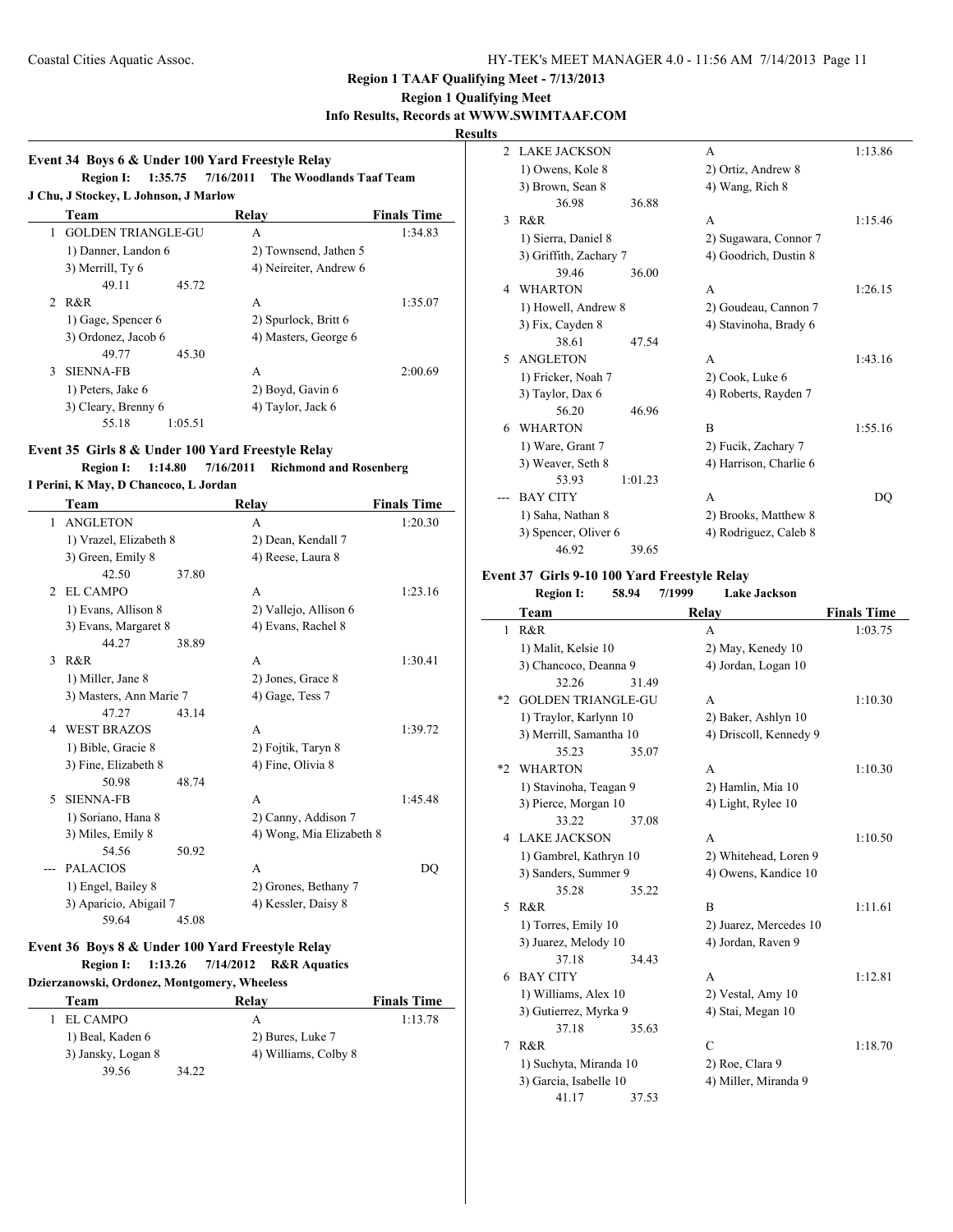### **Region 1 Qualifying Meet Info Results, Records at WWW.SWIMTAAF.COM**

#### **Results**

|   | (Event 37 Girls 9-10 100 Yard Freestyle Relay) |       |                         |  |  |
|---|------------------------------------------------|-------|-------------------------|--|--|
|   | Team                                           | Relay | <b>Finals Time</b>      |  |  |
| 8 | EL CAMPO                                       | A     | 1:20.32                 |  |  |
|   | 1) Evans, Grace 9                              |       | 2) Goerig, Emery 9      |  |  |
|   | 3) Respondek, Riley 10                         |       | 4) Rawlings, Carleene 9 |  |  |
|   | 39.70                                          | 40.62 |                         |  |  |
| 9 | <b>WHARTON</b>                                 | B     | 1:28.40                 |  |  |
|   | 1) Hawkins, Raeanna 10                         |       | 2) Grigar, Valerie 10   |  |  |
|   | 3) Ware, Lauren 9                              |       | 4) Chilek, Azalynne 9   |  |  |
|   | 42.64                                          | 45.76 |                         |  |  |
|   | ANGLETON                                       | A     | DO                      |  |  |
|   | 1) Morgan, Brooke 10                           |       | 2) Garrett, Allie 9     |  |  |
|   | 3) Heath, Erin 9                               |       | 4) Parker, Paige 9      |  |  |
|   | 43.95                                          | 34.71 |                         |  |  |
|   | <b>FST</b>                                     | A     | DO                      |  |  |
|   | 1) Copenhaver, Sarah 9                         |       | 2) Smith, Savanah 9     |  |  |
|   | 3) Collins, Maddie 10                          |       | 4) Carlisle, Alexis 9   |  |  |
|   | 38.74                                          | 39.02 |                         |  |  |

#### **Event 38 Boys 9-10 100 Yard Freestyle Relay Region I: 58.17 7/1997 Wharton**

|   | Team                        |       | Relay                   | <b>Finals Time</b> |
|---|-----------------------------|-------|-------------------------|--------------------|
| 1 | <b>LAKE JACKSON</b>         |       | A                       | 59.74              |
|   | 1) Trihus, Micah 9          |       | 2) Kuhlman, Riley 9     |                    |
|   | 3) deValcourt, Myles 10     |       | 4) Gasiorowski, Ryan 10 |                    |
|   | 30.67                       | 29.07 |                         |                    |
| 2 | <b>EL CAMPO</b>             |       | A                       | 1:04.06            |
|   | 1) Garner, Gage 10          |       | 2) Willis, Nathan 10    |                    |
|   | 3) Vallejo, David 9         |       | 4) Williams, Reid 9     |                    |
|   | 32.30                       | 31.76 |                         |                    |
| 3 | R&R                         |       | A                       | 1:05.92            |
|   | 1) Martinez, Alfred 9       |       | 2) Litchfield, Jake 10  |                    |
|   | 3) Ricklefsen, Sebastian 10 |       | 4) Voelkel, Reese 10    |                    |
|   | 33.18                       | 32.74 |                         |                    |
| 4 | <b>BAY CITY</b>             |       | A                       | 1:07.02            |
|   | 1) Hogg, Spencer 10         |       | 2) Blackmon, Brysen 9   |                    |
|   | 3) Allison, Clay 9          |       | 4) Orsak, Nathan 9      |                    |
|   | 33.14                       | 33.88 |                         |                    |
| 5 | R&R                         |       | B                       | 1:07.65            |
|   | 1) Dzierzanowski, Matthew 9 |       | 2) Techmanski, Adam 9   |                    |
|   | 3) Ordonez, Javier 9        |       | 4) Boettcher, Kase 9    |                    |
|   | 33.16                       | 34.49 |                         |                    |
| 6 | <b>ANGLETON</b>             |       | A                       | 1:08.52            |
|   | 1) Black, Aaron 9           |       | 2) Andrews, Fynn 10     |                    |
|   | 3) Braun, Luke 10           |       | 4) Black, Abel 9        |                    |
|   | 34.35                       | 34.17 |                         |                    |
| 7 | <b>GOLDEN TRIANGLE-GU</b>   |       | A                       | 1:10.27            |
|   | 1) Billingsley, Josh 9      |       | 2) Riley, Donte 9       |                    |
|   | 3) Reed, Taylor 9           |       | 4) Townsend, Tyler 10   |                    |
|   | 36.43                       | 33.84 |                         |                    |
| 8 | <b>WHARTON</b>              |       | A                       | 1:15.81            |
|   | 1) Chilek, Colby 10         |       | 2) Fix, Conner 9        |                    |
|   | 3) Weaver, Barron 10        |       | 4) Gaona, Gage 9        |                    |
|   | 35.88                       | 39.93 |                         |                    |

| w  |                           |       |                          |         |
|----|---------------------------|-------|--------------------------|---------|
| 9  | <b>WEST BRAZOS</b>        |       | A                        | 1:16.31 |
|    | 1) Hillman, Mark 10       |       | 2) Cooper, Caleb 9       |         |
|    | 3) Massengale, James 10   |       | 4) Bailes, Jacob 10      |         |
|    | 39.80                     | 36.51 |                          |         |
| 10 | <b>GOLDEN TRIANGLE-GU</b> |       | R                        | 1:24.72 |
|    | 1) Nguyen, Joseph 9       |       | 2) Fredeman, Harrison 10 |         |
|    | 3) Castaneda, Dylan 9     |       | 4) Uribe, Ezequiel 10    |         |
|    | 41.59                     | 43.13 |                          |         |
| 11 | <b>FST</b>                |       | A                        | 1:25.28 |
|    | 1) Huffhines, Donivan 9   |       | 2) Duran, Diego 8        |         |
|    | 3) Williams, Jay 9        |       | 4) Sauceda, Aiden 9      |         |
|    | 44.35                     | 40.93 |                          |         |

### **Event 39 Girls 11-12 200 Yard Medley Relay**

### **Region I: 2:12.06 7/24/2010 Lake Jackson Swim Team**

### **N Nguyen, M Kuettel, A Robbins, T Neely**

|               | Team                     |       | Relay                   |       | <b>Finals Time</b> |
|---------------|--------------------------|-------|-------------------------|-------|--------------------|
| 1             | <b>EL CAMPO</b>          |       | A                       |       | 2:11.99            |
|               | 1) Jansky, Camryn 11     |       | 2) McComb, Cailyn 11    |       |                    |
|               | 3) Thrash, Camille 12    |       | 4) Wilson, Emily 12     |       |                    |
|               | 33.53                    | 36.26 | 32.32                   | 29.88 |                    |
| $\mathcal{D}$ | <b>BAY CITY</b>          |       | A                       |       | 2:29.11            |
|               | 1) Boudreaux, Jasmine 11 |       | 2) Sliva, Hannah 12     |       |                    |
|               | 3) Rodriguez, Kaitlyn 12 |       | 4) Morales, Mallory 12  |       |                    |
|               | 37.87                    | 42.84 | 36.91                   | 31.49 |                    |
| $\mathbf{3}$  | R&R                      |       | A                       |       | 2:30.49            |
|               | 1) Sugawara, Alissa 12   |       | 2) Turner, Ashlan 12    |       |                    |
|               | 3) Parker, Katie 12      |       | 4) Garriga, Isabella 11 |       |                    |
|               | 40.11                    | 45.41 | 34.28                   | 30.69 |                    |
| 4             | R&R                      |       | B                       |       | 2:57.44            |
|               | 1) Miller, Kate 11       |       | 2) Gage, Sarita 11      |       |                    |
|               | 3) Tondera, Chloe 11     |       | 4) Bone, Lindsey 12     |       |                    |
|               | 44.59                    | 45.72 | 50.47                   | 36.66 |                    |
| $\sim$        | <b>ANGLETON</b>          |       | A                       |       | 3:15.34            |
|               | 1) Ruiz, Ariana 11       |       | 2) Buentello, Alyssa 12 |       |                    |
|               | 3) Taylor, Ashton 11     |       | 4) Black, Avary 12      |       |                    |
|               | 45.32                    | 46.94 | 1:00.23                 | 42.85 |                    |

### **Event 40 Boys 11-12 200 Yard Medley Relay Region I: 1:55.02 7/12/2008 R&R Aquatics**

### **R Kempisty, S Mangel, C Garza, M Burditt**

| Team               |         | Relay                                                                                                                                                 |       | <b>Finals Time</b>                                                                                                                                                             |
|--------------------|---------|-------------------------------------------------------------------------------------------------------------------------------------------------------|-------|--------------------------------------------------------------------------------------------------------------------------------------------------------------------------------|
|                    |         | A                                                                                                                                                     |       | 2:16.17                                                                                                                                                                        |
|                    |         |                                                                                                                                                       |       |                                                                                                                                                                                |
|                    |         |                                                                                                                                                       |       |                                                                                                                                                                                |
| 32.82              | 38.99   | 34.04                                                                                                                                                 | 30.32 |                                                                                                                                                                                |
| 2 R&R              |         | A                                                                                                                                                     |       | 2:21.26                                                                                                                                                                        |
| 1) Miller, Drew 11 |         |                                                                                                                                                       |       |                                                                                                                                                                                |
|                    |         |                                                                                                                                                       |       |                                                                                                                                                                                |
| 37.58              | 37.56   | 35.70                                                                                                                                                 | 30.42 |                                                                                                                                                                                |
| 3 WEST BRAZOS      |         | A                                                                                                                                                     |       | 3:02.91                                                                                                                                                                        |
|                    |         |                                                                                                                                                       |       |                                                                                                                                                                                |
| 3) Fine, James 11  |         |                                                                                                                                                       |       |                                                                                                                                                                                |
| 46.53              | 51.92   | 44.50                                                                                                                                                 | 39.96 |                                                                                                                                                                                |
| R&R                |         | B                                                                                                                                                     |       | 3:25.64                                                                                                                                                                        |
| 1) Tee, Elian 11   |         |                                                                                                                                                       |       |                                                                                                                                                                                |
|                    |         |                                                                                                                                                       |       |                                                                                                                                                                                |
| 51.86              | 1:04.37 | 57.89                                                                                                                                                 | 31.52 |                                                                                                                                                                                |
|                    |         | <b>GOLDEN TRIANGLE-GU</b><br>1) Fletcher, Vincent 12<br>3) Anthony, Nicholas 12<br>3) Koelzer, Nikolas 11<br>1) Mann, Dakota 11<br>3) Garza, Marco 11 |       | 2) Tullos, Paul 11<br>4) Dunham, Matthew 12<br>2) Jacks, Josh 12<br>4) Cook, Trent 12<br>2) Pugh, Jordan 11<br>4) Fojtik, Korey 11<br>2) Griffith, Dustin 11<br>4) Tee, Jan 12 |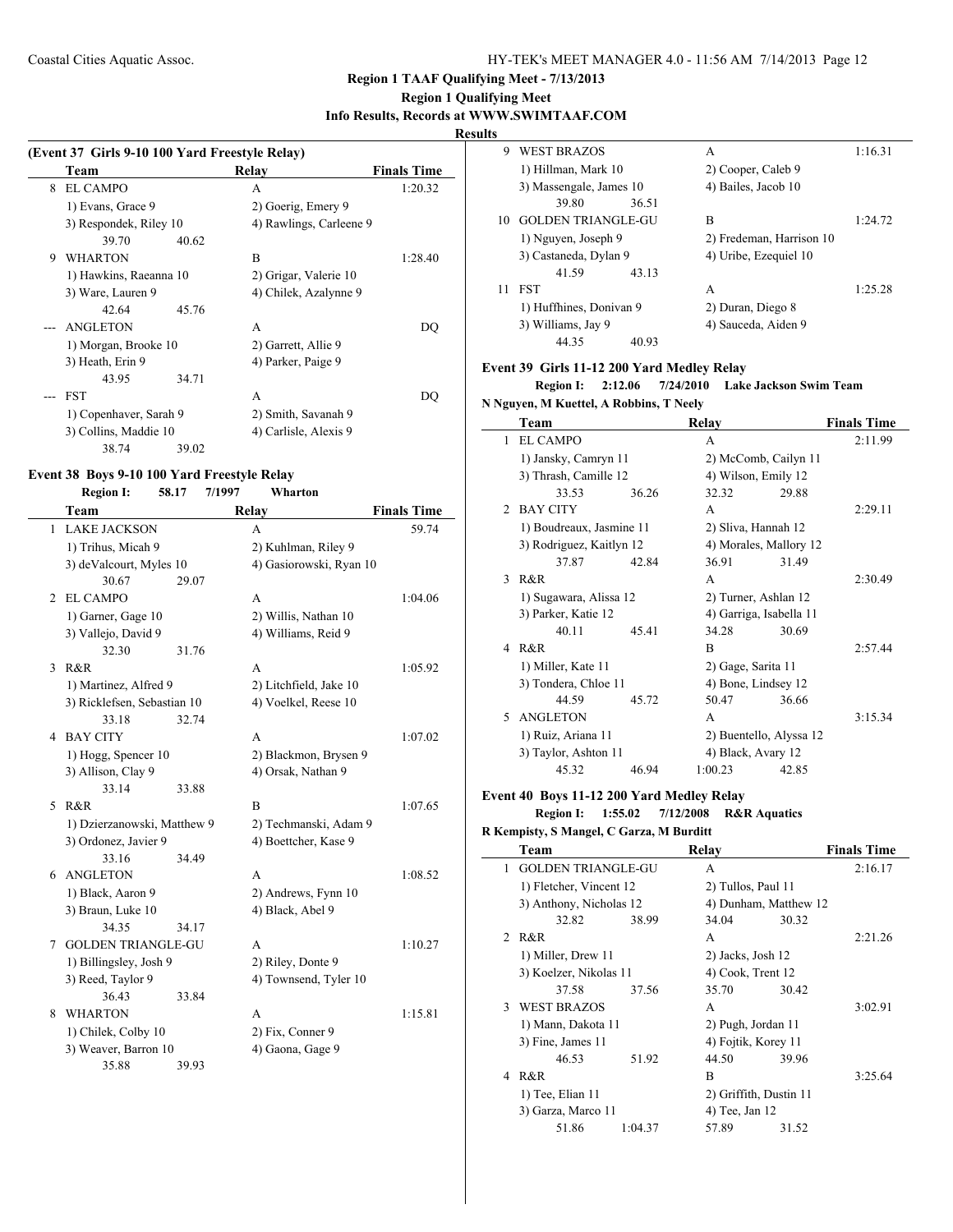## **Region 1 Qualifying Meet**

## **Info Results, Records at WWW.SWIMTAAF.COM**

### **Results**

### **Event 41 Girls 13-14 200 Yard Medley Relay Region I: 2:02.61 7/14/2012 Lake Jackson Swim Team K Owens, M Kuettel, A Robbins, T Neely Team Relay Finals Time** 1 GOLDEN TRIANGLE-GU A 2:03.87 1) Thompson, Karley 13 2) White, Rebecca 14 3) Tucker, Molly 14 4) Odom, Hannah 14 34.90 31.11 31.65 26.21 2 EL CAMPO A 2:06.52 1) Espinoza, Krystan 13 2) Williams, Hope 13 3) Willis, Ivy 13 4) Wilson, Elizabeth 14 34.25 32.13 29.67 30.47 3 R&R 2:12.00 1) Turner, Carlynne 14 2) Chancoco, Gemini 13 3) Dzierzanowski, Kathryn 13 4) Parker, Kelsey 13 32.70 36.39 33.05 29.86 4 LAKE JACKSON A 2:20.07 1) Nguyen, Nicole 14 2) Agan, Abby 13 3) Baker, Anne Elisabeth 13 4) Rumsey, Kimberlyn 13 34.33 38.62 34.99 32.13 5 R&R B 2:23.33 1) Sugawara, Caitlin 14 2) Suter, Rhiannon 14 3) Voelkel, Katie 14 4) Vallejo, Kendyl 14 39.19 39.51 34.84 29.79 6 WHARTON A 2:25.53 1) Rodriguez, Valeria 14 2) Casey, Britney 14 3) Nava, Jill 14 4) Roddy, Montie 14 41.50 38.75 33.58 31.70 7 PALACIOS A 2:34.20 1) Cepak, Jessie 13 2) Kessler, Audry 14 3) Ortiz, Elizabeth 13 4) Neimeyer, Chae 13 42.91 39.68 41.73 29.88

## **Event 42 Boys 13-14 200 Yard Medley Relay**

### **Region I: 1:53.25 7/24/2010 Alvin Aquatic Club G Alderman, J Moore, D WIley, D Greer**

|              | Team                      |       | Relav                     |       | <b>Finals Time</b> |
|--------------|---------------------------|-------|---------------------------|-------|--------------------|
| $\mathbf{1}$ | <b>GOLDEN TRIANGLE-GU</b> |       | A                         |       | 1:58.78            |
|              | 1) Dyess, Glen 14         |       | 2) Contreras, Salvador 13 |       |                    |
|              | 3) Yentzen, Reid 14       |       | 4) Satre, Alec 13         |       |                    |
|              | 31.33                     | 32.28 | 29.05                     | 26.12 |                    |
|              | 2 LAKE JACKSON            |       | A                         |       | 2:01.88            |
|              | 1) Fuchs, Hayden 14       |       | 2) Yates, Cameron 13      |       |                    |
|              | 3) Johnson, Kane 13       |       | 4) Bradshaw, Brandon 14   |       |                    |
|              | 31.48                     | 34.52 | 30.03                     | 25.85 |                    |
|              | 3 R&R                     |       | A                         |       | 2:06.32            |
|              | 1) Koelzer, William 13    |       | 2) Przybilla, Joey 13     |       |                    |
|              | 3) Perez, William 13      |       | 4) Miller, Brayden 13     |       |                    |
|              | 33.14                     | 38.34 | 30.82                     | 24.02 |                    |
|              | 4 LAKE JACKSON            |       | B                         |       | 2:42.98            |
|              | 1) Gasiorowski, David 13  |       | 2) Pena, Gavin 14         |       |                    |
|              | 3) Monical, Mason 13      |       | 4) Brown, Kyle 13         |       |                    |
|              | 40.20                     | 51.29 | 37.53                     | 33.96 |                    |

#### **Event 43 Girls 15-17 200 Yard Medley Relay**

**Region I: 1:56.77 7/10/2004 Richmond/Rosenberg Team C PHILLIPS, J ROTH, H D'Antoni, J Louvier**

|             | Team                      |       | Relay                       |       | <b>Finals Time</b> |  |
|-------------|---------------------------|-------|-----------------------------|-------|--------------------|--|
| 1           | <b>LAKE JACKSON</b>       |       | A                           |       | 1:58.47            |  |
|             | 1) Kuettel, Molly 15      |       | 2) Janssen, Yoka 15         |       |                    |  |
|             | 3) Neely, Taylor 15       |       | 4) Robbins, Annie 15        |       |                    |  |
|             | 29.17                     | 35.17 | 28.50                       | 25.63 |                    |  |
| $2^{\circ}$ | R&R                       |       | A                           |       | 2:01.15            |  |
|             | 1) Przybilla, Hannah 17   |       | 2) Hartensteiner, Ashley 17 |       |                    |  |
|             | 3) Dixon, Rachel 15       |       | 4) Mangel, Shelbi 15        |       |                    |  |
|             | 32.28                     | 32.72 | 29.60                       | 26.55 |                    |  |
| 3           | <b>GOLDEN TRIANGLE-GU</b> |       | A                           |       | 2:04.08            |  |
|             | 1) Wilkinson, Ruby 15     |       | 2) Krall, Delaney 15        |       |                    |  |
|             | 3) Walker, Shanna 17      |       | 4) Field, Madeleine 15      |       |                    |  |
|             | 32.30                     | 36.97 | 27.91                       | 26.90 |                    |  |
| 4           | R&R                       |       | B                           |       | 2:10.45            |  |
|             | 1) Gorka, Katie 16        |       | 2) Gaas, Emma 16            |       |                    |  |
|             | 3) Ordonez, Genesis 16    |       | 4) Loser, Morgan 15         |       |                    |  |
|             | 33.41                     | 36.57 | 32.07                       | 28.40 |                    |  |

#### **Event 44 Boys 15-17 200 Yard Medley Relay**

### **Region I: 1:42.32 7/16/2011 Golden Triangle**

|               | P Oin, M Stockmann, D White, C Stockmann |       |                       |                            |                    |  |  |  |  |
|---------------|------------------------------------------|-------|-----------------------|----------------------------|--------------------|--|--|--|--|
|               | Team                                     |       | Relay                 |                            | <b>Finals Time</b> |  |  |  |  |
| 1             | <b>GOLDEN TRIANGLE-GU</b>                |       | A                     |                            | 1:49.75            |  |  |  |  |
|               | 1) White, Justin 16                      |       | 2) Turner, Kyle 16    |                            |                    |  |  |  |  |
|               | 3) Tadmor, Danny 16                      |       |                       | 4) Desmarais, Jason 15     |                    |  |  |  |  |
|               | 29.14                                    | 28.87 | 27.98                 | 23.76                      |                    |  |  |  |  |
|               | 2 R&R                                    |       | A                     |                            | 1:49.90            |  |  |  |  |
|               | 1) Sharp, Jonah 15                       |       |                       | 2) LeMaire, Chandler 17    |                    |  |  |  |  |
|               | 3) Miller, Gabe 17                       |       |                       | 4) Hernandez, Francesco 16 |                    |  |  |  |  |
|               | 29.45                                    | 28.78 | 27.40                 | 24.27                      |                    |  |  |  |  |
| $\mathcal{F}$ | <b>FST</b>                               |       | A                     |                            | 1:52.57            |  |  |  |  |
|               | 1) Rivera, Steven 16                     |       | 2) Gonzales, John 16  |                            |                    |  |  |  |  |
|               | 3) Sheffield, Logan 17                   |       |                       | 4) Graham, Conner 16       |                    |  |  |  |  |
|               | 32.37                                    | 31.64 | 23.80                 | 24.76                      |                    |  |  |  |  |
| 4             | R&R                                      |       | B                     |                            | 2:13.23            |  |  |  |  |
|               | 1) LeMaire, John Mills 15                |       | 2) Westberry, Luis 15 |                            |                    |  |  |  |  |
|               | 3) Treadwell, Justin 16                  |       |                       | 4) Resendiz, Eduardo 17    |                    |  |  |  |  |
|               | 34.70                                    | 40.64 | 30.25                 | 27.64                      |                    |  |  |  |  |

#### **Event 45 Girls 11-12 100 Yard Freestyle**

|    | <b>Region I:</b>  | 58.67 | 7/1996 | <b>Jessica Lovorn</b> |                    |
|----|-------------------|-------|--------|-----------------------|--------------------|
|    | <b>Name</b>       |       |        | <b>Age Team</b>       | <b>Finals Time</b> |
| L  | Tran, Vivie       |       |        | 12 LAKE JACKSON       | 59.70              |
|    | 28.08             | 31.62 |        |                       |                    |
| 2  | McComb, Cailyn    |       | 11     | <b>EL CAMPO</b>       | 1:06.44            |
|    | 31.44             | 35.00 |        |                       |                    |
| 3. | Garriga, Isabella |       | 11     | R & R                 | 1:08.18            |
|    | 33.21             | 34.97 |        |                       |                    |
|    | Medlock, Leilani  |       |        | 12 TEXAS CITY         | 1:08.82            |
|    | 33.50             | 35.32 |        |                       |                    |
| 5. | Wilson, Emily     |       |        | 12 EL CAMPO           | 1:09.19            |
|    | 32.81             | 36.38 |        |                       |                    |
| 6  | Gambrel, Rachel   |       |        | 12 LAKE JACKSON       | 1:09.46            |
|    | 32.24             | 37.22 |        |                       |                    |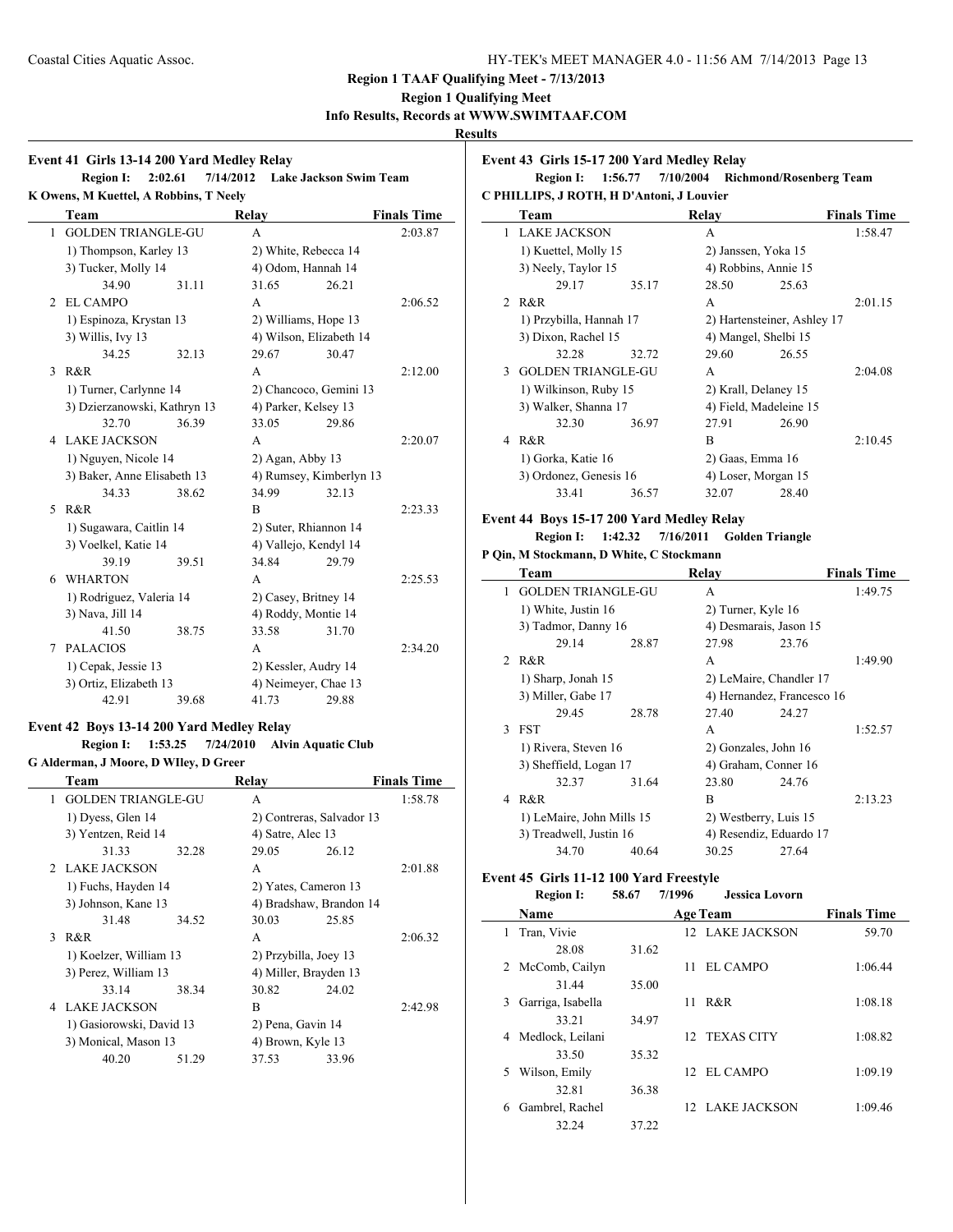## **Region 1 Qualifying Meet Info Results, Records at WWW.SWIMTAAF.COM**

**Results**

| (Event 45 Girls 11-12 100 Yard Freestyle) |                       |       |    |                         |                    |  |  |
|-------------------------------------------|-----------------------|-------|----|-------------------------|--------------------|--|--|
|                                           | Name                  |       |    | <b>Age Team</b>         | <b>Finals Time</b> |  |  |
| $\tau$                                    | Turner, Ashlan        |       |    | 12 R&R                  | 1:09.55            |  |  |
|                                           | 33.67                 | 35.88 |    |                         |                    |  |  |
| 8                                         | DeValcourt, Ellie     |       |    | 12 LAKE JACKSON         | 1:09.86            |  |  |
|                                           | 32.77                 | 37.09 |    |                         |                    |  |  |
| 9                                         | Stephenson, Alyssa    |       | 12 | <b>FST</b>              | 1:11.60            |  |  |
|                                           | 32.80                 | 38.80 |    |                         |                    |  |  |
| 10                                        | Morales, Mallory      |       | 12 | BAY CITY                | 1:12.37            |  |  |
|                                           | 35.16                 | 37.21 |    |                         |                    |  |  |
| 11                                        | Bonhomme, Kendall     |       | 12 | <b>WOOD</b>             | 1:12.81            |  |  |
|                                           | 35.43                 | 37.38 |    |                         |                    |  |  |
| 12                                        | Romo, Kiara           |       | 11 | EL CAMPO                | 1:12.90            |  |  |
|                                           | 35.06                 | 37.84 |    |                         |                    |  |  |
| 13                                        | Torres, Grace         |       | 11 | <b>ANGLETON</b>         | 1:13.16            |  |  |
|                                           | 34.99                 | 38.17 |    |                         |                    |  |  |
| 14                                        | Cantu, Malerie        |       | 12 | LAKE JACKSON            | 1:14.57            |  |  |
|                                           | 36.31                 | 38.26 |    |                         |                    |  |  |
| 15                                        | Woodall, Piper        |       | 12 | <b>GOLDEN TRIANGLE-</b> | 1:14.75            |  |  |
|                                           | 35.23                 | 39.52 |    |                         |                    |  |  |
| 16                                        | Thompson, Jacey       |       | 11 | <b>WEST BRAZOS</b>      | 1:16.02            |  |  |
|                                           | 36.34                 | 39.68 |    |                         |                    |  |  |
| 17                                        | Rocha, Veronica       |       | 11 | <b>GOLDEN TRIANGLE-</b> | 1:16.14            |  |  |
|                                           | 35.53                 | 40.61 |    |                         |                    |  |  |
| 18                                        | Thayer, Madison       |       | 12 | <b>GOLDEN TRIANGLE-</b> | 1:17.59            |  |  |
|                                           | 37.82                 | 39.77 |    |                         |                    |  |  |
| 19                                        | Ngo, Nicole           |       | 11 | <b>GOLDEN TRIANGLE-</b> | 1:20.12            |  |  |
|                                           | 38.11                 | 42.01 |    |                         |                    |  |  |
| 20                                        | Garza, Skye           |       | 11 | <b>ANGLETON</b>         | 1:22.80            |  |  |
|                                           | 39.49                 | 43.31 |    |                         |                    |  |  |
| 21                                        | Espinoza, Elizabeth   |       | 11 | <b>FST</b>              | 1:22.89            |  |  |
|                                           | 39.86                 | 43.03 |    |                         |                    |  |  |
| 22                                        | Gaas, Carmen          |       | 11 | R&R                     | 1:24.47            |  |  |
|                                           | 39.54                 | 44.93 |    |                         |                    |  |  |
| 23                                        | Herdejurgen, Rose     |       | 12 | <b>WOOD</b>             | 1:26.24            |  |  |
|                                           | 39.71                 | 46.53 |    | <b>GOLDEN TRIANGLE-</b> |                    |  |  |
| 24                                        | Weinbaum, Payton Ann  |       | 11 |                         | 1:26.42            |  |  |
|                                           | 40.81<br>Wise, Shayna | 45.61 |    | <b>WOOD</b>             |                    |  |  |
| 25                                        | 39.27                 | 49.68 | 11 |                         | 1:28.95            |  |  |
| 26                                        | Ruiz, Ariana          |       | 11 | <b>ANGLETON</b>         | 1:29.37            |  |  |
|                                           | 43.35                 | 46.02 |    |                         |                    |  |  |
| 27                                        | Bodwin, Indiya        |       | 11 | <b>GOLDEN TRIANGLE-</b> | 1:36.55            |  |  |
|                                           | 43.46                 | 53.09 |    |                         |                    |  |  |
| 28                                        | Hemmings, Grace       |       | 11 | <b>GOLDEN TRIANGLE-</b> | 1:38.20            |  |  |
|                                           | 42.21                 | 55.99 |    |                         |                    |  |  |
| 29                                        | Tadmor, Galia         |       | 11 | <b>GOLDEN TRIANGLE-</b> | 1:39.82            |  |  |
|                                           | 47.46                 | 52.36 |    |                         |                    |  |  |
| ---                                       | Sliva, Hannah         |       | 12 | <b>BAY CITY</b>         | <b>DFS</b>         |  |  |

### **Event 46 Boys 11-12 100 Yard Freestyle**

| <b>Region I:</b> | 56.28 | 7/9/2005 Cody Armstrong |                    |
|------------------|-------|-------------------------|--------------------|
| <b>Name</b>      |       | Age Team                | <b>Finals Time</b> |
| 1 Peterson, Kyle |       | 12 EL CAMPO             | 1:00.42            |
| 28.92            | 31.50 |                         |                    |

| 2  | Williams, Conner            |         | 11 | EL CAMPO                | 1:00.52 |
|----|-----------------------------|---------|----|-------------------------|---------|
|    | 29.00                       | 31.52   |    |                         |         |
| 3  | Alcalar, Christian<br>28.88 | 32.09   | 12 | WHARTON                 | 1:00.97 |
| 4  | Goudeau, Hunter             |         | 12 | <b>WHARTON</b>          | 1:05.39 |
|    | 30.94                       | 34.45   |    |                         |         |
| 5  | Elgar, Kelvin               |         | 11 | <b>GOLDEN TRIANGLE-</b> | 1:05.73 |
|    | 30.97                       | 34.76   |    |                         |         |
| 6  | Dunham, Matthew             |         | 12 | <b>GOLDEN TRIANGLE-</b> | 1:08.56 |
|    | 32.07                       | 36.49   |    |                         |         |
| 7  | McGrath, Connor             |         | 11 | R&R                     | 1:09.06 |
|    | 33.50                       | 35.56   |    |                         |         |
| 8  | Clark, Zackery              |         | 12 | <b>ANGLETON</b>         | 1:09.69 |
|    | 31.66                       | 38.03   |    |                         |         |
| 9  | DeTommaso, Kevin            |         | 12 | <b>SIENNA-FB</b>        | 1:10.77 |
|    | 33.48                       | 37.29   |    |                         |         |
| 10 | Cook, Trent                 |         | 12 | R&R                     | 1:12.57 |
|    | 33.73                       | 38.84   | 12 | <b>WHARTON</b>          |         |
| 11 | Howell, Zackary<br>34.22    | 38.92   |    |                         | 1:13.14 |
| 12 | Tullos, Paul                |         | 11 | <b>GOLDEN TRIANGLE-</b> | 1:15.82 |
|    | 35.68                       | 40.14   |    |                         |         |
| 13 | Roberts, Heston             |         | 11 | <b>ANGLETON</b>         | 1:17.15 |
|    | 36.50                       | 40.65   |    |                         |         |
| 14 | Anderson, Cory              |         | 12 | <b>ANGLETON</b>         | 1:17.56 |
|    | 38.19                       | 39.37   |    |                         |         |
| 15 | Miller, Drew                |         | 11 | R&R                     | 1:18.09 |
|    | 36.49                       | 41.60   |    |                         |         |
| 16 | Engel, Jackson              |         | 12 | <b>PALACIOS</b>         | 1:20.19 |
|    | 38.82                       | 41.37   |    |                         |         |
| 17 | Ramos, Albert               |         | 12 | <b>ANGLETON</b>         | 1:20.34 |
|    | 37.05                       | 43.29   |    |                         |         |
| 18 | Griffith, Dustin            |         | 11 | R&R                     | 1:20.69 |
|    | 40.59                       | 40.10   |    |                         |         |
| 19 | Mann, Dakota<br>37.54       | 44.32   | 11 | <b>WEST BRAZOS</b>      | 1:21.86 |
| 20 | Starr, Peyton               |         | 11 | <b>LAKE JACKSON</b>     | 1:29.13 |
|    | 40.65                       | 48.48   |    |                         |         |
| 21 | Logan, Landon               |         | 11 | <b>ANGLETON</b>         | 1:32.20 |
|    | 44.54                       | 47.66   |    |                         |         |
| 22 | Roy, Branson                |         | 11 | <b>ANGLETON</b>         | 1:36.44 |
|    | 45.53                       | 50.91   |    |                         |         |
| 23 | Steelman, Josh              |         | 11 | <b>LAKE JACKSON</b>     | 1:36.70 |
|    | 43.03                       | 53.67   |    |                         |         |
| 24 | Pugh, Jordan                |         | 11 | <b>WEST BRAZOS</b>      | 1:40.59 |
|    | 46.17                       | 54.42   |    |                         |         |
| 25 | Kuchera, Connor             |         | 11 | <b>GOLDEN TRIANGLE-</b> | 1:43.36 |
|    | 45.38                       | 57.98   |    |                         |         |
| 26 | Cormier, Gregory            |         | 12 | <b>GOLDEN TRIANGLE-</b> | 1:48.88 |
|    | 47.88                       | 1:01.00 |    |                         |         |

### **Event 47 Girls 13-14 100 Yard Freestyle**

| <b>Region I:</b> | 56.89 |          | 7/14/2012 Molly Kuettel |                    |
|------------------|-------|----------|-------------------------|--------------------|
| <b>Name</b>      |       | Age Team |                         | <b>Finals Time</b> |
| 1 Williams, Hope |       |          | 13 EL CAMPO             | 58.59              |
| 28.42            | 30.17 |          |                         |                    |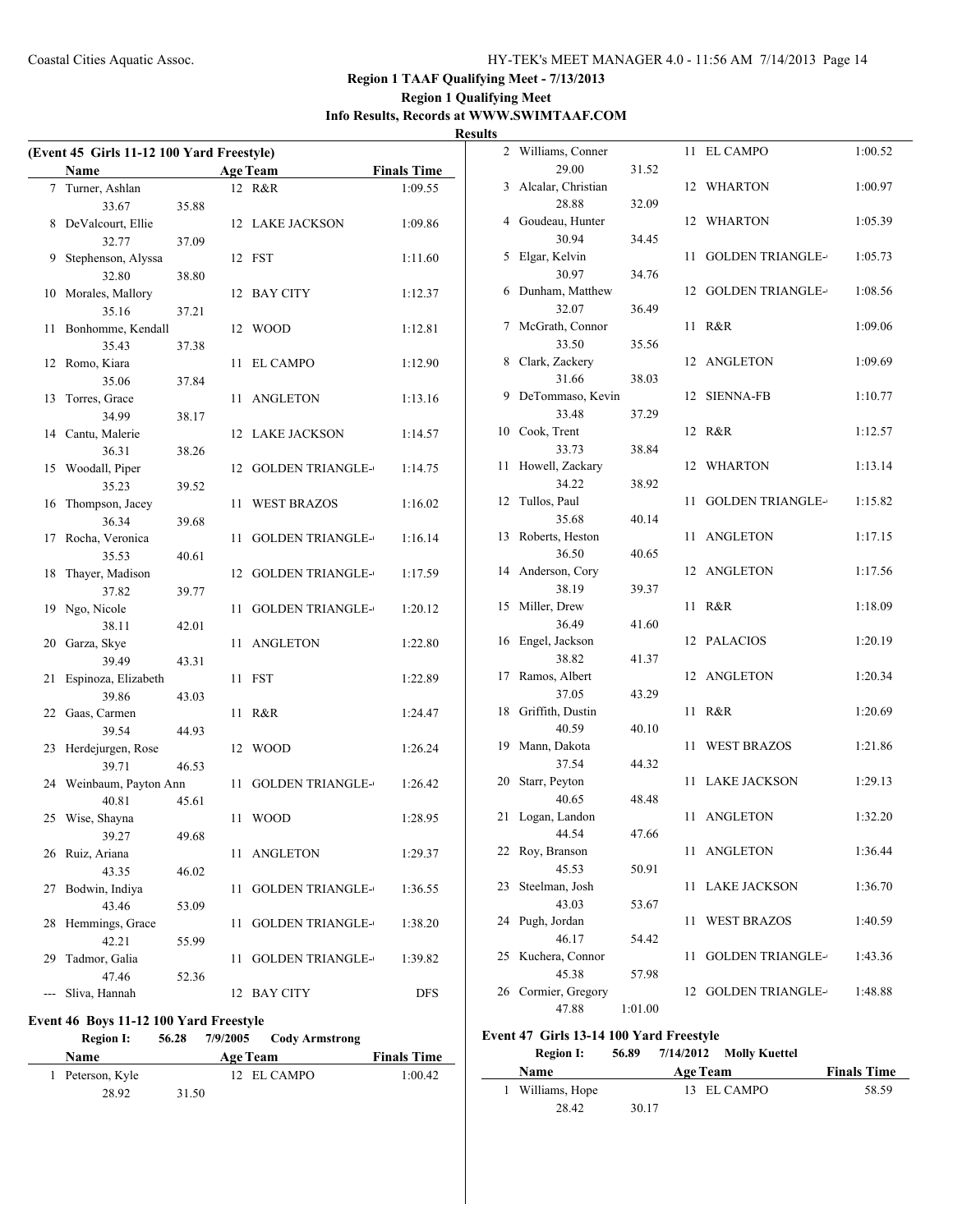### **Region 1 Qualifying Meet Info Results, Records at WWW.SWIMTAAF.COM Results**

| (Event 47 Girls 13-14 100 Yard Freestyle) |       |                                |                    | 6 Miller, Brayden                       |       | 13 R&R                 | 59.02   |
|-------------------------------------------|-------|--------------------------------|--------------------|-----------------------------------------|-------|------------------------|---------|
| Name                                      |       | <b>Age Team</b>                | <b>Finals Time</b> | 27.72                                   | 31.30 |                        |         |
| 2 Odom, Hannah                            |       | 14 GOLDEN TRIANGLE-            | 58.74              | 7 Dyess, Glen                           |       | 14 GOLDEN TRIANGLE-    | 59.31   |
| 28.52                                     | 30.22 |                                |                    | 28.97                                   | 30.34 |                        |         |
| 3 Copenhaver, Jessica                     |       | 14 FST                         | 1:01.16            | 8 Nojek, Jamie                          |       | 14 WOOD                | 1:00.37 |
| 29.73                                     | 31.43 |                                |                    | 29.50                                   | 30.87 |                        |         |
| 4 Turner, Carlynne                        |       | 14 R&R                         | 1:01.81            | 9 Pekel, Nicholas                       |       | 13 WOOD                | 1:03.35 |
| 29.79                                     | 32.02 |                                |                    | 30.65                                   | 32.70 |                        |         |
| 5 Muskiet, Whitney                        |       | 13 BAY CITY                    | 1:03.26            | 10 Smith, Mason                         |       | 13 EL CAMPO            | 1:05.57 |
| 30.61                                     | 32.65 |                                |                    | 32.48                                   | 33.09 |                        |         |
| 6 Hulet, Karina                           |       | 13 WOOD                        | 1:04.45            | 11 West, Zane                           |       | 14 R&R                 | 1:05.59 |
| 30.57                                     | 33.88 |                                |                    | 30.10                                   | 35.49 |                        |         |
| 7 Rogan, Lindsey                          |       | 13 ALVIN                       | 1:05.24            | 12 Przybilla, Joey                      |       | 13 R&R                 | 1:07.34 |
| 31.27                                     | 33.97 |                                |                    | 31.13                                   | 36.21 |                        |         |
| 8 Vallejo, Kendyl                         |       | 14 R&R                         | 1:06.50            | 13 Breazeale, Bailey                    |       | 13 BAY CITY            | 1:07.71 |
| 32.20                                     | 34.30 |                                |                    | 31.26                                   | 36.45 |                        |         |
| 9 Parker, Kelsey                          |       | 13 R&R                         | 1:08.64            | 14 Spencer, Jordan                      |       | 13 SIENNA-FB           | 1:07.74 |
| 32.28                                     | 36.36 |                                |                    | 31.03                                   | 36.71 |                        |         |
| 10 Rumsey, Kimberlyn                      |       | 13 LAKE JACKSON                | 1:09.01            | 15 Gaas, Sam                            |       | 14 R&R                 | 1:08.17 |
| 32.69                                     | 36.32 |                                |                    | 32.91                                   | 35.26 |                        |         |
| 11 Voelkel, Katie                         |       | 14 R&R                         | 1:09.92            | 16 Root, Tyler                          |       | 13 GOLDEN TRIANGLE-    | 1:10.35 |
| 33.58                                     | 36.34 |                                |                    | 32.26                                   | 38.09 |                        |         |
| 12 Grones, Bailey                         |       | 13 PALACIOS                    | 1:11.21            | 17 Fucik, Jared                         |       | 13 WHARTON             | 1:10.59 |
| 32.71                                     | 38.50 |                                |                    | 33.75                                   | 36.84 |                        |         |
| 13 Ebel, Jacqueline                       |       | 13 WOOD                        | 1:12.96            | 18 Monical, Mason                       |       | 13 LAKE JACKSON        | 1:15.36 |
| 34.14                                     | 38.82 |                                |                    | 36.94                                   | 38.42 |                        |         |
| 14 Heimbach, Sydney                       |       | 14 WOOD                        | 1:13.36            | 19 Brown, Kyle                          |       | 13 LAKE JACKSON        | 1:15.47 |
| 34.39                                     | 38.97 |                                |                    | 37.24                                   | 38.23 |                        |         |
| 15 Priesmeyer, Kinsey                     |       | 13 EL CAMPO                    | 1:14.86            | 20 Galloway, Cole                       |       | 13 GOLDEN TRIANGLE-    | 1:16.03 |
| 35.85                                     | 39.01 |                                |                    | 35.24                                   | 40.79 |                        |         |
| 16 May, Haley                             |       | 13 R&R                         | 1:17.84            | 21 Struhrenberg, Clayton                |       | 13 PALACIOS            | 1:18.08 |
| 38.46                                     | 39.38 |                                |                    | 38.16                                   | 39.92 |                        |         |
| 17 Burt, Camberon                         |       | 13 ALVIN                       | 1:18.84            | 22 Tondera, Thompson                    |       | 14 R&R                 | 1:18.71 |
| 35.63                                     | 43.21 |                                |                    | 36.60                                   | 42.11 |                        |         |
| 18 Eads, Nikki                            |       | 13 GOLDEN TRIANGLE-            | 1:19.30            | 23 Carrizales, Agustin                  |       | 13 ANGLETON            | 1:20.31 |
| 38.42                                     | 40.88 |                                |                    | 36.38                                   | 43.93 |                        |         |
| 19 Grey, Tara                             |       | 13 LAKE JACKSON                | 1:22.95            | 24 Roberts, Hunter                      |       | 13 ANGLETON            | 1:21.36 |
| 39.76                                     | 43.19 |                                |                    | 39.14                                   | 42.22 |                        |         |
| 20 Doherty, Madeline                      |       | 13 WEST BRAZOS                 | 1:24.79            | 25 Furrh, Noah                          |       | 13 LAKE JACKSON        | 1:28.78 |
| 37.79                                     | 47.00 |                                |                    | 40.86                                   | 47.92 |                        |         |
| 21 Hewitt, Bethany                        |       | 14 R&R                         | 1:25.62            | 26 Voth, Alexander                      |       | 14 GOLDEN TRIANGLE-    | 1:37.76 |
| 42.57                                     | 43.05 |                                |                    | 40.84                                   | 56.92 |                        |         |
| Event 48 Boys 13-14 100 Yard Freestyle    |       |                                |                    | Event 49 Girls 15-17 100 Yard Freestyle |       |                        |         |
| <b>Region I:</b>                          |       | 50.56 7/14/2007 Cody Armstrong |                    | <b>Region I:</b>                        | 52.56 | 7/12/2008 Skylar Smith |         |
|                                           |       |                                |                    |                                         |       |                        |         |

|   | <b>Name</b>         |       |    | <b>Age Team</b>         | <b>Finals Time</b> |       |
|---|---------------------|-------|----|-------------------------|--------------------|-------|
|   | McComb, Micah       |       | 14 | EL CAMPO                |                    | 54.49 |
|   | 26.06               | 28.43 |    |                         |                    |       |
| 2 | Contreras, Salvador |       | 13 | <b>GOLDEN TRIANGLE-</b> |                    | 55.25 |
|   | 26.60               | 28.65 |    |                         |                    |       |
| 3 | Herdejurgen, Jack   |       | 14 | WOOD                    |                    | 56.16 |
|   | 26.72               | 29.44 |    |                         |                    |       |
| 4 | Fuchs, Hayden       |       |    | 14 LAKE JACKSON         |                    | 56.73 |
|   | 27.22               | 29.51 |    |                         |                    |       |
| 5 | Bradshaw, Brandon   |       |    | 14 LAKE JACKSON         |                    | 58.02 |
|   | 27.75               | 30.27 |    |                         |                    |       |

### **Name Age Team Finals Time** 1 Kuettel, Molly 15 LAKE JACKSON 54.50 26.08 28.42 2 Mangel, Shelbi 15 R&R 59.60 28.66 30.94 3 Macora, Mary 15 WOOD 59.72 28.24 31.48 4 Field, Madeleine 15 GOLDEN TRIANGLE-1:00.29 28.99 31.30 5 Soda, Toluse 17 R&R 1:01.19 29.14 32.05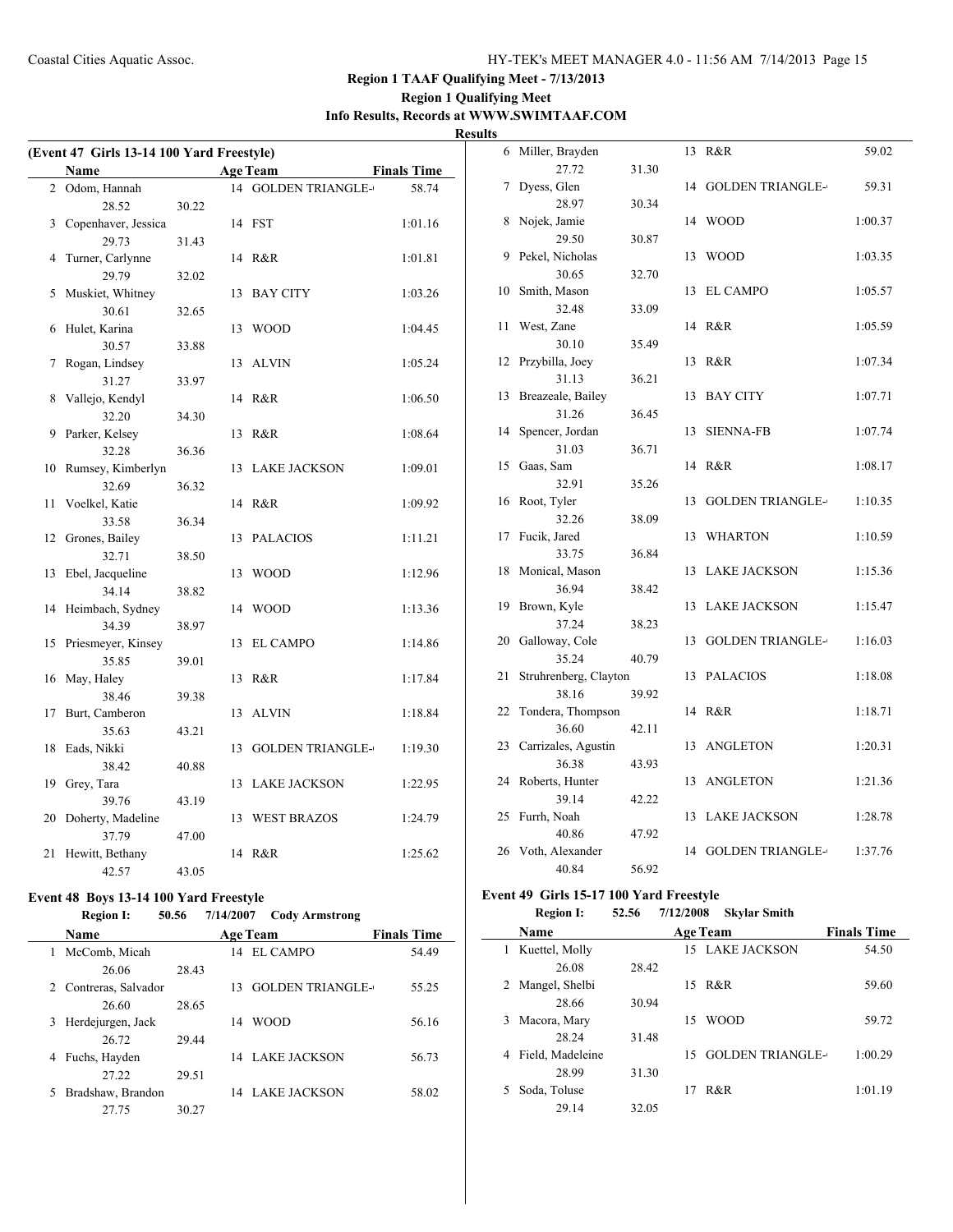## **Region 1 Qualifying Meet Info Results, Records at WWW.SWIMTAAF.COM**

**Results**

| (Event 49 Girls 15-17 100 Yard Freestyle) |                     |       |    |                         |                    |  |  |
|-------------------------------------------|---------------------|-------|----|-------------------------|--------------------|--|--|
|                                           | <b>Name</b>         |       |    | <b>Age Team</b>         | <b>Finals Time</b> |  |  |
|                                           | 6 Schaefer, Cierra  |       |    | 17 LAKE JACKSON         | 1:03.02            |  |  |
|                                           | 29.00               | 34.02 |    |                         |                    |  |  |
| 7                                         | Janssen, Yoka       |       |    | 15 LAKE JACKSON         | 1:03.26            |  |  |
|                                           | 29.95               | 33.31 |    |                         |                    |  |  |
| 8                                         | Grey, Savannah      |       |    | <b>16 LAKE JACKSON</b>  | 1:04.65            |  |  |
|                                           | 31.40               | 33.25 |    |                         |                    |  |  |
| 9                                         | Langdon, Shelby     |       |    | 15 R&R                  | 1:04.85            |  |  |
|                                           | 31.56               | 33.29 |    |                         |                    |  |  |
| 10                                        | Willis, Malia       |       | 15 | <b>EL CAMPO</b>         | 1:05.07            |  |  |
|                                           | 30.90               | 34.17 |    |                         |                    |  |  |
| 11                                        | Samhouri, Mona      |       |    | 15 WHARTON              | 1:06.31            |  |  |
|                                           | 31.43               | 34.88 |    |                         |                    |  |  |
|                                           | 12 Foreman, Nikki   |       |    | 16 BELLAIRE             | 1:07.46            |  |  |
|                                           | 31.73               | 35.73 |    |                         |                    |  |  |
|                                           | 13 Ordonez, Genesis |       |    | 16 R&R                  | 1:07.68            |  |  |
|                                           | 32.27               | 35.41 |    |                         |                    |  |  |
|                                           | 14 Smith, Amber     |       | 15 | <b>EL CAMPO</b>         | 1:08.53            |  |  |
|                                           | 33.30               | 35.23 |    |                         |                    |  |  |
| 15                                        | Treadwell, Jasmyn   |       |    | 16 R&R                  | 1:13.15            |  |  |
|                                           | 34.03               | 39.12 |    |                         |                    |  |  |
|                                           | 16 Masters, Lydia   |       | 15 | R&R                     | 1:13.75            |  |  |
|                                           | 33.82               | 39.93 |    |                         |                    |  |  |
|                                           | 17 Damico, Courtney |       |    | 16 R&R                  | 1:16.72            |  |  |
|                                           | 35.97               | 40.75 |    |                         |                    |  |  |
|                                           | 18 Gutierrez, Joyce |       |    | 17 R&R                  | 1:17.79            |  |  |
|                                           | 35.31               | 42.48 |    |                         |                    |  |  |
| 19                                        | Phillips, Shae      |       | 17 | <b>GOLDEN TRIANGLE-</b> | 1:29.62            |  |  |
|                                           | 41.63               | 47.99 |    |                         |                    |  |  |

### **Event 50 Boys 15-17 100 Yard Freestyle**

## **Region I: 47.75 7/9/2005 Nicholas Ward**

|    | Name                |       |    | <b>Age Team</b>         | <b>Finals Time</b> |
|----|---------------------|-------|----|-------------------------|--------------------|
| 1  | Mangel, Sean        |       |    | 17 R&R                  | 51.56              |
|    | 24.49               | 27.07 |    |                         |                    |
|    | 2 Wilkins, Matthew  |       |    | 15 EL CAMPO             | 52.54              |
|    | 25.00               | 27.54 |    |                         |                    |
| 3  | Bradshaw, Dylan     |       |    | <b>16 LAKE JACKSON</b>  | 53.69              |
|    | 25.93               | 27.76 |    |                         |                    |
| 4  | Heg, Michael        |       | 16 | <b>WOOD</b>             | 54.15              |
|    | 25.72               | 28.43 |    |                         |                    |
| 5  | Turner, Kyle        |       |    | 16 GOLDEN TRIANGLE-     | 54.47              |
|    | 27.30               | 27.17 |    |                         |                    |
| 6  | Brown, Ryan         |       |    | 17 LAKE JACKSON         | 55.13              |
|    | 26.86               | 28.27 |    |                         |                    |
| 7  | Priesmeyer, Tayton  |       |    | 15 EL CAMPO             | 56.67              |
|    | 27.03               | 29.64 |    |                         |                    |
| 8  | Lucero, Michael     |       |    | 15 TEXAS CITY           | 56.89              |
|    | 26.01               | 30.88 |    |                         |                    |
| 9  | Berta, Mitchell     |       | 15 | <b>WOOD</b>             | 56.97              |
|    | 26.92               | 30.05 |    |                         |                    |
|    | 10 Desmarais, Jason |       | 15 | <b>GOLDEN TRIANGLE-</b> | 57.51              |
|    | 27.47               | 30.04 |    |                         |                    |
| 11 | Yates, Tyler        |       | 17 | <b>LAKE JACKSON</b>     | 57.81              |
|    | 27.91               | 29.90 |    |                         |                    |

| 12 | Simmons, Nicolas     |       | 16 | <b>WOOD</b>             | 58.17   |
|----|----------------------|-------|----|-------------------------|---------|
|    | 28.27                | 29.90 |    |                         |         |
| 13 | Cantu, Jonathan      |       | 15 | ANGLETON                | 1:01.83 |
|    | 29.60                | 32.23 |    |                         |         |
| 14 | Yang, Sonny          |       | 15 | <b>GOLDEN TRIANGLE-</b> | 1:02.66 |
|    | 29.71                | 32.95 |    |                         |         |
| 15 | Treadwell, Justin    |       | 16 | R&R                     | 1:03.57 |
|    | 30.77                | 32.80 |    |                         |         |
| 16 | Elrod, Andrew        |       | 15 | <b>SEABROOK</b>         | 1:03.83 |
|    | 29.75                | 34.08 |    |                         |         |
|    | 17 Youngblood, Mason |       | 15 | <b>GOLDEN TRIANGLE-</b> | 1:03.99 |
|    | 30.43                | 33.56 |    |                         |         |
| 18 | MacLean, Nicholas    |       | 17 | <b>SIENNA-FB</b>        | 1:04.53 |
|    | 30.69                | 33.84 |    |                         |         |
| 19 | Broussard, Kenneth   |       | 16 | <b>TEXAS CITY</b>       | 1:04.61 |
|    | 29.74                | 34.87 |    |                         |         |
| 20 | Billingsley, Ben     |       | 16 | <b>GOLDEN TRIANGLE-</b> | 1:05.22 |
|    | 29.84                | 35.38 |    |                         |         |
| 21 | Withrow, Jaymes      |       | 16 | <b>GOLDEN TRIANGLE-</b> | 1:25.46 |
|    | 40.19                | 45.27 |    |                         |         |

#### **Event 51 Girls 11-12 50 Yard Backstroke**

### **Region I: 31.15 7/1996 Jessica Lovorn**

|      | Name                |    | <b>Age Team</b>         | <b>Finals Time</b> |
|------|---------------------|----|-------------------------|--------------------|
| 1    | Jansky, Camryn      | 11 | <b>EL CAMPO</b>         | 33.18              |
| 2    | Goudeau, Savannah   | 11 | <b>WHARTON</b>          | 34.65              |
| 3    | Thrash, Camille     | 12 | <b>EL CAMPO</b>         | 35.11              |
| 4    | Victoria, Karissa   | 11 | <b>TEXAS CITY</b>       | 35.28              |
| 5    | Gambrel, Rachel     | 12 | <b>LAKE JACKSON</b>     | 35.35              |
| 6    | Parker, Katie       | 12 | R&R                     | 36.46              |
| 7    | Medlock, Leilani    | 12 | <b>TEXAS CITY</b>       | 36.84              |
| $*8$ | Reinholt, Catherine | 11 | <b>GOLDEN TRIANGLE-</b> | 37.03              |
| $*8$ | Slattery, Sydney    | 12 | <b>EL CAMPO</b>         | 37.03              |
| 10   | Griffin, Emma       | 11 | <b>GOLDEN TRIANGLE-</b> | 37.50              |
| 11   | Boudreaux, Jasmine  | 11 | <b>BAY CITY</b>         | 37.65              |
| 12   | Hilton, Katelyn     | 11 | <b>WEST BRAZOS</b>      | 37.96              |
| 13   | DeValcourt, Ellie   | 12 | <b>LAKE JACKSON</b>     | 38.67              |
| 14   | Monical, Hallie     | 11 | <b>LAKE JACKSON</b>     | 39.46              |
| 15   | Woodall, Piper      | 12 | <b>GOLDEN TRIANGLE-</b> | 39.73              |
| 16   | Marquez, Miranda    | 11 | <b>WOOD</b>             | 39.86              |
| 17   | Sugawara, Alissa    | 12 | R&R                     | 40.05              |
| 18   | Parnell, Hannah     | 12 | <b>GOLDEN TRIANGLE-</b> | 40.21              |
| 19   | Heath, Regan        | 12 | <b>ANGLETON</b>         | 40.56              |
| 20   | Bonhomme, Kendall   | 12 | <b>WOOD</b>             | 40.85              |
| 21   | Ngo, Nicole         | 11 | <b>GOLDEN TRIANGLE-</b> | 41.21              |
| 22   | Thayer, Madison     | 12 | <b>GOLDEN TRIANGLE-</b> | 41.56              |
| 23   | Trihus, Madison     | 12 | <b>LAKE JACKSON</b>     | 42.49              |
| 24   | Kiker, Madeline     | 11 | <b>GOLDEN TRIANGLE-</b> | 43.05              |
| 25   | Gallagher, Megan    | 11 | <b>WOOD</b>             | 44.04              |
| 26   | Garza, Skye         | 11 | <b>ANGLETON</b>         | 44.51              |
| 27   | Miller, Kate        | 11 | R&R                     | 45.18              |
| 28   | Bone, Lindsey       | 12 | R&R                     | 45.81              |
| 29   | Ruiz, Ariana        | 11 | <b>ANGLETON</b>         | 45.92              |
| 30   | Davis, Hollie       | 11 | <b>GOLDEN TRIANGLE-</b> | 46.54              |
| 31   | Rivas, Veronica     | 12 | <b>TEXAS CITY</b>       | 47.16              |
| 32   | Dean, Kaitlyn       | 11 | <b>TEXAS CITY</b>       | 47.64              |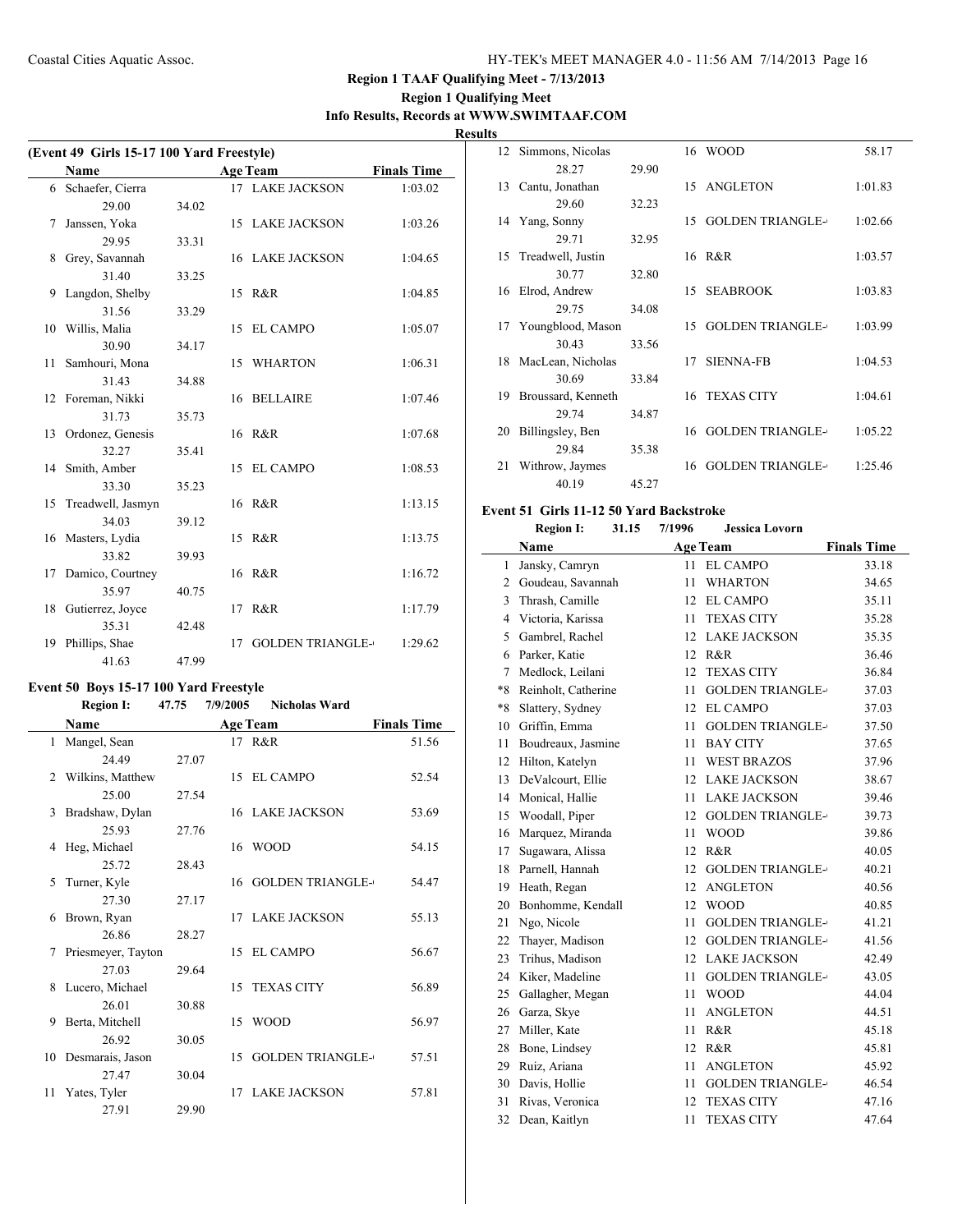## **Region 1 Qualifying Meet Info Results, Records at WWW.SWIMTAAF.COM**

**Results**

| (Event 51 Girls 11-12 50 Yard Backstroke) |                     |    |                         |                    |  |
|-------------------------------------------|---------------------|----|-------------------------|--------------------|--|
|                                           | Name                |    | <b>Age Team</b>         | <b>Finals Time</b> |  |
|                                           | 33 McDonald, Dallas | 12 | <b>ANGLETON</b>         | 48.47              |  |
|                                           | 34 Hemmings, Grace  | 11 | <b>GOLDEN TRIANGLE-</b> | 52.27              |  |
| 35                                        | Espinoza, Elizabeth | 11 | <b>FST</b>              | 52.55              |  |
| 36                                        | Black, Avary        | 12 | <b>ANGLETON</b>         | 54.16              |  |
| 37                                        | Bodwin, Indiya      | 11 | <b>GOLDEN TRIANGLE-</b> | 54.26              |  |
| 38                                        | Techmanski, Aniela  | 11 | R&R                     | 56.66              |  |
| 39                                        | Beverly, Israel     | 11 | <b>GOLDEN TRIANGLE-</b> | 59.60              |  |
| 40                                        | Tadmor, Galia       | 11 | <b>GOLDEN TRIANGLE-</b> | 1:01.25            |  |
| 41                                        | Oguntope, Leah      | 11 | R&R                     | 1:04.31            |  |
|                                           | Bernau, Mariya      | 12 | <b>TEXAS CITY</b>       | DO                 |  |
| $---$                                     | Reed, Georgia       | 12 | <b>TEXAS CITY</b>       | DO                 |  |
|                                           | Martinez, Dieny     | 11 | <b>TEXAS CITY</b>       | DO                 |  |
|                                           | Wise, Shayna        | 11 | WOOD                    | DO                 |  |

#### **Event 52 Boys 11-12 50 Yard Backstroke**

### **Region I: 31.73 7/1999 Ryan Barcot Name Age Team Finals Time** 1 Fletcher, Vincent 12 GOLDEN TRIANGLE-32.93 2 Elgar, Kelvin 11 GOLDEN TRIANGLE-33.51 3 Williams, Conner 11 EL CAMPO 33.98 4 Anthony, Nicholas 12 GOLDEN TRIANGLE-34.95 Goudeau, Hunter 12 WHARTON 35.17 DeTommaso, Kevin 12 SIENNA-FB 36.45 7 Thomas, Alex 12 TEXAS CITY 36.66 Miller, Drew 11 R&R 37.28 Koelzer, Nikolas 11 R&R 38.00 10 Steele, Jared 12 TEXAS CITY 38.85 Karjala, Nicholas 12 LAKE JACKSON 39.53 Fraguela, Sergio 11 WOOD 39.61 13 Estraca, Stephen 12 BAY CITY 41.12 14 Krall, Roby 11 GOLDEN TRIANGLE-41.91 15 Tullos, Paul 11 GOLDEN TRIANGLE-42.98 16 Ramos, Albert 12 ANGLETON 44.12 17 Alcalar, Fred 12 WHARTON 44.90 18 Kohl, Michael 11 SIENNA-FB 45.61 19 Elrod, Thomas 11 SEABROOK 46.30 20 White, Mason 11 TEXAS CITY 47.41 21 Starr, Peyton 11 LAKE JACKSON 50.36 Lambert, Skylor 12 PALACIOS 52.27 Garza, Marco 11 R&R 53.46 24 Kuchera, Connor 11 GOLDEN TRIANGLE-1:02.59 25 Cormier, Gregory 12 GOLDEN TRIANGLE-1:02.91 26 Rozner, Ty 11 BAY CITY 1:04.15

#### **Event 53 Girls 13-14 50 Yard Backstroke**

|   | <b>Region I:</b><br>29.61 | 7/24/2010 | Kari Wilkins           |                    |
|---|---------------------------|-----------|------------------------|--------------------|
|   | <b>Name</b>               |           | <b>Age Team</b>        | <b>Finals Time</b> |
|   | 1 Thompson, Karley        |           | 13 GOLDEN TRIANGLE-    | 29.96              |
|   | 2 Connelly, Caitlin       | 14        | BELLAIRE               | 31.58              |
|   | 3 Turner, Carlynne        |           | 14 R&R                 | 32.40              |
|   | 4 Willis, Ivy             |           | 13 EL CAMPO            | 32.45              |
|   | 5 Nguyen, Nicole          |           | <b>14 LAKE JACKSON</b> | 32.65              |
| 6 | Orsak, Mehgan             | 14        | BAY CITY               | 33.95              |
|   | Espinoza, Krystan         |           | EL CAMPO               | 34.66              |

| 8     | Brown, Tara          | 14 | <b>WOOD</b>             | 36.50 |
|-------|----------------------|----|-------------------------|-------|
| 9     | Wilson, Elizabeth    | 14 | <b>EL CAMPO</b>         | 37.46 |
| 10    | Casey, Britney       | 14 | <b>WHARTON</b>          | 38.01 |
| 11    | Rodriguez, Valeria   | 14 | <b>WHARTON</b>          | 38.14 |
| 12    | Berta, Amanda        | 14 | <b>WOOD</b>             | 38.24 |
| 13    | Thayer, Kaitlin      | 14 | <b>GOLDEN TRIANGLE-</b> | 38.51 |
| 14    | Attaway, Sarah       | 13 | <b>BAY CITY</b>         | 38.53 |
| 15    | Sugawara, Caitlin    | 14 | R&R                     | 39.34 |
| 16    | Jewell, Miriam       | 13 | <b>ANGLETON</b>         | 39.83 |
| 17    | Abernathy, Mackenzie | 14 | <b>WOOD</b>             | 40.11 |
| $*18$ | Navarro, Lillian     | 14 | <b>DEER PARK</b>        | 40.54 |
| $*18$ | Heimbach, Sydney     | 14 | <b>WOOD</b>             | 40.54 |
| 20    | Grones, Bailey       | 13 | <b>PALACIOS</b>         | 41.39 |
| 21    | Elizondo, Natalie    | 14 | <b>DEER PARK</b>        | 42.11 |
| 22    | White, Karisa        | 13 | <b>BELLAIRE</b>         | 42.14 |
| 23    | Tee, Ellaine         | 14 | R&R                     | 42.34 |
| 24    | Grey, Tara           | 13 | <b>LAKE JACKSON</b>     | 43.42 |
| 25    | Lopez, Alyssa        | 14 | <b>BAY CITY</b>         | 43.45 |
| 26    | Lane, Hannah         | 13 | <b>WOOD</b>             | 46.26 |
| 27    | May, Haley           | 13 | R&R                     | 47.03 |
| 28    | Childress, Kailey    | 14 | <b>GOLDEN TRIANGLE-</b> | 56.74 |
| $---$ | Kumar-Misir, Kayla   | 13 | <b>SEABROOK</b>         | DO    |

#### **Event 54 Boys 13-14 50 Yard Backstroke**

|    | <b>Region I:</b>   | 28.83<br>7/11/2009 | <b>Eddie Scott</b>      |                    |
|----|--------------------|--------------------|-------------------------|--------------------|
|    | Name               |                    | <b>Age Team</b>         | <b>Finals Time</b> |
| 1  | Green, Casey       | 14                 | <b>EL CAMPO</b>         | 28.97              |
| 2  | Herdejurgen, Jack  | 14                 | <b>WOOD</b>             | 29.21              |
| 3  | McComb, Micah      | 14                 | <b>EL CAMPO</b>         | 31.05              |
| 4  | Harpham, Nicholas  | 13                 | <b>LAKE JACKSON</b>     | 31.82              |
| 5  | Fuchs, Hayden      | 14                 | <b>LAKE JACKSON</b>     | 32.19              |
| 6  | Durio, Trey        | 13                 | <b>PALACIOS</b>         | 33.14              |
| 7  | Koelzer, William   | 13                 | R&R                     | 33.26              |
| 8  | Yentzen, Reid      | 14                 | <b>GOLDEN TRIANGLE-</b> | 33.98              |
| 9  | Hemmings, Drew     | 14                 | <b>GOLDEN TRIANGLE-</b> | 35.86              |
| 10 | Spencer, Jordan    | 13                 | <b>SIENNA-FB</b>        | 39.28              |
| 11 | Root, Tyler        | 13                 | <b>GOLDEN TRIANGLE-</b> | 39.41              |
| 12 | Gasiorowski, David | 13                 | <b>LAKE JACKSON</b>     | 39.47              |
| 13 | Navarro, Joshua    | 13                 | <b>DEER PARK</b>        | 40.00              |
| 14 | Dodson, Cole       | 14                 | <b>GOLDEN TRIANGLE-</b> | 40.35              |
| 15 | Roberts, Hunter    | 13                 | <b>ANGLETON</b>         | 42.05              |
| 16 | Pena, Gavin        | 14                 | <b>LAKE JACKSON</b>     | 49.90              |
| 17 | Voth, Alexander    | 14                 | <b>GOLDEN TRIANGLE-</b> | 50.89              |
|    | Furrh, Noah        | 13                 | <b>LAKE JACKSON</b>     | DQ                 |

### **Event 55 Girls 15-17 50 Yard Backstroke**

#### **Region I: 28.74 7/12/2003 Kristine Kelly**

| <b>Name</b>         | <b>Age Team</b>        | <b>Finals Time</b> |
|---------------------|------------------------|--------------------|
| House, Courtney     | 15 DEER PARK           | 31.49              |
| 2 Wilkinson, Ruby   | 15 GOLDEN TRIANGLE-    | 32.19              |
| Bessire, Carly<br>3 | 15 GOLDEN TRIANGLE-    | 32.23              |
| 4 Przybilla, Hannah | R&R<br>17              | 32.90              |
| 5 Grey, Savannah    | <b>16 LAKE JACKSON</b> | 33.48              |
| Gorka, Katie<br>6   | 16 R&R                 | 33.83              |
| Casey, Amanda       | 16 WHARTON             | 34.31              |
| Vallejo, Kaly       | EL CAMPO<br>15.        | 36.62              |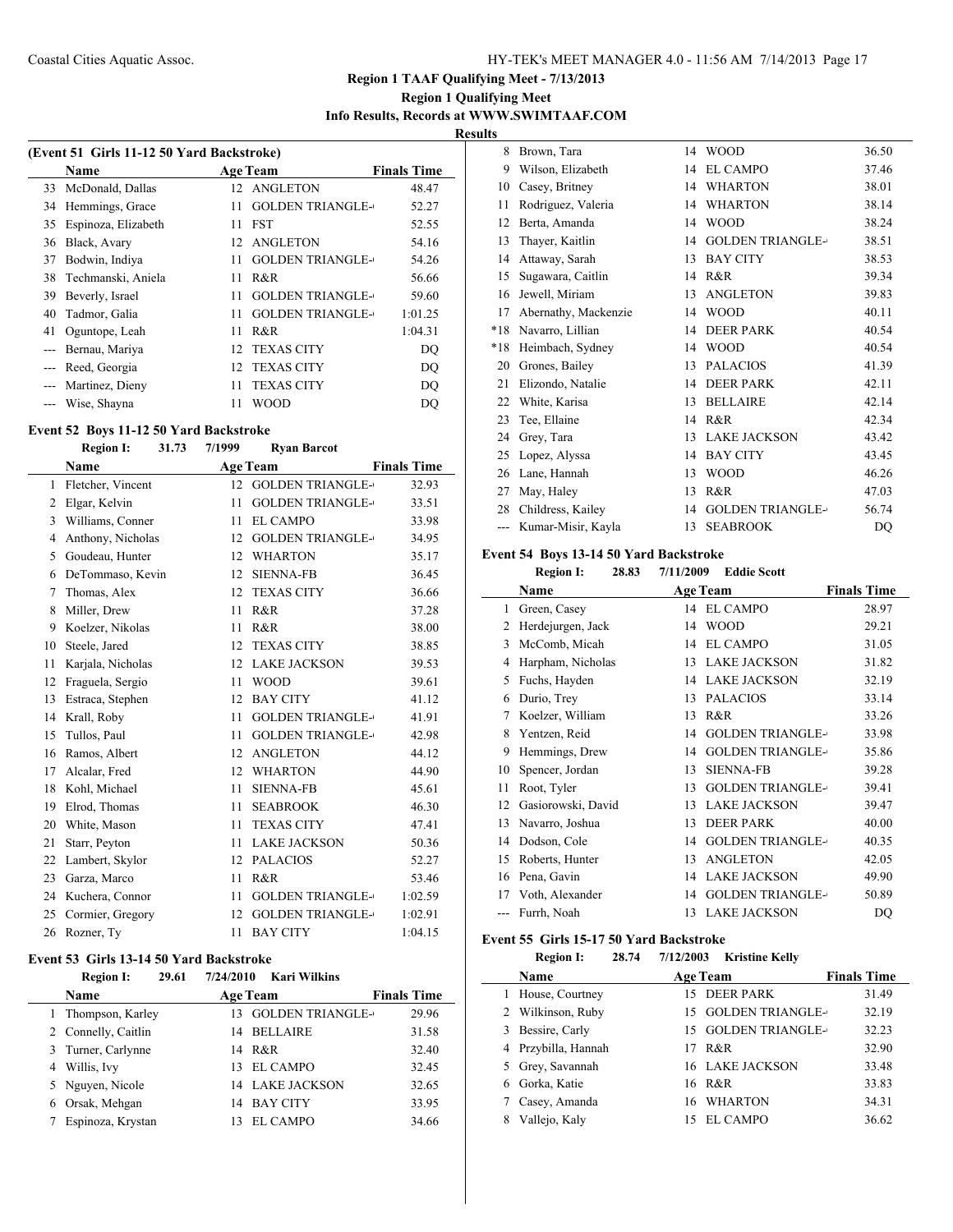L.

 $\frac{1}{2}$ 

### **Region 1 TAAF Qualifying Meet - 7/13/2013**

### **Region 1 Qualifying Meet Info Results, Records at WWW.SWIMTAAF.COM**

**Results**

| (Event 55 Girls 15-17 50 Yard Backstroke) |  |                 |                    |  |  |
|-------------------------------------------|--|-----------------|--------------------|--|--|
| Name                                      |  | <b>Age Team</b> | <b>Finals Time</b> |  |  |
| 9 Masters, Lydia                          |  | 15 R&R          | 37.83              |  |  |
| 10 Samhouri, Mona                         |  | 15 WHARTON      | 41.44              |  |  |
| 11 Batchelor, Lauren                      |  | 16 WOOD         | 47 77              |  |  |

#### **Event 56 Boys 15-17 50 Yard Backstroke**

### **Region I: 25.33 7/14/2012 Carter Wallace**

|       | <b>Name</b>        | <b>Age Team</b> |                         | <b>Finals Time</b> |
|-------|--------------------|-----------------|-------------------------|--------------------|
|       | Sheffield, Logan   | 17              | <b>FST</b>              | 26.98              |
|       | White, Justin      | 16              | <b>GOLDEN TRIANGLE-</b> | 29.34              |
|       | Sharp, Jonah       | 15              | R&R                     | 29.93              |
|       | Heg, Michael       |                 | 16 WOOD                 | 30.37              |
|       | 5 Simmons, Nicolas | 16              | <b>WOOD</b>             | 31.93              |
| 6     | Youngblood, Mason  | 15              | <b>GOLDEN TRIANGLE-</b> | 32.35              |
|       | Rivera, Steven     |                 | 16 FST                  | 33.85              |
| 8     | Yang, Sonny        | 15              | <b>GOLDEN TRIANGLE-</b> | 34.91              |
| 9     | Broussard, Kenneth |                 | 16 TEXAS CITY           | 35.03              |
|       | Withrow, Jaymes    | 16              | <b>GOLDEN TRIANGLE-</b> | DO                 |
| $---$ | Westberry, Luis    | 15              | R&R                     | DO                 |

### **Event 57 Girls 11-12 50 Yard Breaststroke**

#### **Region I: 35.22 7/12/2008 Kari Wilkins**

|     | Name                  |    | <b>Age Team</b>         | <b>Finals Time</b> |
|-----|-----------------------|----|-------------------------|--------------------|
| 1   | Tran, Vivie           | 12 | <b>LAKE JACKSON</b>     | 35.51              |
| 2   | McComb, Cailyn        | 11 | <b>EL CAMPO</b>         | 36.05              |
| 3   | Lilie, Ashley         | 12 | <b>EL CAMPO</b>         | 38.41              |
| 4   | Medlock, Leilani      | 12 | <b>TEXAS CITY</b>       | 40.26              |
| 5   | Myers, Victoria       | 12 | <b>TEXAS CITY</b>       | 40.98              |
| 6   | Schaffer, Sabrina     | 12 | <b>ALVIN</b>            | 41.61              |
| 7   | Ciammaichella, Morgan | 11 | <b>GOLDEN TRIANGLE-</b> | 41.99              |
| 8   | Romo, Kiara           | 11 | <b>EL CAMPO</b>         | 42.33              |
| 9   | Bonhomme, Kendall     | 12 | <b>WOOD</b>             | 44.04              |
| 10  | Cantu, Malerie        | 12 | <b>LAKE JACKSON</b>     | 44.43              |
| 11  | Gage, Sarita          | 11 | R&R                     | 44.70              |
| 12  | Torres, Grace         | 11 | <b>ANGLETON</b>         | 44.74              |
| 13  | Kubecka, Avery        | 11 | <b>PALACIOS</b>         | 45.35              |
| 14  | Hilton, Katelyn       | 11 | <b>WEST BRAZOS</b>      | 45.39              |
| 15  | Macora, Theresa       | 12 | <b>WOOD</b>             | 45.87              |
| 16  | Wise, Shayna          | 11 | <b>WOOD</b>             | 45.91              |
| 17  | Turner, Ashlan        | 12 | R&R                     | 45.99              |
| 18  | Foshee, Kiersten      | 11 | <b>ANGLETON</b>         | 46.07              |
| 19  | Slattery, Sydney      | 12 | <b>EL CAMPO</b>         | 46.09              |
| 20  | Gregory, Katie        | 11 | <b>TEXAS CITY</b>       | 46.41              |
| 21  | Herdejurgen, Rose     | 12 | <b>WOOD</b>             | 46.89              |
| 22  | Bone, Lindsey         | 12 | R&R                     | 46.91              |
| 23  | Buentello, Alyssa     | 12 | <b>ANGLETON</b>         | 47.22              |
| 24  | Hemmings, Grace       | 11 | <b>GOLDEN TRIANGLE-</b> | 49.31              |
| 25  | Sipes, Kevan          | 12 | <b>TEXAS CITY</b>       | 50.85              |
| 26  | Blackmon, Chynelle    | 11 | <b>BAY CITY</b>         | 52.81              |
| 27  | Gallagher, Megan      | 11 | <b>WOOD</b>             | 54.50              |
| 28  | Weinbaum, Payton Ann  | 11 | <b>GOLDEN TRIANGLE-</b> | 55.09              |
| 29  | Ngo, Nicole           | 11 | <b>GOLDEN TRIANGLE-</b> | 56.03              |
| 30  | Taylor, Ashton        | 11 | <b>ANGLETON</b>         | 1:05.14            |
| 31  | McDonald, Dallas      | 12 | <b>ANGLETON</b>         | 1:11.52            |
| --- | Reed, Georgia         | 12 | <b>TEXAS CITY</b>       | DO                 |

| --- Miller, Kate       | R&R<br>11           | DO |
|------------------------|---------------------|----|
| --- Davis, Hollie      | 11 GOLDEN TRIANGLE- | DQ |
| --- Gaas, Carmen       | 11 R&R              | DO |
| --- Techmanski, Aniela | 11 R&R              | DO |
| --- Oguntope, Leah     | $R\&R$              | DO |

## **Event 58 Boys 11-12 50 Yard Breaststroke**<br> **Basian L. 22.21 7/24/2010 M**

|       | <b>Region I:</b><br>32.21 | 7/24/2010<br><b>Matthew Wilkins</b> |                    |
|-------|---------------------------|-------------------------------------|--------------------|
|       | Name                      | <b>Age Team</b>                     | <b>Finals Time</b> |
| 1     | Peterson, Kyle            | <b>EL CAMPO</b><br>12               | 36.22              |
| 2     | Fletcher, Vincent         | <b>GOLDEN TRIANGLE-</b><br>12       | 36.77              |
| 3     | Jacks, Josh               | R&R<br>12                           | 36.88              |
| 4     | Tullos, Paul              | <b>GOLDEN TRIANGLE-</b><br>11       | 39.58              |
| 5     | DeTommaso, Kevin          | <b>SIENNA-FB</b><br>12              | 40.24              |
| 6     | Kessler, Timothy          | <b>PALACIOS</b><br>12               | 42.35              |
| 7     | McGrath, Connor           | R&R<br>11                           | 44.63              |
| 8     | Gibson, Joseph            | <b>DEER PARK</b><br>12              | 50.17              |
| 9     | Mann, Dakota              | <b>WEST BRAZOS</b><br>11            | 50.27              |
| 10    | Pugh, Jordan              | <b>WEST BRAZOS</b><br>11            | 51.59              |
| 11    | Nguyen, Leo               | <b>GOLDEN TRIANGLE-</b><br>11       | 51.67              |
| 12    | Novak, Dalton             | <b>PALACIOS</b><br>12               | 52.19              |
| 13    | Kohl, Michael             | <b>SIENNA-FB</b><br>11              | 55.55              |
| 14    | Elrod, Thomas             | <b>SEABROOK</b><br>11               | 56.49              |
| 15    | Garza, Marco              | R&R<br>11                           | 1:05.63            |
| ---   | Steelman, Josh            | <b>LAKE JACKSON</b><br>11           | DQ                 |
| $---$ | Williams, Chance          | <b>BAY CITY</b><br>12               | DQ                 |
|       | Roberts, Heston           | <b>ANGLETON</b><br>11               | <b>DFS</b>         |

### **Event 59 Girls 13-14 50 Yard Breaststroke**

#### **Region I: 32.09 7/24/2010 Kari Wilkins**

|      | Name                 |    | <b>Age Team</b>         | <b>Finals Time</b> |
|------|----------------------|----|-------------------------|--------------------|
| 1    | Williams, Hope       |    | 13 EL CAMPO             | 33.46              |
| 2    | Muskiet, Whitney     | 13 | <b>BAY CITY</b>         | 35.87              |
| 3    | White, Rebecca       | 14 | <b>GOLDEN TRIANGLE-</b> | 36.55              |
| 4    | Chancoco, Gemini     | 13 | R&R                     | 38.06              |
| 5    | Burt, Camberon       | 13 | <b>ALVIN</b>            | 38.79              |
| 6    | Perales, Shelby      | 14 | <b>GOLDEN TRIANGLE-</b> | 39.02              |
| 7    | Tucker, Molly        | 14 | <b>GOLDEN TRIANGLE-</b> | 39.37              |
| $*8$ | Rumsey, Kimberlyn    | 13 | <b>LAKE JACKSON</b>     | 39.42              |
| $*8$ | Suter, Rhiannon      | 14 | R&R                     | 39.42              |
| 10   | Agan, Abby           | 13 | <b>LAKE JACKSON</b>     | 39.58              |
| 11   | Sublett, Reannon     | 14 | <b>DEER PARK</b>        | 39.72              |
| 12   | Kessler, Audry       | 14 | <b>PALACIOS</b>         | 39.85              |
| 13   | Antichevich, Rebecca | 14 | <b>DEER PARK</b>        | 40.65              |
| 14   | Abernathy, Mackenzie | 14 | <b>WOOD</b>             | 40.87              |
| 15   | Richards, Brooke     | 13 | <b>BAY CITY</b>         | 40.95              |
| 16   | Elizondo, Natalie    | 14 | <b>DEER PARK</b>        | 41.08              |
| 17   | Black, Alaura        | 13 | <b>ANGLETON</b>         | 42.36              |
| 18   | Roddy, Montie        | 14 | <b>WHARTON</b>          | 42.41              |
| 19   | Neimeyer, Chae       | 13 | <b>PALACIOS</b>         | 42.73              |
| 20   | Wilson, Elizabeth    | 14 | <b>EL CAMPO</b>         | 43.35              |
| 21   | Ebel, Jacqueline     | 13 | <b>WOOD</b>             | 43.47              |
| 22   | Ortiz, Elizabeth     | 13 | <b>PALACIOS</b>         | 46.10              |
| 23   | Cepak, Jessie        | 13 | <b>PALACIOS</b>         | 46.26              |
| 24   | Eads, Nikki          | 13 | <b>GOLDEN TRIANGLE-</b> | 46.77              |
| 25   | Lane, Hannah         | 13 | <b>WOOD</b>             | 47.54              |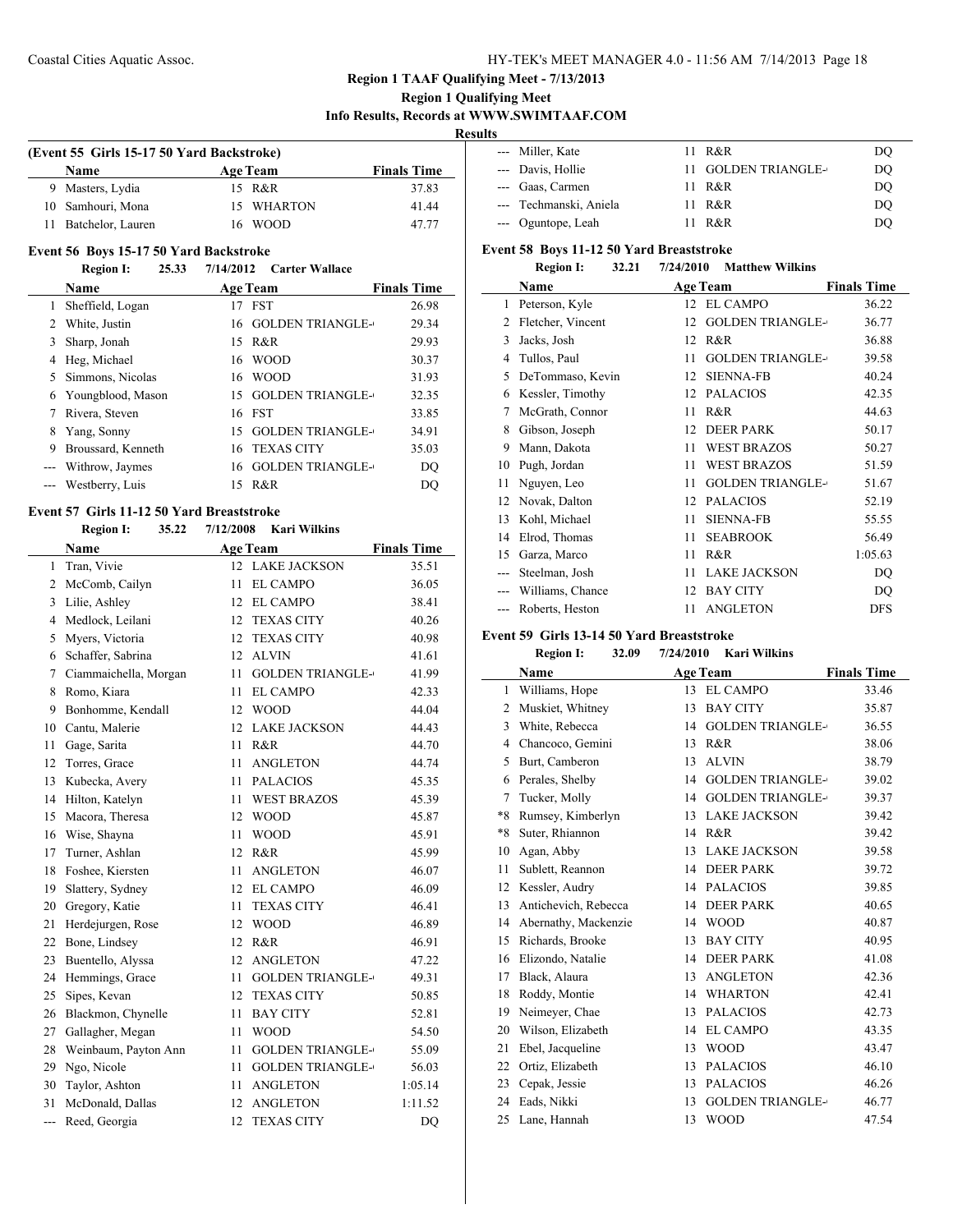### **Region 1 Qualifying Meet Info Results, Records at WWW.SWIMTAAF.COM**

**Results**

| (Event 59 Girls 13-14 50 Yard Breaststroke) |                       |    |                         |                    |
|---------------------------------------------|-----------------------|----|-------------------------|--------------------|
|                                             | <b>Name</b>           |    | <b>Age Team</b>         | <b>Finals Time</b> |
|                                             | 26 Kumar-Misir, Kayla | 13 | <b>SEABROOK</b>         | 48.56              |
|                                             | Berta, Amanda         | 14 | <b>WOOD</b>             | 48.94              |
|                                             | 28 Hewitt, Bethany    |    | 14 R&R                  | 48.95              |
| 29                                          | Lopez, Alyssa         | 14 | <b>BAY CITY</b>         | 51.40              |
| 30                                          | Childress, Kailey     | 14 | <b>GOLDEN TRIANGLE-</b> | 52.14              |
| 31                                          | Fuentes, Hailey       | 13 | <b>PALACIOS</b>         | 54.31              |
|                                             | --- Vigil, Gabby      | 14 | <b>GOLDEN TRIANGLE-</b> | DQ                 |
|                                             | --- Tee, Ellaine      |    | 14 R&R                  | DQ                 |
|                                             | Rincon, Isabel        |    | DEER PARK               | DO                 |
|                                             |                       |    |                         |                    |

### **Event 60 Boys 13-14 50 Yard Breaststroke**

**Region I: 29.69 7/16/2011 Jacob Moore**

|                | <b>Name</b>         |    | <b>Age Team</b>         | <b>Finals Time</b> |
|----------------|---------------------|----|-------------------------|--------------------|
| 1              | Contreras, Salvador | 13 | <b>GOLDEN TRIANGLE-</b> | 32.75              |
| 2              | Satre, Alec         | 13 | <b>GOLDEN TRIANGLE-</b> | 34.89              |
| 3              | Yates, Cameron      | 13 | <b>LAKE JACKSON</b>     | 35.15              |
| 4              | Seymour, Alex       | 14 | <b>LAKE JACKSON</b>     | 36.76              |
| 5              | Gaas, Sam           | 14 | R&R                     | 37.30              |
| 6              | Harbaugh, Joel      | 13 | <b>WHARTON</b>          | 37.52              |
| 7              | Hemmings, Drew      | 14 | <b>GOLDEN TRIANGLE-</b> | 37.94              |
| 8              | Przybilla, Joey     | 13 | R&R                     | 40.41              |
| 9              | Smith, Mason        | 13 | <b>EL CAMPO</b>         | 42.31              |
| 10             | Segovia, Morgan     | 13 | <b>PALACIOS</b>         | 43.94              |
| 11             | Fucik, Jared        | 13 | <b>WHARTON</b>          | 44.26              |
| 12             | Carrizales, Agustin | 13 | <b>ANGLETON</b>         | 45.68              |
| 13             | Pena, Gavin         | 14 | <b>LAKE JACKSON</b>     | 47.81              |
| 14             | Ricklefsen, Jason   | 13 | R&R                     | 52.33              |
| $---$          | Vigil, Elijah       | 13 | <b>GOLDEN TRIANGLE-</b> | DQ                 |
| $---$          | Dyess, Glen         | 14 | <b>GOLDEN TRIANGLE-</b> | DQ                 |
| $---$          | Spencer, Jordan     | 13 | <b>SIENNA-FB</b>        | DQ                 |
| $\overline{a}$ | Breazeale, Bailey   | 13 | <b>BAY CITY</b>         | DQ                 |

### **Event 61 Girls 15-17 50 Yard Breaststroke**

### **Region I: 30.98 7/12/2008 Skylar Smith**

|    | Name                  |    | <b>Age Team</b>         | <b>Finals Time</b> |
|----|-----------------------|----|-------------------------|--------------------|
| 1  | Hartensteiner, Ashley | 17 | R&R                     | 33.14              |
| 2  | Aikens, Alexis        | 15 | R&R                     | 33.85              |
| 3  | Vazquez, Angela       | 17 | <b>DEER PARK</b>        | 34.78              |
| 4  | Dixon, Rachel         | 15 | R&R                     | 35.30              |
| 5  | Janssen, Yoka         | 15 | <b>LAKE JACKSON</b>     | 35.96              |
| 6  | Krall, Delaney        | 15 | <b>GOLDEN TRIANGLE-</b> | 36.73              |
| 7  | Willis, Malia         | 15 | <b>EL CAMPO</b>         | 36.77              |
| 8  | Gaas, Emma            | 16 | R&R                     | 37.11              |
| 9  | Bessire, Carly        | 15 | <b>GOLDEN TRIANGLE-</b> | 37.15              |
| 10 | Smith, Claire         | 15 | <b>BELLAIRE</b>         | 37.33              |
| 11 | Langdon, Shelby       | 15 | R&R                     | 37.73              |
| 12 | Loser, Morgan         | 15 | R&R                     | 38.26              |
| 13 | Toribio, Noelle       | 15 | <b>GOLDEN TRIANGLE-</b> | 38.60              |
| 14 | Schaefer, Cierra      | 17 | <b>LAKE JACKSON</b>     | 38.99              |
| 15 | Hughes, Meredith      | 17 | <b>GOLDEN TRIANGLE-</b> | 39.12              |
| 16 | Spence, Abby          | 15 | R&R                     | 40.20              |
| 17 | Ordonez, Genesis      | 16 | R&R                     | 40.41              |
| 18 | Foreman, Nikki        | 16 | <b>BELLAIRE</b>         | 40.91              |
| 19 | Treadwell, Jasmyn     | 16 | R&R                     | 42.02              |

|  | 20 Hoffman, Rebeccah    | 15 GOLDEN TRIANGLE- | 42.52 |
|--|-------------------------|---------------------|-------|
|  | 21 Gittens, Zena        | 16 R&R              | 43.70 |
|  | 22 Fredregill, Brittany | 16 GOLDEN TRIANGLE- | 48.89 |
|  | 23 Batchelor, Lauren    | 16 WOOD             | 51.10 |
|  | --- Smith, Amber        | 15 EL CAMPO         | DO    |
|  | --- Phillips, Shae      | 17 GOLDEN TRIANGLE- | DO    |
|  |                         |                     |       |

#### **Event 62 Boys 15-17 50 Yard Breaststroke Region I: 28.31 7/10/2004 Chris Hughes**

|    | Region 1:<br>20.JI |                 | $1/10/2004$ Chris Hugnes   |                    |
|----|--------------------|-----------------|----------------------------|--------------------|
|    | Name               | <b>Age Team</b> |                            | <b>Finals Time</b> |
| 1  | Mangel, Sean       |                 | 17 R&R                     | 28.65              |
| 2  | Turner, Kyle       | 16              | <b>GOLDEN TRIANGLE-</b>    | 29.35              |
| 3  | Wilkins, Matthew   | 15              | <b>EL CAMPO</b>            | 29.91              |
| 4  | Chandler, Dillon   | 15              | <b>DEER PARK</b>           | 30.90              |
| 5  | Yates, Tyler       | 17              | <b>LAKE JACKSON</b>        | 31.27              |
| 6  | Lucero, Michael    | 15              | <b>TEXAS CITY</b>          | 31.47              |
| 7  | Gonzales, John     |                 | 16 FST                     | 32.68              |
| 8  | Rincon, Isaiah     |                 | 16 DEER PARK               | 33.70              |
| 9  | Tadmor, Danny      |                 | <b>16 GOLDEN TRIANGLE-</b> | 35.21              |
| 10 | Elrod, Andrew      | 15              | <b>SEABROOK</b>            | 37.00              |
| 11 | Graham, Conner     |                 | 16 FST                     | 37.30              |
| 12 | MacLean, Nicholas  | 17              | <b>SIENNA-FB</b>           | 39.51              |
| 13 | Billingsley, Ben   | 16              | <b>GOLDEN TRIANGLE-</b>    | 39.60              |
| 14 | Biehle, Aaron      | 15              | <b>GOLDEN TRIANGLE-</b>    | 41.58              |
|    | Westberry, Luis    | 15              | R&R                        | DO                 |

### **Event 63 Girls 11-12 50 Yard Butterfly**

### **Region I: 29.22 7/15/2006 Kaleigh Kacal**

|       | Name                |    | <b>Age Team</b>         | <b>Finals Time</b> |
|-------|---------------------|----|-------------------------|--------------------|
| 1     | Goudeau, Savannah   | 11 | <b>WHARTON</b>          | 31.26              |
| 2     | Thrash, Camille     | 12 | <b>EL CAMPO</b>         | 31.85              |
| 3     | Victoria, Karissa   | 11 | <b>TEXAS CITY</b>       | 33.61              |
| 4     | Parker, Katie       | 12 | R&R                     | 34.11              |
| 5     | Reinholt, Catherine | 11 | <b>GOLDEN TRIANGLE-</b> | 35.13              |
| 6     | Rocha, Veronica     | 11 | <b>GOLDEN TRIANGLE-</b> | 35.96              |
| 7     | Rodriguez, Kaitlyn  | 12 | <b>BAY CITY</b>         | 36.60              |
| 8     | Lilie, Ashley       | 12 | <b>EL CAMPO</b>         | 36.62              |
| 9     | Woodall, Piper      | 12 | <b>GOLDEN TRIANGLE-</b> | 37.01              |
| 10    | Bonhomme, Kendall   | 12 | <b>WOOD</b>             | 37.06              |
| 11    | Thompson, Jacey     | 11 | <b>WEST BRAZOS</b>      | 37.14              |
| 12    | Marquez, Rachel     | 11 | <b>WOOD</b>             | 37.45              |
| 13    | Cantu, Malerie      | 12 | <b>LAKE JACKSON</b>     | 38.68              |
| 14    | Monical, Hallie     | 11 | <b>LAKE JACKSON</b>     | 38.91              |
| 15    | Griffin, Emma       | 11 | <b>GOLDEN TRIANGLE-</b> | 39.31              |
| 16    | Hilton, Katelyn     | 11 | <b>WEST BRAZOS</b>      | 41.13              |
| 17    | Kubecka, Avery      | 11 | <b>PALACIOS</b>         | 42.72              |
| 18    | Kiker, Madeline     | 11 | <b>GOLDEN TRIANGLE-</b> | 44.81              |
| 19    | Marquez, Zoe        | 11 | <b>WOOD</b>             | 46.83              |
| 20    | Riley, Ashlynn      | 11 | <b>GOLDEN TRIANGLE-</b> | 47.50              |
| 21    | Trihus, Madison     | 12 | <b>LAKE JACKSON</b>     | 47.74              |
| 22    | Tondera, Chloe      | 11 | R&R                     | 49.89              |
| 23    | Tadmor, Galia       | 11 | <b>GOLDEN TRIANGLE-</b> | 53.95              |
| $---$ | Beverly, Israel     | 11 | <b>GOLDEN TRIANGLE-</b> | DO                 |
| ---   | Bodwin, Indiya      | 11 | <b>GOLDEN TRIANGLE-</b> | DQ                 |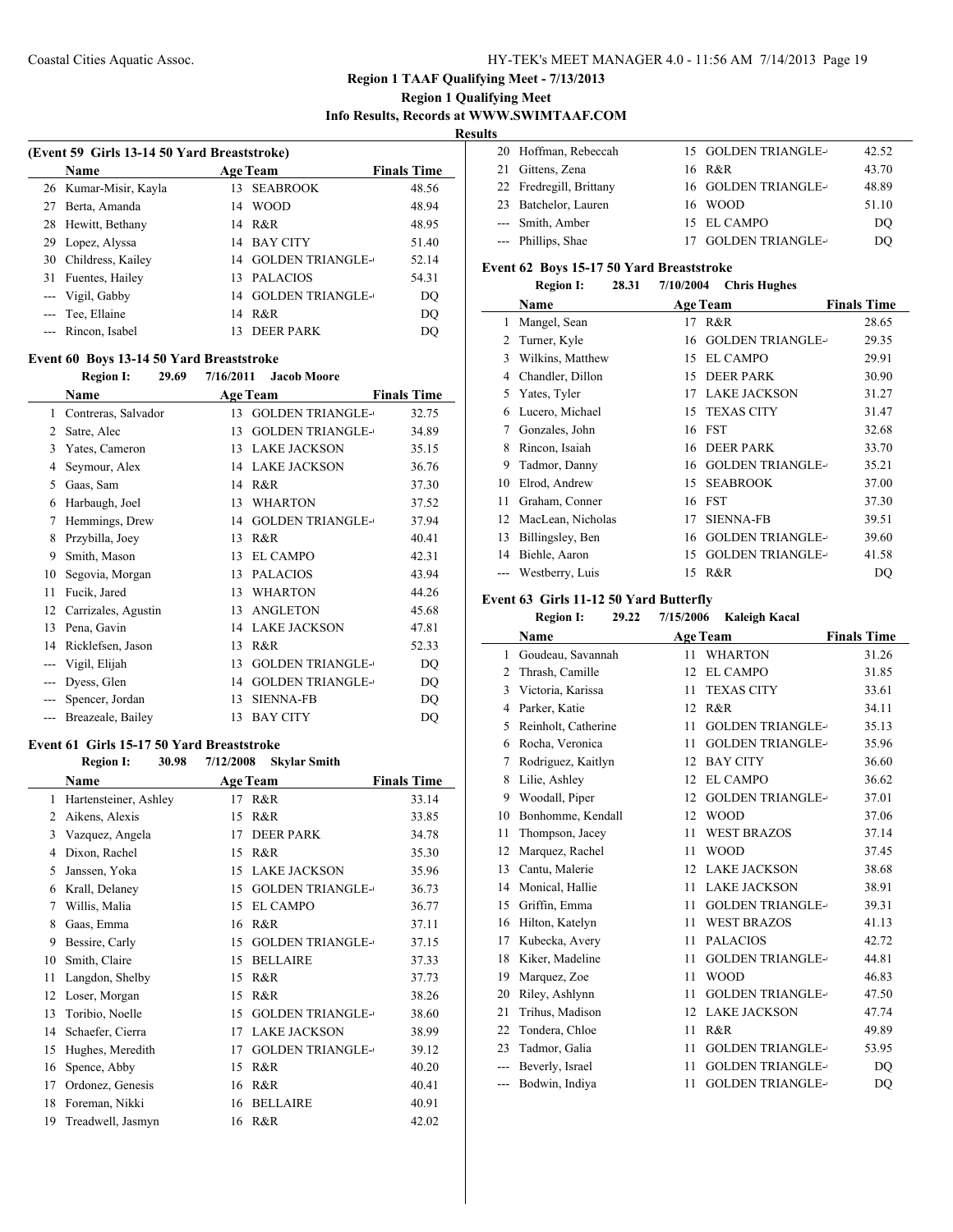### **Region 1 Qualifying Meet Info Results, Records at WWW.SWIMTAAF.COM**

**Results**

| Event 64 Boys 11-12 50 Yard Butterfly |                           |                                    |                    |  |
|---------------------------------------|---------------------------|------------------------------------|--------------------|--|
|                                       | <b>Region I:</b><br>29.06 | 7/12/2008<br><b>Logan Campbell</b> |                    |  |
|                                       | Name                      | <b>Age Team</b>                    | <b>Finals Time</b> |  |
| 1                                     | Peterson, Kyle            | <b>EL CAMPO</b><br>12              | 29.22              |  |
| 2                                     | Alcalar, Christian        | <b>WHARTON</b><br>12               | 29.53              |  |
| 3                                     | Elgar, Kelvin             | <b>GOLDEN TRIANGLE-</b><br>11      | 32.38              |  |
| 4                                     | Anthony, Nicholas         | <b>GOLDEN TRIANGLE-</b><br>12      | 33.33              |  |
| 5                                     | Karjala, Nicholas         | <b>LAKE JACKSON</b><br>12          | 35.70              |  |
| 6                                     | Howell, Zackary           | <b>WHARTON</b><br>12               | 36.25              |  |
| 7                                     | Clark, Zackery            | <b>ANGLETON</b><br>12              | 36.81              |  |
| 8                                     | Kohl, Michael             | <b>SIENNA-FB</b><br>11             | 36.84              |  |
| 9                                     | Alcalar, Fred             | <b>WHARTON</b><br>12               | 37.32              |  |
| 10                                    | Fine, James               | <b>WEST BRAZOS</b><br>11           | 39.15              |  |
| 11                                    | Fraguela, Sergio          | <b>WOOD</b><br>11                  | 40.98              |  |
| 12                                    | Anderson, Cory            | <b>ANGLETON</b><br>12              | 41.59              |  |
| 13                                    | Thomas, Alex              | <b>TEXAS CITY</b><br>12            | 44.02              |  |
| 14                                    | Tee, Elian                | R&R<br>11                          | 50.10              |  |
| 15                                    | Elrod, Thomas             | <b>SEABROOK</b><br>11              | 51.66              |  |
|                                       | Kuchera, Connor           | <b>GOLDEN TRIANGLE-</b><br>11      | DQ                 |  |

### **Event 65 Girls 13-14 50 Yard Butterfly**

### **Region I: 28.20 7/14/2012 Annie Robbins**

|                             | <b>Name</b>            |    | <b>Age Team</b>         | <b>Finals Time</b> |
|-----------------------------|------------------------|----|-------------------------|--------------------|
| $\mathbf{1}$                | Willis, Ivy            | 13 | EL CAMPO                | 29.63              |
| $\mathcal{D}_{\mathcal{L}}$ | Odom, Hannah           | 14 | <b>GOLDEN TRIANGLE-</b> | 29.70              |
| 3                           | Connelly, Caitlin      | 14 | <b>BELLAIRE</b>         | 30.86              |
| 4                           | Orsak, Mehgan          | 14 | <b>BAY CITY</b>         | 31.33              |
| 5                           | Hulet, Karina          | 13 | <b>WOOD</b>             | 31.43              |
| 6                           | Dzierzanowski, Kathryn | 13 | R&R                     | 31.71              |
| 7                           | Tucker, Molly          | 14 | <b>GOLDEN TRIANGLE-</b> | 32.42              |
| 8                           | Sublett, Reannon       | 14 | <b>DEER PARK</b>        | 32.87              |
| 9                           | Rogan, Lindsey         | 13 | <b>ALVIN</b>            | 33.09              |
| 10                          | Schleicher, Audrey     | 14 | <b>WOOD</b>             | 33.23              |
| 11                          | Baker, Anne Elisabeth  | 13 | <b>LAKE JACKSON</b>     | 33.25              |
| 12                          | Antichevich, Rebecca   | 14 | <b>DEER PARK</b>        | 35.51              |
| 13                          | Abernathy, Mackenzie   | 14 | <b>WOOD</b>             | 35.74              |
| 14                          | Nava, Jill             | 14 | <b>WHARTON</b>          | 35.94              |
| 15                          | Black, Alaura          | 13 | <b>ANGLETON</b>         | 36.13              |
| 16                          | Navarro, Lillian       | 14 | <b>DEER PARK</b>        | 37.43              |
| 17                          | Reed, Julia            | 14 | <b>TEXAS CITY</b>       | 37.61              |
| 18                          | Priesmeyer, Kinsey     | 13 | <b>EL CAMPO</b>         | 40.32              |
| 19                          | White, Karisa          | 13 | <b>BELLAIRE</b>         | 40.68              |
| 20                          | Vigil, Gabby           | 14 | <b>GOLDEN TRIANGLE-</b> | 43.47              |
| 21                          | May, Haley             | 13 | R&R                     | 45.03              |
| 22                          | Grey, Tara             | 13 | <b>LAKE JACKSON</b>     | 48.89              |
| ---                         | Rincon, Isabel         | 13 | <b>DEER PARK</b>        | DO                 |
| ---                         | Thaver, Kaitlin        | 14 | <b>GOLDEN TRIANGLE-</b> | DQ                 |

#### **Event 66 Boys 13-14 50 Yard Butterfly**

#### **Region I: 24.59 7/24/2010 Logan Sheffield**

| <b>Name</b>         | <b>Age Team</b>     | <b>Finals Time</b> |
|---------------------|---------------------|--------------------|
| 1 Green, Casey      | 14 EL CAMPO         | 26.25              |
| 2 Herdejurgen, Jack | <b>WOOD</b><br>14   | 28.34              |
| 3 Johnson, Kane     | 13 LAKE JACKSON     | 29.02              |
| 4 Yentzen, Reid     | 14 GOLDEN TRIANGLE- | 29.20              |
| 5 Durio, Trey       | 13 PALACIOS         | 30.29              |

| 6   | Seymour, Alex         | 14 | <b>LAKE JACKSON</b>     | 30.74      |
|-----|-----------------------|----|-------------------------|------------|
| 7   | Perez, William        | 13 | R&R                     | 31.06      |
| 8   | Tan, Tommy            | 14 | <b>GOLDEN TRIANGLE-</b> | 31.11      |
| 9   | Harbaugh, Joel        | 13 | <b>WHARTON</b>          | 31.56      |
| 10  | White, Gabe           | 14 | <b>TEXAS CITY</b>       | 31.58      |
| 11  | West, Zane            | 14 | R&R                     | 31.95      |
| 12  | Harpham, Nicholas     | 13 | <b>LAKE JACKSON</b>     | 32.37      |
| 13  | Pekel, Nicholas       | 13 | <b>WOOD</b>             | 32.62      |
| 14  | Segovia, Morgan       | 13 | <b>PALACIOS</b>         | 33.76      |
| 15  | Smith, Mason          | 13 | <b>EL CAMPO</b>         | 33.78      |
| 16  | Navarro, Joshua       | 13 | <b>DEER PARK</b>        | 35.28      |
| 17  | Tondera, Thompson     | 14 | R&R                     | 38.29      |
| 18  | Struhrenberg, Clayton | 13 | <b>PALACIOS</b>         | 39.46      |
| 19  | Galloway, Cole        | 13 | <b>GOLDEN TRIANGLE-</b> | 42.55      |
| 20  | Roberts, Hunter       | 13 | <b>ANGLETON</b>         | 43.56      |
| 21  | Vigil, Elijah         | 13 | <b>GOLDEN TRIANGLE-</b> | 45.18      |
| 22  | Voth, Alexander       | 14 | <b>GOLDEN TRIANGLE-</b> | 53.35      |
| 23  | Ricklefsen, Jason     | 13 | R&R                     | 58.00      |
| --- | Frierson, Jeffrey     |    | 14 PALACIOS             | <b>DFS</b> |

#### **Event 67 Girls 15-17 50 Yard Butterfly**

### **Region I: 27.32 7/24/2010 Blythe Nava Name Age Team Finals Time**  Robbins, Annie 15 LAKE JACKSON 28.26 \*2 Aikens, Alexis 15 R&R 28.39 \*2 Neely, Taylor 15 LAKE JACKSON 28.39 4 Walker, Shanna 17 GOLDEN TRIANGLE-28.81 5 Field, Madeleine 15 GOLDEN TRIANGLE-30.55 Soda, Toluse 17 R&R 30.72 Tamayo, Alisa 16 DEER PARK 31.91 8 Spence, Abby 15 R&R 32.17 Ordonez, Genesis 16 R&R 32.39 Casey, Amanda 16 WHARTON 32.74 11 Wilkinson, Ruby 15 GOLDEN TRIANGLE- 33.13 Samhouri, Mona 15 WHARTON 33.48 13 Toribio, Noelle 15 GOLDEN TRIANGLE-634.21 Gittens, Zena 16 R&R 34.32 Grey, Savannah 16 LAKE JACKSON 35.09 Smith, Amber 15 EL CAMPO 35.31 17 Damico, Courtney 16 R&R 39.27 18 Gutierrez, Joyce 17 R&R 43.73

#### **Event 68 Boys 15-17 50 Yard Butterfly**

 $\overline{\phantom{0}}$ 

|    | 24.00<br><b>Region I:</b> | 7/15/2006        | <b>Roel Rivera</b>         |                    |
|----|---------------------------|------------------|----------------------------|--------------------|
|    | <b>Name</b>               | <b>Age Team</b>  |                            | <b>Finals Time</b> |
| 1  | Sheffield, Logan          | <b>FST</b><br>17 |                            | 24.45              |
| 2  | Rincon, Isaiah            |                  | 16 DEER PARK               | 26.25              |
| 3  | Sharp, Jonah              | 15 R&R           |                            | 26.73              |
| 4  | Brown, Ryan               | 17.              | <b>LAKE JACKSON</b>        | 26.78              |
| 5  | Bradshaw, Dylan           |                  | <b>16 LAKE JACKSON</b>     | 26.95              |
| 6  | Berta, Mitchell           | 15               | <b>WOOD</b>                | 27.63              |
| 7  | Heg, Michael              | 16               | <b>WOOD</b>                | 27.71              |
| 8  | Tadmor, Danny             |                  | <b>16 GOLDEN TRIANGLE-</b> | 28.38              |
| 9  | Priesmeyer, Tayton        |                  | 15 EL CAMPO                | 28.70              |
| 10 | Hernandez, Francesco      | 16               | R&R                        | 28.96              |
| 11 | Cantu, Jonathan           |                  | 15 ANGLETON                | 30.38              |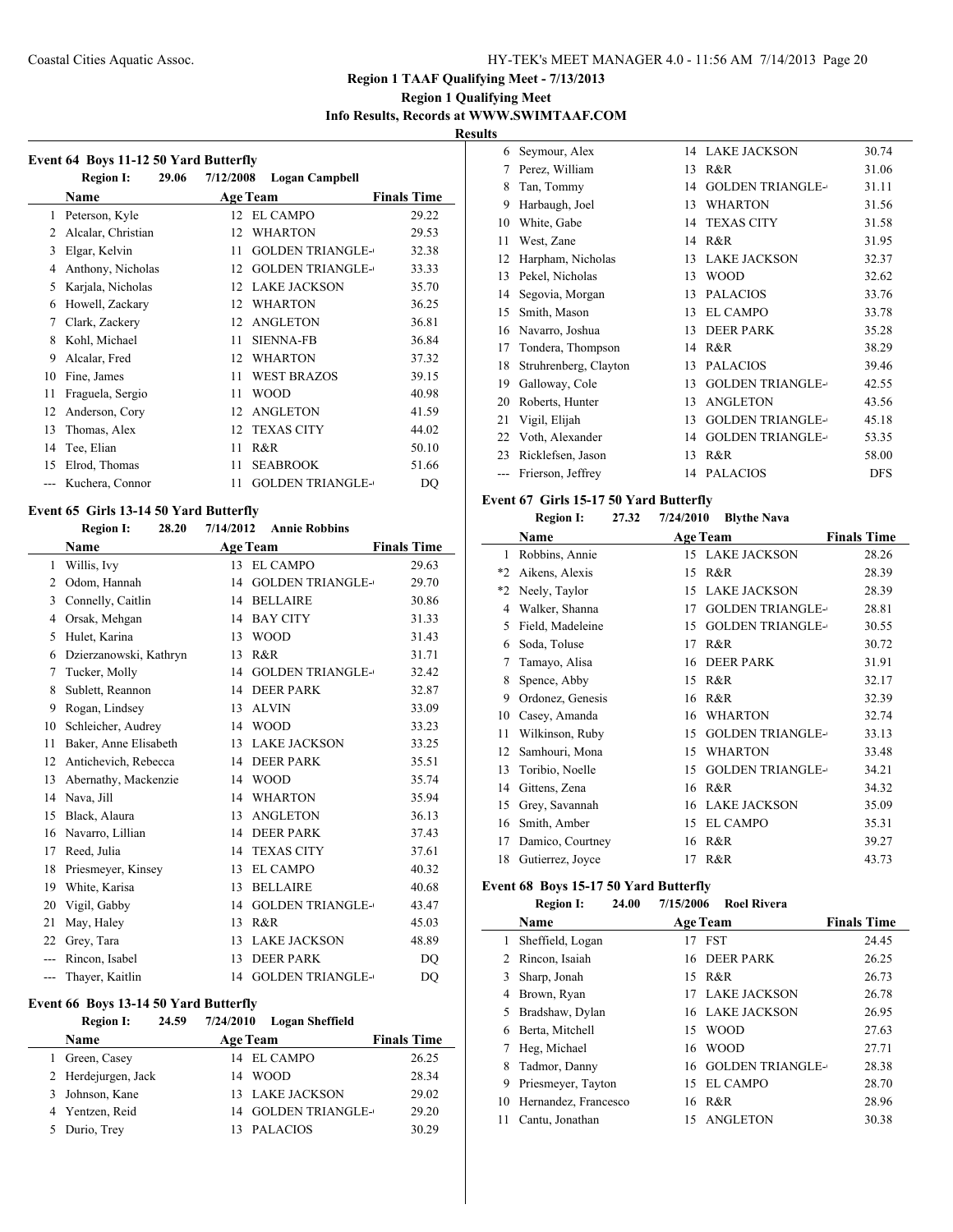## **Region 1 Qualifying Meet Info Results, Records at WWW.SWIMTAAF.COM**

**Results**

 $\frac{1}{2}$ 

| (Event 68 Boys 15-17 50 Yard Butterfly) |  |                     |                    |  |  |  |
|-----------------------------------------|--|---------------------|--------------------|--|--|--|
| <b>Name</b>                             |  | <b>Age Team</b>     | <b>Finals Time</b> |  |  |  |
| 12 LeMaire, John Mills                  |  | 15 R&R              | 30.61              |  |  |  |
| 13 Treadwell, Justin                    |  | 16 R&R              | 30.88              |  |  |  |
| 14 Resendiz, Eduardo                    |  | 17 R&R              | 33.50              |  |  |  |
| 15 Withrow, Jaymes                      |  | 16 GOLDEN TRIANGLE- | 1:03.89            |  |  |  |

### **Event 69 Girls 11-12 50 Yard Freestyle**

|                | <b>Region I:</b><br>26.73 | $\ldots$<br>7/2000 | L Paul                  |                    |
|----------------|---------------------------|--------------------|-------------------------|--------------------|
|                | Name                      |                    | <b>Age Team</b>         | <b>Finals Time</b> |
| 1              | Tran, Vivie               |                    | 12 LAKE JACKSON         | 27.01              |
| $\overline{2}$ | Victoria, Karissa         | 11                 | <b>TEXAS CITY</b>       | 28.33              |
| 3              | Jansky, Camryn            | 11                 | <b>EL CAMPO</b>         | 28.43              |
| $\overline{4}$ | Goudeau, Savannah         | 11                 | <b>WHARTON</b>          | 30.27              |
| 5              | Garriga, Isabella         | 11                 | R&R                     | 30.82              |
| 6              | Wilson, Emily             |                    | 12 EL CAMPO             | 31.10              |
| 7              | Marquez, Rachel           | 11                 | <b>WOOD</b>             | 31.16              |
| 8              | Stephenson, Alyssa        |                    | 12 FST                  | 31.23              |
|                | 9 Lilie, Ashley           |                    | 12 EL CAMPO             | 31.41              |
|                | 10 Morales, Mallory       |                    | 12 BAY CITY             | 32.20              |
| 11             | Slattery, Sydney          |                    | 12 EL CAMPO             | 32.36              |
| 12             | Gage, Sarita              | 11                 | R&R                     | 32.47              |
| 13             | Romo, Kiara               | 11                 | <b>EL CAMPO</b>         | 32.70              |
| 14             | Heath, Regan              | 12                 | ANGLETON                | 32.75              |
| 15             | Sugawara, Alissa          |                    | 12 R&R                  | 32.77              |
| 16             | Monical, Hallie           | 11                 | <b>LAKE JACKSON</b>     | 33.05              |
| 17             | Marquez, Miranda          | 11                 | <b>WOOD</b>             | 33.23              |
| 18             | Boudreaux, Jasmine        | 11                 | <b>BAY CITY</b>         | 33.56              |
| 19             | Blackmon, Chynelle        | 11                 | <b>BAY CITY</b>         | 33.75              |
|                | 20 Ciammaichella, Morgan  | 11                 | <b>GOLDEN TRIANGLE-</b> | 34.00              |
| 21             | Thompson, Jacey           | 11                 | <b>WEST BRAZOS</b>      | 34.09              |
| 22             | Rocha, Veronica           | 11                 | <b>GOLDEN TRIANGLE-</b> | 34.30              |
| 23             | Thayer, Madison           | 12                 | <b>GOLDEN TRIANGLE-</b> | 35.09              |
| 24             | Myers, Victoria           | 12                 | <b>TEXAS CITY</b>       | 35.20              |
| 25             | Parnell, Hannah           | 12                 | <b>GOLDEN TRIANGLE-</b> | 35.24              |
| 26             | Foshee, Kiersten          | 11                 | <b>ANGLETON</b>         | 35.88              |
| 27             | Reed, Georgia             | 12                 | <b>TEXAS CITY</b>       | 35.93              |
| 28             | Macora, Theresa           | 12                 | <b>WOOD</b>             | 36.07              |
| 29             | Garza, Skye               | 11                 | <b>ANGLETON</b>         | 36.22              |
| 30             | Sipes, Kevan              | 12                 | <b>TEXAS CITY</b>       | 36.30              |
| 31             | Marquez, Zoe              | 11                 | <b>WOOD</b>             | 36.72              |
| 32             | Riley, Ashlynn            | 11                 | <b>GOLDEN TRIANGLE-</b> | 36.87              |
| 33             | Espinoza, Elizabeth       | 11                 | <b>FST</b>              | 37.01              |
|                | 34 Herdejurgen, Rose      | 12                 | WOOD                    | 37.13              |
| 35             | Rivas, Veronica           | 12                 | <b>TEXAS CITY</b>       | 37.60              |
| 36             | Bone, Lindsey             | 12                 | R&R                     | 38.06              |
|                | 37 Alcalar, Anna          |                    | 12 WHARTON              | 38.62              |
| 38             | Davis, Hollie             | 11                 | <b>GOLDEN TRIANGLE-</b> | 39.62              |
| 39             | Gregory, Katie            | 11                 | <b>TEXAS CITY</b>       | 39.71              |
| 40             | Wise, Shayna              | 11                 | <b>WOOD</b>             | 39.86              |
| 41             | Buentello, Alyssa         | 12                 | <b>ANGLETON</b>         | 40.97              |
| 42             | Kiker, Madeline           | 11                 | <b>GOLDEN TRIANGLE-</b> | 41.67              |
| 43             | Bodwin, Indiya            | 11                 | <b>GOLDEN TRIANGLE-</b> | 41.82              |
| 44             | Dean, Kaitlyn             | 11                 | <b>TEXAS CITY</b>       | 42.07              |
| 45             | Ruiz, Ariana              | 11                 | ANGLETON                | 42.11              |
| 46             | McDonald, Dallas          | 12                 | <b>ANGLETON</b>         | 42.62              |

| 47 Trihus, Madison    | 12 LAKE JACKSON                | 43.14 |
|-----------------------|--------------------------------|-------|
| 48 Hemmings, Grace    | <b>GOLDEN TRIANGLE-</b><br>11. | 43.49 |
| Bernau, Mariya<br>49  | 12 TEXAS CITY                  | 44.33 |
| 50 Black, Avary       | 12 ANGLETON                    | 44.35 |
| 51 Techmanski, Aniela | R&R<br>11.                     | 44.52 |
| 52 Taylor, Ashton     | 11 ANGLETON                    | 44.90 |
| 53 Tadmor, Galia      | <b>GOLDEN TRIANGLE-</b><br>11. | 45.93 |
| 54 Oguntope, Leah     | R&R<br>11                      | 46.34 |
| 55 Martinez, Dieny    | <b>TEXAS CITY</b><br>11        | 48.75 |
| 56 Beverly, Israel    | <b>GOLDEN TRIANGLE-</b>        | 53.19 |

### **Event 70 Boys 11-12 50 Yard Freestyle**

**Region I: 25.32 7/9/2005 Cody Armstrong**

|    | Name               |    | Age Team                | <b>Finals Time</b> |
|----|--------------------|----|-------------------------|--------------------|
| 1  | Fletcher, Vincent  | 12 | <b>GOLDEN TRIANGLE-</b> | 26.96              |
| 2  | Alcalar, Christian | 12 | <b>WHARTON</b>          | 27.26              |
| 3  | Peterson, Kyle     | 12 | <b>EL CAMPO</b>         | 27.28              |
| 4  | Goudeau, Hunter    | 12 | <b>WHARTON</b>          | 27.29              |
| 5  | Williams, Conner   | 11 | <b>EL CAMPO</b>         | 27.60              |
| 6  | Dunham, Matthew    | 12 | <b>GOLDEN TRIANGLE-</b> | 29.93              |
| 7  | McGrath, Connor    | 11 | R&R                     | 29.96              |
| 8  | Elgar, Kelvin      | 11 | <b>GOLDEN TRIANGLE-</b> | 30.43              |
| 9  | Anthony, Nicholas  | 12 | <b>GOLDEN TRIANGLE-</b> | 30.71              |
| 10 | Cook, Trent        | 12 | R&R                     | 31.04              |
| 11 | Kessler, Timothy   | 12 | <b>PALACIOS</b>         | 31.39              |
| 12 | DeTommaso, Kevin   | 12 | <b>SIENNA-FB</b>        | 31.49              |
| 13 | Howell, Zackary    | 12 | <b>WHARTON</b>          | 31.55              |
| 14 | Tee, Jan           | 12 | R&R                     | 31.64              |
| 15 | Anderson, Cory     | 12 | <b>ANGLETON</b>         | 32.13              |
| 16 | Thomas, Alex       | 12 | <b>TEXAS CITY</b>       | 32.22              |
| 17 | Steele, Jared      | 12 | <b>TEXAS CITY</b>       | 32.80              |
| 18 | Alcalar, Fred      | 12 | <b>WHARTON</b>          | 33.13              |
| 19 | Estraca, Stephen   | 12 | <b>BAY CITY</b>         | 33.52              |
| 20 | Fraguela, Sergio   | 11 | <b>WOOD</b>             | 33.57              |
| 21 | Griffith, Dustin   | 11 | R&R                     | 34.15              |
| 22 | Lambert, Skylor    | 12 | <b>PALACIOS</b>         | 34.71              |
| 23 | Roberts, Heston    | 11 | <b>ANGLETON</b>         | 35.07              |
| 24 | Engel, Jackson     | 12 | <b>PALACIOS</b>         | 35.60              |
| 25 | Krall, Roby        | 11 | <b>GOLDEN TRIANGLE-</b> | 35.81              |
| 26 | Novak, Dalton      | 12 | <b>PALACIOS</b>         | 36.03              |
| 27 | Ramos, Albert      | 12 | <b>ANGLETON</b>         | 36.81              |
| 28 | Gibson, Joseph     | 12 | <b>DEER PARK</b>        | 36.88              |
| 29 | Logan, Landon      | 11 | <b>ANGLETON</b>         | 37.26              |
| 30 | Starr, Peyton      | 11 | <b>LAKE JACKSON</b>     | 37.97              |
| 31 | Fine, James        | 11 | <b>WEST BRAZOS</b>      | 38.44              |
| 32 | Kohl, Michael      | 11 | <b>SIENNA-FB</b>        | 38.53              |
| 33 | Williams, Chance   | 12 | <b>BAY CITY</b>         | 39.13              |
| 34 | Garza, Marco       | 11 | R&R                     | 39.54              |
| 35 | Steelman, Josh     | 11 | <b>LAKE JACKSON</b>     | 40.04              |
| 36 | Tee, Elian         | 11 | R&R                     | 41.09              |
| 37 | Roy, Branson       | 11 | <b>ANGLETON</b>         | 42.73              |
| 38 | Pugh, Jordan       | 11 | <b>WEST BRAZOS</b>      | 43.26              |
| 39 | Cormier, Gregory   |    | 12 GOLDEN TRIANGLE-     | 45.01              |
| 40 | Kuchera, Connor    | 11 | <b>GOLDEN TRIANGLE-</b> | 46.72              |
| 41 | Nguyen, Leo        | 11 | <b>GOLDEN TRIANGLE-</b> | 47.76              |
| 42 | Rozner, Ty         | 11 | <b>BAY CITY</b>         | 54.16              |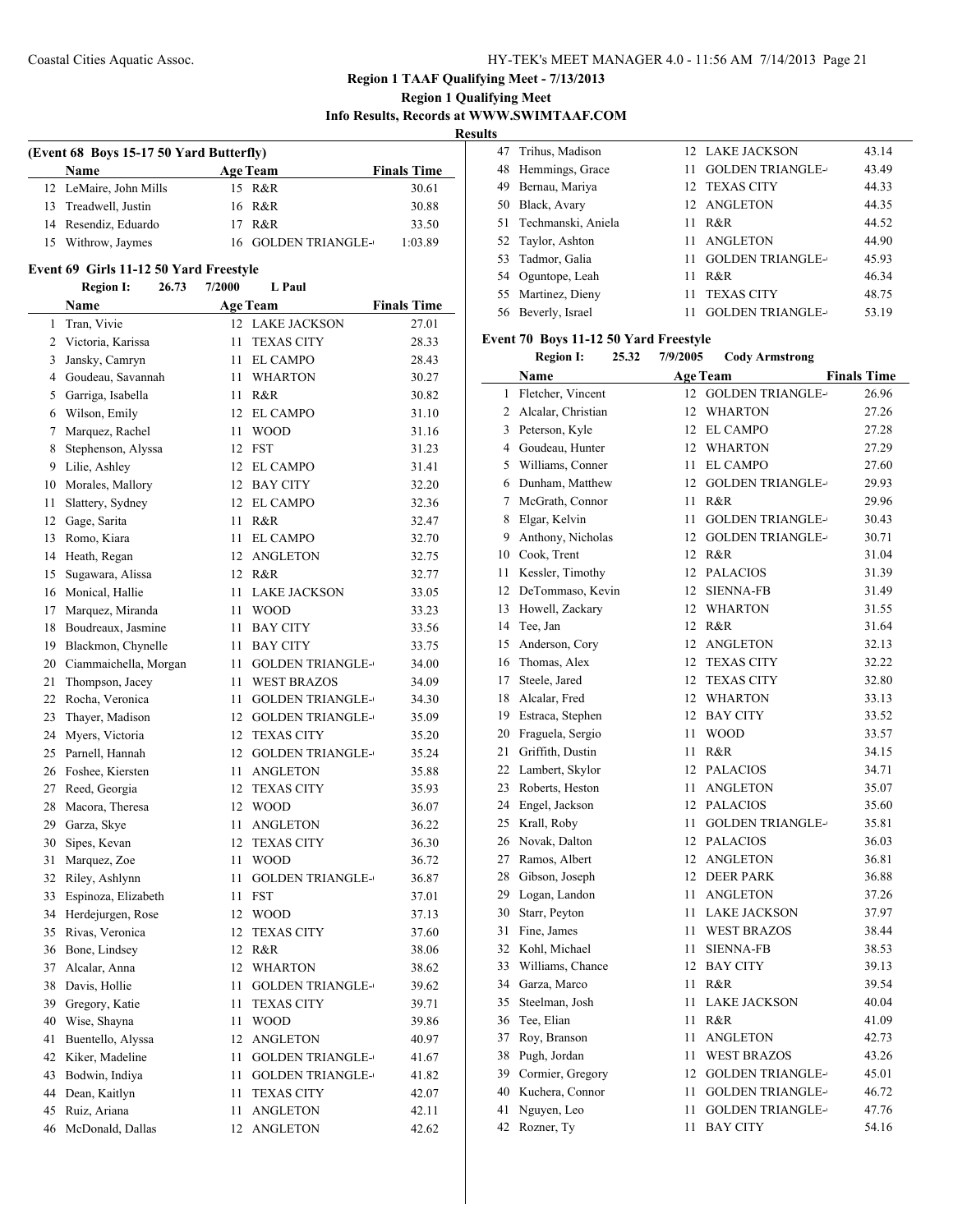### **Region 1 Qualifying Meet Info Results, Records at WWW.SWIMTAAF.COM**

**Results**

 $\overline{a}$ 

| (Event 70 Boys 11-12 50 Yard Freestyle)<br><b>Age Team</b><br><b>Finals Time</b><br>Name |                                        |       |           |                                |                    |
|------------------------------------------------------------------------------------------|----------------------------------------|-------|-----------|--------------------------------|--------------------|
| $\frac{1}{2}$                                                                            | Soto, Nico                             |       | 11        | <b>WOOD</b>                    | DQ                 |
|                                                                                          |                                        |       |           |                                |                    |
|                                                                                          | Event 71 Girls 13-14 50 Yard Freestyle |       |           |                                |                    |
|                                                                                          | <b>Region I:</b>                       | 25.90 | 7/14/2012 | <b>Molly Kuettel</b>           |                    |
|                                                                                          | <b>Name</b>                            |       |           | <b>Age Team</b>                | <b>Finals Time</b> |
| 1                                                                                        | Odom, Hannah                           |       | 14        | <b>GOLDEN TRIANGLE-</b>        | 26.97              |
|                                                                                          | 2 Copenhaver, Jessica                  |       | 14        | <b>FST</b>                     | 27.25              |
|                                                                                          | 3 Connelly, Caitlin                    |       |           | 14 BELLAIRE                    | 27.65              |
|                                                                                          | 4 Muskiet, Whitney                     |       |           | 13 BAY CITY                    | 27.77              |
| 5                                                                                        | Thompson, Karley                       |       |           | 13 GOLDEN TRIANGLE-            | 27.87              |
| 6                                                                                        | Nguyen, Nicole                         |       |           | 14 LAKE JACKSON                | 27.90              |
| 7                                                                                        | Orsak, Mehgan                          |       |           | 14 BAY CITY                    | 29.08              |
| 8                                                                                        | Hulet, Karina                          |       |           | 13 WOOD                        | 29.28              |
| 9                                                                                        | White, Rebecca                         |       | 14        | <b>GOLDEN TRIANGLE-</b>        | 29.45              |
| 10                                                                                       | Attaway, Sarah                         |       | 13        | <b>BAY CITY</b>                | 29.71              |
| 11                                                                                       | Schleicher, Audrey                     |       |           | 14 WOOD                        | 29.75              |
| 12                                                                                       | Thayer, Kaitlin                        |       | 14        | <b>GOLDEN TRIANGLE-</b>        | 29.81              |
| 13                                                                                       | Neimeyer, Chae                         |       |           | 13 PALACIOS                    | 29.86              |
| 14                                                                                       | Parker, Kelsey                         |       | 13        | R&R                            | 30.24              |
| 15                                                                                       | Vallejo, Kendyl                        |       |           | 14 R&R                         | 30.32              |
| 16<br>17                                                                                 | Perales, Shelby<br>Brown, Tara         |       |           | 14 GOLDEN TRIANGLE-<br>14 WOOD | 30.38              |
| 18                                                                                       | Nava, Jill                             |       |           | 14 WHARTON                     | 30.75<br>30.86     |
| 19                                                                                       | Black, Alaura                          |       |           | 13 ANGLETON                    |                    |
| 20                                                                                       | Abernathy, Mackenzie                   |       |           | 14 WOOD                        | 30.95<br>31.39     |
| 21                                                                                       | Reed, Julia                            |       | 14        | <b>TEXAS CITY</b>              | 31.68              |
| 22                                                                                       | Grones, Bailey                         |       |           | 13 PALACIOS                    | 31.69              |
| 23                                                                                       | Baker, Anne Elisabeth                  |       |           | 13 LAKE JACKSON                | 32.41              |
| 24                                                                                       | Sugawara, Caitlin                      |       |           | 14 R&R                         | 32.52              |
| 25                                                                                       | Agan, Abby                             |       |           | 13 LAKE JACKSON                | 32.55              |
| 26                                                                                       | Kessler, Audry                         |       |           | 14 PALACIOS                    | 32.76              |
| 27                                                                                       | Richards, Brooke                       |       |           | 13 BAY CITY                    | 32.78              |
| 28                                                                                       | Roddy, Montie                          |       |           | 14 WHARTON                     | 32.80              |
| 29                                                                                       | Ebel, Jacqueline                       |       |           | 13 WOOD                        | 32.86              |
| 30                                                                                       | Berta, Amanda                          |       |           | 14 WOOD                        | 32.96              |
| 31                                                                                       | White, Karisa                          |       | 13        | <b>BELLAIRE</b>                | 33.19              |
| 32                                                                                       | Navarro, Lillian                       |       |           | 14 DEER PARK                   | 33.39              |
|                                                                                          | 33 Jewell, Miriam                      |       |           | 13 ANGLETON                    | 33.46              |
|                                                                                          | 34 Heimbach, Sydney                    |       |           | 14 WOOD                        | 33.57              |
| 35                                                                                       | Priesmeyer, Kinsey                     |       | 13        | <b>EL CAMPO</b>                | 34.43              |
| 36                                                                                       | Elizondo, Natalie                      |       | 14        | <b>DEER PARK</b>               | 34.65              |
| 37                                                                                       | Grey, Tara                             |       |           | 13 LAKE JACKSON                | 34.91              |
| 38                                                                                       | Tee, Ellaine                           |       | 14        | R&R                            | 35.35              |
| 39                                                                                       | Vigil, Gabby                           |       | 14        | <b>GOLDEN TRIANGLE-</b>        | 35.51              |
| 40                                                                                       | Kumar-Misir, Kayla                     |       | 13        | <b>SEABROOK</b>                | 35.92              |
| 41                                                                                       | Eads, Nikki                            |       | 13        | <b>GOLDEN TRIANGLE-</b>        | 35.94              |
| 42                                                                                       | Lopez, Alyssa                          |       | 14        | <b>BAY CITY</b>                | 36.58              |
| *43                                                                                      | May, Haley                             |       | 13        | R&R                            | 36.65              |
| *43                                                                                      | Lane, Hannah                           |       | 13        | <b>WOOD</b>                    | 36.65              |
| 45                                                                                       | Cepak, Jessie                          |       | 13        | <b>PALACIOS</b>                | 36.96              |
| 46                                                                                       | Hewitt, Bethany                        |       | 14        | R&R                            | 37.42              |
| 47                                                                                       | Doherty, Madeline                      |       | 13        | <b>WEST BRAZOS</b>             | 38.17              |
| 48                                                                                       | Childress, Kailey                      |       | 14        | <b>GOLDEN TRIANGLE-</b>        | 40.21              |
| 49                                                                                       | Rincon, Isabel                         |       | 13        | <b>DEER PARK</b>               | 42.38              |

|              | 50 Fuentes, Hailey                                                 | 13               | <b>PALACIOS</b>         | 48.20              |
|--------------|--------------------------------------------------------------------|------------------|-------------------------|--------------------|
|              | Event 72 Boys 13-14 50 Yard Freestyle<br><b>Region I:</b><br>23.36 | 7/14/2007        | <b>Cody Armstrong</b>   |                    |
|              | Name                                                               | <b>Age Team</b>  |                         | <b>Finals Time</b> |
| $\mathbf{1}$ | McComb, Micah                                                      | 14               | <b>EL CAMPO</b>         | 23.74              |
| 2            | Miller, Brayden                                                    | 13               | R&R                     | 24.66              |
| 3            | Herdejurgen, Jack                                                  | 14               | <b>WOOD</b>             | 24.76              |
| 4            | Contreras, Salvador                                                | 13               | <b>GOLDEN TRIANGLE-</b> | 25.16              |
| 5            | Fuchs, Hayden                                                      | 14               | LAKE JACKSON            | 25.19              |
| 6            | Nojek, Jamie                                                       | 14               | <b>WOOD</b>             | 26.25              |
| 7            | Durio, Trey                                                        | 13               | <b>PALACIOS</b>         | 26.43              |
| 8            | Satre, Alec                                                        | 13               | <b>GOLDEN TRIANGLE-</b> | 27.36              |
| 9            | Harbaugh, Joel                                                     | 13               | <b>WHARTON</b>          | 27.96              |
| 10           | Pekel, Nicholas                                                    | 13               | <b>WOOD</b>             | 28.53              |
| 11           | West, Zane                                                         | 14               | R&R                     | 28.55              |
| 12           | Smith, Mason                                                       | 13               | <b>EL CAMPO</b>         | 28.66              |
| 13           | Przybilla, Joey                                                    | 13               | R&R                     | 29.03              |
| 14           | Spencer, Jordan                                                    | 13               | <b>SIENNA-FB</b>        | 29.30              |
| 15           | Frierson, Jeffrey                                                  |                  | 14 PALACIOS             | 29.53              |
| 16           | Yates, Cameron                                                     | 13               | <b>LAKE JACKSON</b>     | 29.62              |
| 17           | Gaas, Sam                                                          |                  | 14 R&R                  | 29.68              |
| 18           | Breazeale, Bailey                                                  | 13               | <b>BAY CITY</b>         | 29.90              |
| 19           | Hemmings, Drew                                                     |                  | 14 GOLDEN TRIANGLE-     | 30.14              |
| 20           | Root, Tyler                                                        | 13               | <b>GOLDEN TRIANGLE-</b> | 31.36              |
| 21           | Fucik, Jared                                                       | 13               | WHARTON                 | 31.97              |
| 22           | Vigil, Elijah                                                      |                  | 13 GOLDEN TRIANGLE-     | 32.49              |
| 23           | Galloway, Cole                                                     |                  | 13 GOLDEN TRIANGLE-     | 32.63              |
| 24           | Monical, Mason                                                     | 13               | LAKE JACKSON            | 32.82              |
| 25           | Struhrenberg, Clayton                                              | 13               | <b>PALACIOS</b>         | 33.04              |
| 26           | Carrizales, Agustin                                                | 13               | ANGLETON                | 33.87              |
| 27           | Dodson, Cole                                                       |                  | 14 GOLDEN TRIANGLE-     | 34.16              |
| 28           | Roberts, Hunter                                                    | 13               | ANGLETON                | 34.89              |
| 29           | Pena, Gavin                                                        | 14               | <b>LAKE JACKSON</b>     | 35.43              |
| 30           | Voth, Alexander                                                    | 14               | <b>GOLDEN TRIANGLE-</b> | 40.44              |
| 31           | Furrh, Noah                                                        | 13               | <b>LAKE JACKSON</b>     | 42.33              |
| 32           | Ricklefsen, Jason                                                  | 13               | R&R                     | 46.11              |
|              | Event 73 Girls 15-17 50 Yard Freestyle                             |                  |                         |                    |
|              | <b>Region I:</b><br>24.34                                          | <b>7/12/2008</b> | <b>Skylar Smith</b>     |                    |

|    | Name             |    | <b>Age Team</b>         | <b>Finals Time</b> |  |
|----|------------------|----|-------------------------|--------------------|--|
|    | 1 Kuettel, Molly |    | 15 LAKE JACKSON         | 25.26              |  |
| 2  | Robbins, Annie   | 15 | <b>LAKE JACKSON</b>     | 26.39              |  |
| 3  | Mangel, Shelbi   | 15 | R&R                     | 26.73              |  |
| 4  | Field, Madeleine | 15 | <b>GOLDEN TRIANGLE-</b> | 27.17              |  |
| 5  | Vazquez, Angela  | 17 | <b>DEER PARK</b>        | 27.79              |  |
| 6  | Walker, Shanna   | 17 | <b>GOLDEN TRIANGLE-</b> | 27.81              |  |
| 7  | Macora, Mary     | 15 | <b>WOOD</b>             | 27.98              |  |
| 8  | Willis, Malia    | 15 | <b>EL CAMPO</b>         | 28.09              |  |
| 9  | Soda, Toluse     | 17 | R&R                     | 28.23              |  |
| 10 | Schaefer, Cierra |    | 17 LAKE JACKSON         | 28.50              |  |
| 11 | Grey, Savannah   | 16 | <b>LAKE JACKSON</b>     | 28.65              |  |
| 12 | Langdon, Shelby  | 15 | R&R                     | 28.83              |  |
| 13 | Tamayo, Alisa    | 16 | <b>DEER PARK</b>        | 28.93              |  |
| 14 | Samhouri, Mona   | 15 | <b>WHARTON</b>          | 28.96              |  |
| 15 | Gaas, Emma       |    | 16 R&R                  | 29.25              |  |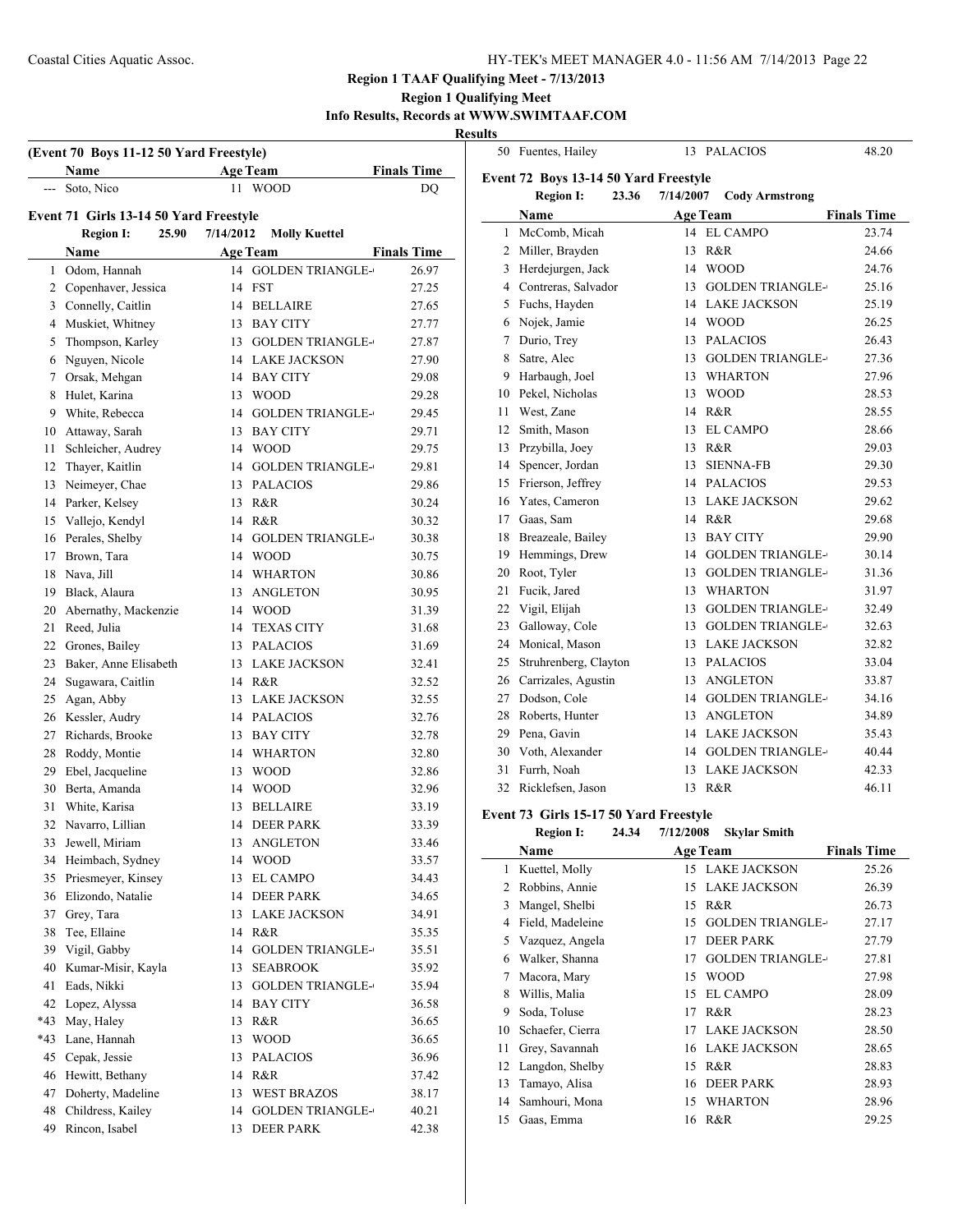## **Region 1 Qualifying Meet Info Results, Records at WWW.SWIMTAAF.COM**

**Results**

| (Event 73 Girls 15-17 50 Yard Freestyle) |                      |    |                         |                    |  |  |
|------------------------------------------|----------------------|----|-------------------------|--------------------|--|--|
|                                          | Name                 |    | <b>Age Team</b>         | <b>Finals Time</b> |  |  |
| 16                                       | Janssen, Yoka        | 15 | <b>LAKE JACKSON</b>     | 29.45              |  |  |
| 17                                       | Foreman, Nikki       | 16 | <b>BELLAIRE</b>         | 29.52              |  |  |
| 18                                       | Hughes, Meredith     | 17 | <b>GOLDEN TRIANGLE-</b> | 29.61              |  |  |
| 19                                       | Krall, Delaney       | 15 | <b>GOLDEN TRIANGLE-</b> | 30.38              |  |  |
| 20                                       | Masters, Lydia       | 15 | R&R                     | 30.57              |  |  |
| 21                                       | Toribio, Noelle      | 15 | <b>GOLDEN TRIANGLE-</b> | 31.29              |  |  |
| 22                                       | Smith, Amber         | 15 | EL CAMPO                | 31.66              |  |  |
| 23                                       | Gittens, Zena        | 16 | R&R                     | 31.88              |  |  |
| 24                                       | Treadwell, Jasmyn    | 16 | R&R                     | 32.20              |  |  |
| 25                                       | Hoffman, Rebeccah    | 15 | <b>GOLDEN TRIANGLE-</b> | 32.60              |  |  |
| 26                                       | Gutierrez, Joyce     | 17 | R&R                     | 34.52              |  |  |
| 27                                       | Fredregill, Brittany | 16 | <b>GOLDEN TRIANGLE-</b> | 36.84              |  |  |
| 28                                       | Rivas, Angela        | 15 | <b>TEXAS CITY</b>       | 38.30              |  |  |
| 29                                       | Phillips, Shae       | 17 | <b>GOLDEN TRIANGLE-</b> | 40.08              |  |  |
| 30                                       | Batchelor, Lauren    | 16 | <b>WOOD</b>             | 43.80              |  |  |

# **Event 74 Boys 15-17 50 Yard Freestyle<br>Region I: 21.81 7/9/2005**

### **Region I: 21.81 7/9/2005 Nicholas Ward**

|    | Name               |    | <b>Age Team</b>         | <b>Finals Time</b> |
|----|--------------------|----|-------------------------|--------------------|
| 1  | Mangel, Sean       | 17 | R&R                     | 23.39              |
| 2  | Heg, Michael       | 16 | <b>WOOD</b>             | 23.50              |
| 3  | Miller, Gabe       | 17 | R&R                     | 24.34              |
| 4  | Bradshaw, Dylan    | 16 | <b>LAKE JACKSON</b>     | 24.54              |
| 5  | White, Justin      | 16 | <b>GOLDEN TRIANGLE-</b> | 24.61              |
| 6  | Lucero, Michael    | 15 | <b>TEXAS CITY</b>       | 24.75              |
| 7  | Brown, Ryan        | 17 | <b>LAKE JACKSON</b>     | 25.22              |
| 8  | Priesmeyer, Tayton | 15 | <b>EL CAMPO</b>         | 25.24              |
| 9  | Chandler, Dillon   | 15 | <b>DEER PARK</b>        | 25.35              |
| 10 | Gonzales, John     | 16 | <b>FST</b>              | 25.68              |
| 11 | Graham, Conner     | 16 | <b>FST</b>              | 26.02              |
| 12 | Rivera, Steven     | 16 | <b>FST</b>              | 26.70              |
| 13 | Simmons, Nicolas   | 16 | <b>WOOD</b>             | 26.71              |
| 14 | Billingsley, Ben   | 16 | <b>GOLDEN TRIANGLE-</b> | 27.03              |
| 15 | Yates, Tyler       | 17 | <b>LAKE JACKSON</b>     | 27.20              |
| 16 | Cantu, Jonathan    | 15 | <b>ANGLETON</b>         | 27.52              |
| 17 | Resendiz, Eduardo  | 17 | R&R                     | 27.54              |
| 18 | Broussard, Kenneth | 16 | <b>TEXAS CITY</b>       | 27.86              |
| 19 | MacLean, Nicholas  | 17 | <b>SIENNA-FB</b>        | 28.14              |
| 20 | Treadwell, Justin  | 16 | R&R                     | 28.17              |
| 21 | Yang, Sonny        | 15 | <b>GOLDEN TRIANGLE-</b> | 28.70              |
| 22 | Youngblood, Mason  | 15 | <b>GOLDEN TRIANGLE-</b> | 28.87              |
| 23 | Elrod, Andrew      | 15 | <b>SEABROOK</b>         | 29.55              |
| 24 | Biehle, Aaron      | 15 | <b>GOLDEN TRIANGLE-</b> | 29.96              |

### **Event 75 Girls 11-12 100 Yard IM**

| <b>Region I:</b>    | 1:09.58 | 7/24/2010       | <b>Rachel Dixon</b> |                    |
|---------------------|---------|-----------------|---------------------|--------------------|
| <b>Name</b>         |         | <b>Age Team</b> |                     | <b>Finals Time</b> |
| Gambrel, Rachel     |         |                 | 12 LAKE JACKSON     | 1:14.89            |
| 34.58               | 40.31   |                 |                     |                    |
| 2 DeValcourt, Ellie |         |                 | 12 LAKE JACKSON     | 1:18.98            |
| 38.67               | 40.31   |                 |                     |                    |
| 3 Goudeau, Savannah |         |                 | <b>WHARTON</b>      | 1:20.29            |
| 37.09               | 43.20   |                 |                     |                    |

| 4    | Torres, Grace                |         | 11 | <b>ANGLETON</b>         | 1:21.63    |
|------|------------------------------|---------|----|-------------------------|------------|
|      | 38.71                        | 42.92   |    |                         |            |
| 5    | Reinholt, Catherine<br>36.32 | 45.41   | 11 | <b>GOLDEN TRIANGLE-</b> | 1:21.73    |
| 6    | Schaffer, Sabrina            |         | 12 | <b>ALVIN</b>            | 1:22.12    |
|      | 37.81                        | 44.31   |    |                         |            |
| $*7$ | Lilie, Ashley                |         | 12 | <b>EL CAMPO</b>         | 1:23.62    |
|      | 1:23.64                      |         |    |                         |            |
| $*7$ | Heath, Regan                 |         | 12 | <b>ANGLETON</b>         | 1:23.62    |
|      | 38.66                        | 44.96   |    |                         |            |
|      | 9 Marquez, Rachel            |         | 11 | <b>WOOD</b>             | 1:25.28    |
|      | 38.60                        | 46.68   |    |                         |            |
| 10   | Romo, Kiara                  |         | 11 | <b>EL CAMPO</b>         | 1:27.48    |
|      | 42.81                        | 44.67   |    |                         |            |
| 11   | Sliva, Hannah                |         | 12 | <b>BAY CITY</b>         | 1:27.76    |
|      | 40.17                        | 47.59   |    |                         |            |
| 12   | Hilton, Katelyn              |         | 11 | <b>WEST BRAZOS</b>      | 1:29.00    |
|      | 39.64                        | 49.36   |    |                         |            |
| 13   | Griffin, Emma                |         | 11 | <b>GOLDEN TRIANGLE-</b> | 1:29.45    |
|      | 40.92                        | 48.53   |    |                         |            |
| 14   | Thompson, Jacey              |         | 11 | <b>WEST BRAZOS</b>      | 1:29.87    |
|      | 39.90                        | 49.97   |    |                         |            |
| 15   | Marquez, Miranda<br>41.41    | 49.32   | 11 | <b>WOOD</b>             | 1:30.73    |
| 16   | Gaas, Carmen                 |         | 11 | R&R                     | 1:31.98    |
|      | 44.89                        | 47.09   |    |                         |            |
| 17   | Herdejurgen, Rose            |         | 12 | <b>WOOD</b>             | 1:34.44    |
|      | 43.96                        | 50.48   |    |                         |            |
| 18   | Macora, Theresa              |         | 12 | <b>WOOD</b>             | 1:35.59    |
|      | 47.20                        | 48.39   |    |                         |            |
| 19   | Marquez, Zoe                 |         | 11 | <b>WOOD</b>             | 1:36.44    |
|      | 47.14                        | 49.30   |    |                         |            |
| 20   | Gregory, Katie               |         | 11 | <b>TEXAS CITY</b>       | 1:42.30    |
|      | 49.17                        | 53.13   |    |                         |            |
| 21   | Tondera, Chloe               |         | 11 | R&R                     | 1:46.30    |
|      | 47.94                        | 58.36   |    |                         |            |
| 22   | Weinbaum, Payton Ann         |         | 11 | <b>GOLDEN TRIANGLE-</b> | 1:46.87    |
|      | 52.19                        | 54.68   |    |                         |            |
| 23   | Buentello, Alyssa            |         |    | 12 ANGLETON             | 1:55.67    |
|      | 56.13                        | 59.54   |    |                         |            |
|      | 24 Bernau, Mariya            |         | 12 | <b>TEXAS CITY</b>       | 1:59.43    |
|      | 54.05                        | 1:05.38 |    |                         |            |
| 25   | Taylor, Ashton               |         | 11 | <b>ANGLETON</b>         | 2:01.83    |
| ---  | 1:59.36<br>Rocha, Veronica   | 2.47    | 11 | <b>GOLDEN TRIANGLE-</b> |            |
|      | 43.94                        | 47.31   |    |                         | DQ         |
| ---  | Riley, Ashlynn               |         | 11 | <b>GOLDEN TRIANGLE-</b> | DQ         |
|      | 54.04                        | 1:04.12 |    |                         |            |
| ---  | Rodriguez, Kaitlyn           |         | 12 | <b>BAY CITY</b>         | DQ         |
|      | 41.86                        | 51.86   |    |                         |            |
| ---  | Stephenson, Alyssa           |         | 12 | <b>FST</b>              | <b>DFS</b> |
|      |                              |         |    |                         |            |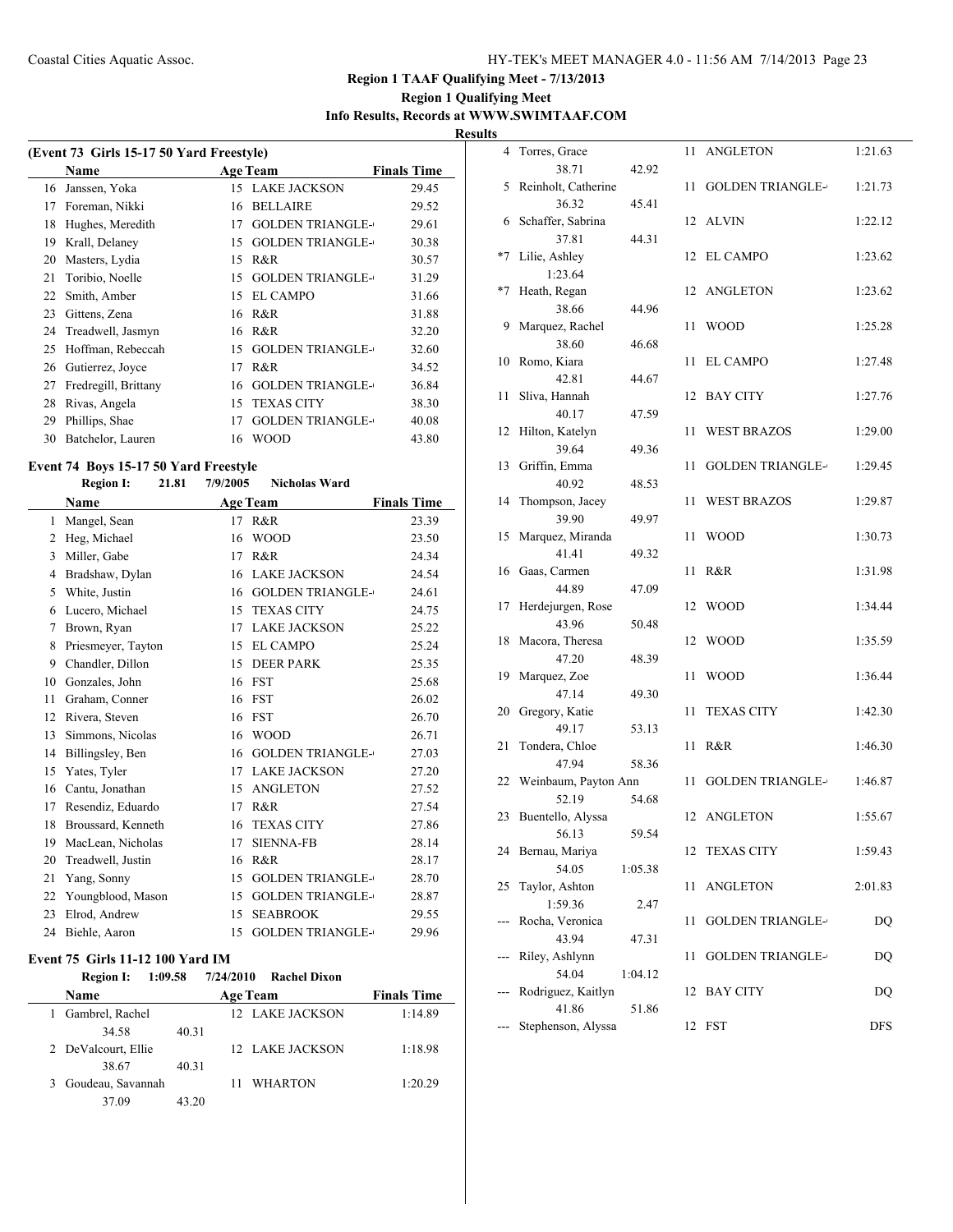### **Region 1 Qualifying Meet Info Results, Records at WWW.SWIMTAAF.COM**

**Results**

|    | <b>Event 76 Boys 11-12 100 Yard IM</b> |         |           |                         |                    |
|----|----------------------------------------|---------|-----------|-------------------------|--------------------|
|    | <b>Region I:</b>                       | 1:06.60 | 7/24/2010 | <b>Jordan Kacko</b>     |                    |
|    | <b>Name</b>                            |         |           | <b>Age Team</b>         | <b>Finals Time</b> |
|    | 1 Williams, Conner                     |         |           | 11 EL CAMPO             | 1:11.81            |
|    | 33.26                                  | 38.55   |           |                         |                    |
| 2  | Koelzer, Nikolas                       |         | 11-       | R&R                     | 1:19.69            |
|    | 35.72                                  | 43.97   |           |                         |                    |
| 3  | Dunham, Matthew                        |         | 12        | <b>GOLDEN TRIANGLE-</b> | 1:19.81            |
|    | 38.10                                  | 41.71   |           |                         |                    |
| 4  | Clark, Zackery                         |         | 12        | ANGLETON                | 1:20.58            |
|    | 35.82                                  | 44.76   |           |                         |                    |
| 5  | Jacks, Josh                            |         | 12        | R&R                     | 1:20.64            |
|    | 38.02                                  | 42.62   |           |                         |                    |
| 6  | Steele, Jared                          |         | 12        | <b>TEXAS CITY</b>       | 1:24.64            |
|    | 39.09                                  | 45.55   |           |                         |                    |
| 7  | Kessler, Timothy                       |         | 12        | <b>PALACIOS</b>         | 1:24.98            |
|    | 40.90                                  | 44.08   |           |                         |                    |
| 8  | Karjala, Nicholas                      |         | 12        | <b>LAKE JACKSON</b>     | 1:26.56            |
|    | 38.84                                  | 47.72   |           |                         |                    |
| 9  | Fraguela, Sergio                       |         | 11        | <b>WOOD</b>             | 1:30.45            |
|    | 41.20                                  | 49.25   |           |                         |                    |
| 10 | Fine, James                            |         | 11        | <b>WEST BRAZOS</b>      | 1:31.75            |
|    | 43.72                                  | 48.03   |           |                         |                    |
| 11 | White, Mason                           |         | 11        | <b>TEXAS CITY</b>       | 1:36.15            |
| 12 | Mann, Dakota                           |         | 11        | <b>WEST BRAZOS</b>      | 1:36.88            |
|    | 44.10                                  | 52.78   |           |                         |                    |
|    | 13 Gibson, Joseph                      |         | 12        | <b>DEER PARK</b>        | 1:39.41            |
|    | 48.63                                  | 50.78   |           |                         |                    |
|    | 14 Krall, Roby                         |         | 11        | <b>GOLDEN TRIANGLE-</b> | 1:40.40            |
|    | 46.19                                  | 54.21   |           |                         |                    |
| 15 | Elrod, Thomas                          |         | 11        | <b>SEABROOK</b>         | 1:44.60            |
|    | 50.71                                  | 53.89   |           |                         |                    |
|    | Estraca, Stephen                       |         | 12        | <b>BAY CITY</b>         | DQ                 |
|    | 43.62                                  | 48.54   |           |                         |                    |

### **Event 77 Girls 13-14 100 Yard IM**

**Region I: 1:06.19 7/24/2010 Kari Wilkins**

|             | <b>Name</b>            |       |    | <b>Age Team</b>         | <b>Finals Time</b> |
|-------------|------------------------|-------|----|-------------------------|--------------------|
| 1           | Williams, Hope         |       |    | 13 EL CAMPO             | 1:06.10            |
|             | 30.77                  | 35.33 |    |                         |                    |
| $2^{\circ}$ | Thompson, Karley       |       | 13 | <b>GOLDEN TRIANGLE-</b> | 1:09.52            |
|             | 31.04                  | 38.48 |    |                         |                    |
| 3           | Willis, Ivy            |       | 13 | EL CAMPO                | 1:11.00            |
|             | 32.56                  | 38.44 |    |                         |                    |
| 4           | Hulet, Karina          |       | 13 | WOOD                    | 1:13.59            |
|             | 33.19                  | 40.40 |    |                         |                    |
| 5           | Espinoza, Krystan      |       | 13 | EL CAMPO                | 1:14.65            |
|             | 33.23                  | 41.42 |    |                         |                    |
| 6           | Rogan, Lindsey         |       | 13 | <b>ALVIN</b>            | 1:16.60            |
|             | 34.95                  | 41.65 |    |                         |                    |
| 7           | Dzierzanowski, Kathryn |       | 13 | R&R                     | 1:16.68            |
|             | 34.37                  | 42.31 |    |                         |                    |
| 8           | White, Rebecca         |       |    | 14 GOLDEN TRIANGLE-     | 1:16.73            |
|             | 36.50                  | 40.23 |    |                         |                    |

| 9  | Sublett, Reannon         |       |    | 14 DEER PARK            | 1:17.47        |
|----|--------------------------|-------|----|-------------------------|----------------|
|    | 36.39                    | 41.08 |    |                         |                |
| 10 | Suter, Rhiannon          |       |    | 14 R&R                  | 1:17.98        |
|    | 36.14                    | 41.84 |    |                         |                |
| 11 | Tucker, Molly            |       |    | 14 GOLDEN TRIANGLE-     | 1:18.21        |
|    | 37.33                    | 40.88 |    |                         |                |
| 12 | Chancoco, Gemini         |       | 13 | R&R                     | 1:19.07        |
|    | 35.73                    | 43.34 |    |                         |                |
|    | 13 Perales, Shelby       |       | 14 | <b>GOLDEN TRIANGLE-</b> | 1:19.28        |
|    | 35.69                    | 43.59 |    |                         |                |
|    | 14 Reed, Julia           |       | 14 | <b>TEXAS CITY</b>       | 1:19.96        |
|    | 37.74                    | 42.22 |    |                         |                |
| 15 | Schleicher, Audrey       |       |    | 14 WOOD                 | 1:21.49        |
|    | 35.93                    | 45.56 |    |                         |                |
|    | 16 Antichevich, Rebecca  |       | 14 | <b>DEER PARK</b>        | 1:21.98        |
|    | 36.71                    | 45.27 |    |                         |                |
| 17 | Brown, Tara              |       |    | 14 WOOD                 | 1:22.53        |
|    | 37.40                    | 45.13 |    |                         |                |
| 18 | Casey, Britney           |       | 14 | WHARTON                 | 1:22.77        |
|    | 38.39                    | 44.38 |    |                         |                |
| 19 | Burt, Camberon           |       | 13 | <b>ALVIN</b>            | 1:23.72        |
|    | 39.33                    | 44.39 |    |                         |                |
|    | 20 Rodriguez, Valeria    |       |    | 14 WHARTON              | 1:23.98        |
|    | 39.51                    | 44.47 |    |                         |                |
| 21 | Jewell, Miriam<br>42.48  | 46.15 | 13 | <b>ANGLETON</b>         | 1:28.63        |
|    |                          |       | 13 | <b>WOOD</b>             |                |
|    | 22 Lane, Hannah<br>44.53 | 49.70 |    |                         | 1:34.23        |
| 23 | Ortiz, Elizabeth         |       |    | 13 PALACIOS             | 1:36.37        |
|    | 42.60                    | 53.77 |    |                         |                |
|    | Ebel, Jacqueline         |       | 13 | <b>WOOD</b>             | D <sub>O</sub> |
|    | 42.61                    | 44.95 |    |                         |                |
|    |                          |       |    |                         |                |

### **Event 78 Boys 13-14 100 Yard IM**

## **Region I: 1:01.77 7/14/2012 Casey Green**

|              | Name              |       |    | <b>Age Team</b>         | <b>Finals Time</b> |
|--------------|-------------------|-------|----|-------------------------|--------------------|
| $\mathbf{1}$ | Green, Casey      |       |    | 14 EL CAMPO             | 58.55              |
|              | 27.21             | 31.34 |    |                         |                    |
| 2            | Dyess, Glen       |       | 14 | <b>GOLDEN TRIANGLE-</b> | 1:08.34            |
|              | 32.26             | 36.08 |    |                         |                    |
| $\mathbf{3}$ | Tan, Tommy        |       |    | 14 GOLDEN TRIANGLE-     | 1:09.35            |
|              | 32.82             | 36.53 |    |                         |                    |
| 4            | Bradshaw, Brandon |       |    | 14 LAKE JACKSON         | 1:10.30            |
|              | 32.98             | 37.32 |    |                         |                    |
| 5            | Harpham, Nicholas |       |    | 13 LAKE JACKSON         | 1:10.87            |
|              | 33.03             | 37.84 |    |                         |                    |
| 6            | Johnson, Kane     |       |    | 13 LAKE JACKSON         | 1:11.47            |
|              | 33.93             | 37.54 |    |                         |                    |
| 7            | Satre, Alec       |       | 13 | <b>GOLDEN TRIANGLE-</b> | 1:11.92            |
|              | 34.76             | 37.16 |    |                         |                    |
| 8            | Nojek, Jamie      |       | 14 | <b>WOOD</b>             | 1:12.76            |
|              | 33.18             | 39.58 |    |                         |                    |
| 9            | White, Gabe       |       | 14 | <b>TEXAS CITY</b>       | 1:13.49            |
|              | 34.70             | 38.79 |    |                         |                    |
| 10           | Harbaugh, Joel    |       | 13 | <b>WHARTON</b>          | 1:14.19            |
|              | 34.11             | 40.08 |    |                         |                    |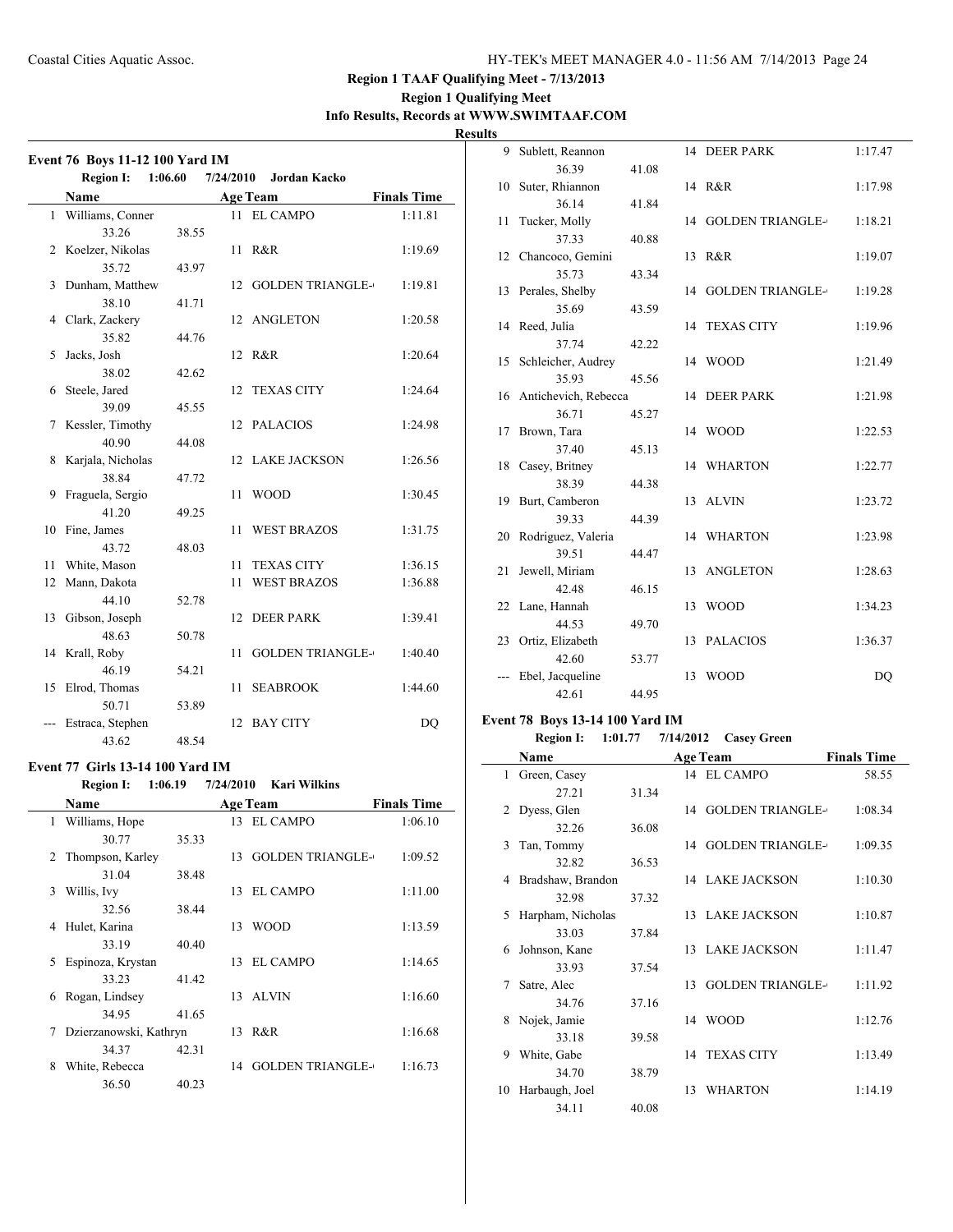### **Region 1 Qualifying Meet Info Results, Records at WWW.SWIMTAAF.COM**

**Results**

 $\overline{\phantom{0}}$ 

|    | (Event 78 Boys 13-14 100 Yard IM)       |       |           |                         |                    |  |  |  |  |
|----|-----------------------------------------|-------|-----------|-------------------------|--------------------|--|--|--|--|
|    | Name                                    |       |           | <b>Age Team</b>         | <b>Finals Time</b> |  |  |  |  |
| 11 | Pekel, Nicholas                         |       | 13        | <b>WOOD</b>             | 1:15.19            |  |  |  |  |
|    | 33.66                                   | 41.53 |           |                         |                    |  |  |  |  |
| 12 | Perez, William                          |       | 13        | R&R                     | 1:15.49            |  |  |  |  |
|    | 35.72                                   | 39.77 |           |                         |                    |  |  |  |  |
| 13 | Segovia, Morgan                         |       | 13        | <b>PALACIOS</b>         | 1:23.19            |  |  |  |  |
|    | 39.97                                   | 43.22 |           |                         |                    |  |  |  |  |
|    | 14 Navarro, Joshua                      |       | 13        | <b>DEER PARK</b>        | 1:24.61            |  |  |  |  |
|    | 39.89                                   | 44.72 |           |                         |                    |  |  |  |  |
|    |                                         |       |           |                         |                    |  |  |  |  |
|    | <b>Event 79 Girls 15-17 100 Yard IM</b> |       |           |                         |                    |  |  |  |  |
|    | <b>Region I:</b><br>1:04.23             |       | 7/12/2003 | <b>Jessica Louvier</b>  |                    |  |  |  |  |
|    | Name                                    |       |           | <b>Age Team</b>         | <b>Finals Time</b> |  |  |  |  |
|    | 1 Aikens, Alexis                        |       |           | 15 R&R                  | 1:05.66            |  |  |  |  |
|    | 30.66                                   | 35.00 |           |                         |                    |  |  |  |  |
| 2  | Hartensteiner, Ashley                   |       |           | 17 R&R                  | 1:07.05            |  |  |  |  |
|    | 31.75                                   | 35.30 |           |                         |                    |  |  |  |  |
| 3  | Dixon, Rachel                           |       | 15        | R&R                     | 1:07.85            |  |  |  |  |
|    | 31.85                                   | 36.00 |           |                         |                    |  |  |  |  |
| 4  | Vazquez, Angela                         |       | 17        | <b>DEER PARK</b>        | 1:10.34            |  |  |  |  |
|    | 34.40                                   | 35.94 |           |                         |                    |  |  |  |  |
| 5  | Walker, Shanna                          |       | 17        | <b>GOLDEN TRIANGLE-</b> | 1:11.26            |  |  |  |  |
|    | 32.93                                   | 38.33 |           |                         |                    |  |  |  |  |
| 6  | Przybilla, Hannah                       |       | 17        | R&R                     | 1:12.06            |  |  |  |  |
|    | 32.02                                   | 40.04 |           |                         |                    |  |  |  |  |
| 7  | Wilkinson, Ruby                         |       | 15        | <b>GOLDEN TRIANGLE-</b> | 1:12.51            |  |  |  |  |
|    | 32.43                                   | 40.08 |           |                         |                    |  |  |  |  |
| 8  | Macora, Mary                            |       | 15        | <b>WOOD</b>             | 1:12.58            |  |  |  |  |
|    | 34.12                                   | 38.46 |           |                         |                    |  |  |  |  |
| 9  | House, Courtney                         |       | 15        | <b>DEER PARK</b>        | 1:13.50            |  |  |  |  |
|    | 33.21                                   | 40.29 |           |                         |                    |  |  |  |  |
| 10 | Casey, Amanda                           |       | 16        | <b>WHARTON</b>          | 1:16.54            |  |  |  |  |
|    | 35.67                                   | 40.87 |           |                         |                    |  |  |  |  |
| 11 | Krall, Delaney                          |       | 15        | <b>GOLDEN TRIANGLE-</b> | 1:16.64            |  |  |  |  |
|    | 36.63                                   | 40.01 |           |                         |                    |  |  |  |  |
| 12 | Hughes, Meredith                        |       | 17        | <b>GOLDEN TRIANGLE-</b> | 1:16.73            |  |  |  |  |
|    | 36.12                                   | 40.61 |           |                         |                    |  |  |  |  |
| 13 | Spence, Abby                            |       |           | 15 R&R                  | 1:17.51            |  |  |  |  |
|    | 34.86                                   | 42.65 |           |                         |                    |  |  |  |  |
| 14 | Toribio, Noelle                         |       | 15        | <b>GOLDEN TRIANGLE-</b> | 1:18.56            |  |  |  |  |
|    | 36.83                                   | 41.73 |           |                         |                    |  |  |  |  |
| 15 | Hoffman, Rebeccah                       |       | 15        | <b>GOLDEN TRIANGLE-</b> | 1:23.71            |  |  |  |  |
|    | 39.50                                   | 44.21 |           |                         |                    |  |  |  |  |
| 16 | Fredregill, Brittany                    |       | 16        | <b>GOLDEN TRIANGLE-</b> | 1:35.91            |  |  |  |  |
|    | 44.07                                   | 51.84 |           |                         |                    |  |  |  |  |
| 17 | Batchelor, Lauren                       |       | 16        | <b>WOOD</b>             | 1:50.70            |  |  |  |  |
|    | 53.65                                   | 57.05 |           |                         |                    |  |  |  |  |

### **Event 80 Boys 15-17 100 Yard IM**

|    | <b>Region I:</b>   | 56.06 |                 | 7/14/2012 Carter Wallace |                    |
|----|--------------------|-------|-----------------|--------------------------|--------------------|
|    | <b>Name</b>        |       | <b>Age Team</b> |                          | <b>Finals Time</b> |
| 1. | Mangel, Sean       |       | 17.             | R&R                      | 59.39              |
|    | 27.52              | 31.87 |                 |                          |                    |
|    | 2 Wilkins, Matthew |       |                 | 15 EL CAMPO              | 1:01.06            |
|    | 28.78              | 32.28 |                 |                          |                    |

| 3  | Chandler, Dillon     |       |    | 15 DEER PARK            | 1:01.97 |
|----|----------------------|-------|----|-------------------------|---------|
|    | 30.14                | 31.83 |    |                         |         |
| 4  | White, Justin        |       |    | 16 GOLDEN TRIANGLE-     | 1:02.40 |
|    | 28.20                | 34.20 |    |                         |         |
| 5  | Brown, Ryan          |       |    | 17 LAKE JACKSON         | 1:04.78 |
|    | 29.32                | 35.46 |    |                         |         |
| 6  | Berta, Mitchell      |       | 15 | WOOD                    | 1:05.05 |
|    | 30.16                | 34.89 |    |                         |         |
| 7  | Hernandez, Francesco |       |    | 16 R&R                  | 1:06.84 |
|    | 31.17                | 35.67 |    |                         |         |
| 8  | Desmarais, Jason     |       | 15 | <b>GOLDEN TRIANGLE-</b> | 1:06.85 |
|    | 31.33                | 35.52 |    |                         |         |
| 9  | Yates, Tyler         |       |    | 17 LAKE JACKSON         | 1:07.31 |
|    | 33.06                | 34.25 |    |                         |         |
|    | 10 Tadmor, Danny     |       |    | 16 GOLDEN TRIANGLE-     | 1:09.94 |
|    | 32.56                | 37.38 |    |                         |         |
| 11 | LeMaire, John Mills  |       |    | 15 R&R                  | 1:11.94 |
|    | 33.94                | 38.00 |    |                         |         |
|    | 12 MacLean, Nicholas |       | 17 | <b>SIENNA-FB</b>        | 1:16.49 |
|    | 33.17                | 43.32 |    |                         |         |
| 13 | Biehle, Aaron        |       | 15 | <b>GOLDEN TRIANGLE-</b> | 1:19.63 |
|    | 36.54                | 43.09 |    |                         |         |

#### **Event 81 Girls 13-14 200 Yard Freestyle**

**Region I: 2:06.74 7/14/2007 Courtney Zamora**

|   | Name                |       |    | <b>Age Team</b> |       | <b>Finals Time</b> |
|---|---------------------|-------|----|-----------------|-------|--------------------|
| 1 | Copenhaver, Jessica |       |    | 14 FST          |       | 2:20.05            |
|   | 31.79               | 35.75 |    | 36.90           | 35.61 |                    |
| 2 | Espinoza, Krystan   |       | 13 | EL CAMPO        |       | 2:26.52            |
|   | 34.58               | 37.75 |    | 38.27           | 35.92 |                    |
| 3 | Attaway, Sarah      |       | 13 | <b>BAY CITY</b> |       | 2:26.63            |
|   | 32.97               | 37.28 |    | 39.11           | 37.27 |                    |
| 4 | Black, Alaura       |       | 13 | <b>ANGLETON</b> |       | 2:29.44            |
|   | 34.36               | 37.66 |    | 40.04           | 37.38 |                    |
|   | 5 Voelkel, Katie    |       | 14 | R&R             |       | 2:34.54            |
|   | 33.95               | 40.21 |    | 40.85           | 39.53 |                    |
| 6 | Wilson, Elizabeth   |       | 14 | EL CAMPO        |       | 2:37.01            |
|   | 36.50               | 39.37 |    | 40.97           | 40.17 |                    |
| 7 | Hewitt, Bethany     |       | 14 | R&R             |       | 3:03.48            |
|   | 43.03               | 47.09 |    | 48.23           | 45.13 |                    |

### **Event 82 Boys 13-14 200 Yard Freestyle**

**Region I: 1:54.40 7/1995 Adam Main**

|    | <b>Name</b>     |       |    | <b>Age Team</b>         |       | <b>Finals Time</b> |
|----|-----------------|-------|----|-------------------------|-------|--------------------|
| 1  | Green, Casey    |       | 14 | EL CAMPO                |       | 1:53.99            |
|    | 27.06           | 29.09 |    | 29.30                   | 28.54 |                    |
|    | 2 Yentzen, Reid |       | 14 | <b>GOLDEN TRIANGLE-</b> |       | 2:11.09            |
|    | 29.73           | 34.11 |    | 34.13                   | 33.12 |                    |
| 3  | Seymour, Alex   |       | 14 | LAKE JACKSON            |       | 2:15.97            |
|    | 32.01           | 35.12 |    | 35.53                   | 33.31 |                    |
| 4  | Tan, Tommy      |       | 14 | <b>GOLDEN TRIANGLE-</b> |       | 2:16.61            |
|    | 33.11           | 34.75 |    | 34.90                   | 33.85 |                    |
| 5. | McComb, Micah   |       | 14 | EL CAMPO                |       | 2:23.88            |
|    | 31.19           | 38.43 |    | 1:14.26                 |       |                    |
| 6  | Gaas, Sam       |       | 14 | R&R                     |       | 2:24.22            |
|    | 31.72           | 37.75 |    | 39.35                   | 35.40 |                    |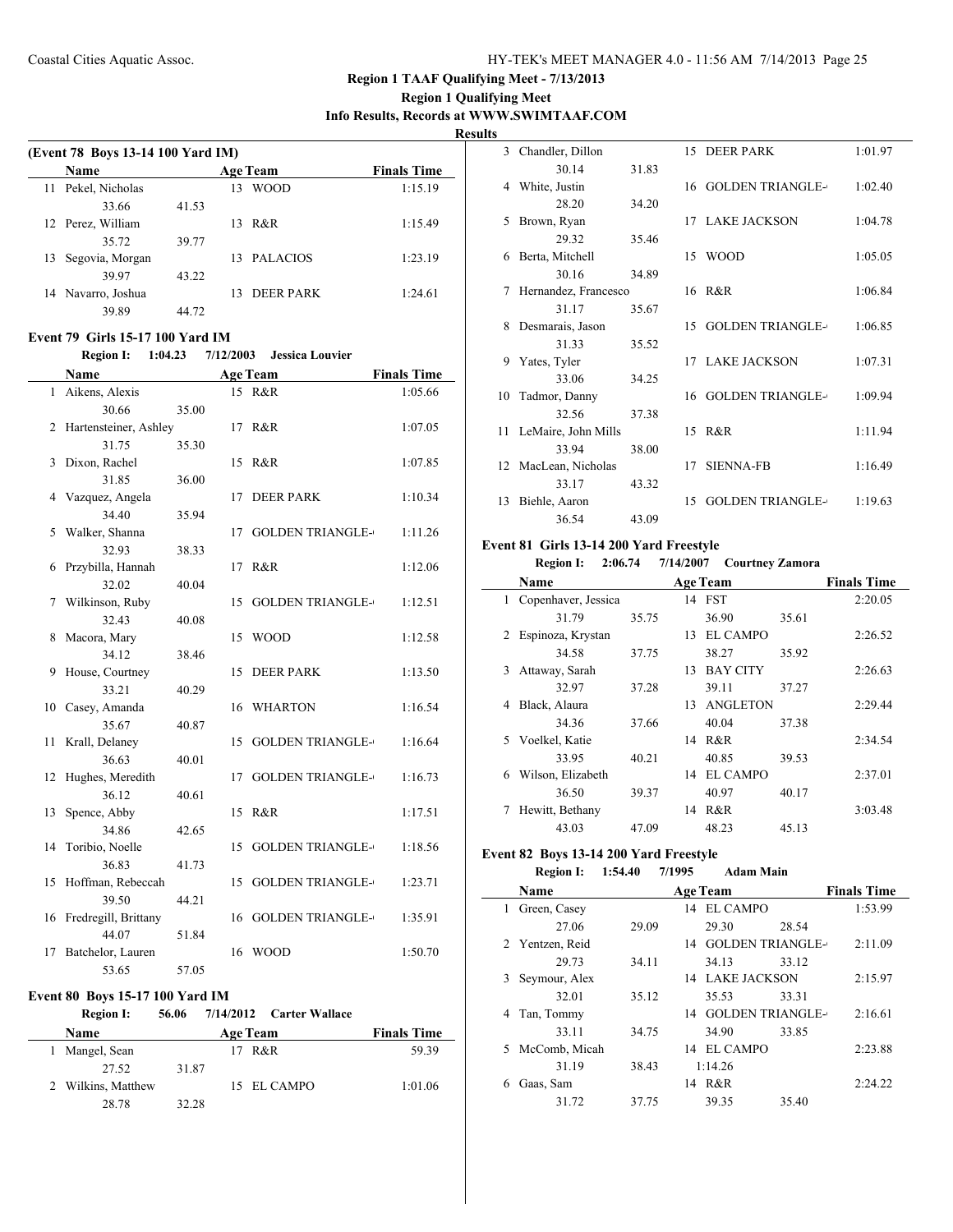### **Region 1 Qualifying Meet Info Results, Records at WWW.SWIMTAAF.COM**

**Results**

|    | (Event 82 Boys 13-14 200 Yard Freestyle) |       |     |                 |                 |                    |  |  |  |
|----|------------------------------------------|-------|-----|-----------------|-----------------|--------------------|--|--|--|
|    | <b>Name</b>                              |       |     | <b>Age Team</b> |                 | <b>Finals Time</b> |  |  |  |
|    | Koelzer, William                         |       | 13  | R&R             |                 | 2:28.83            |  |  |  |
|    | 33.68                                    | 37.70 |     | 40.49           | 36.96           |                    |  |  |  |
| 8  | Brown, Kyle                              |       |     |                 | 13 LAKE JACKSON | 2:38.93            |  |  |  |
|    | 37.08                                    | 40.93 |     | 41.00           | 39.92           |                    |  |  |  |
| 9  | Gasiorowski, David                       |       | 13. |                 | LAKE JACKSON    | 2:44.94            |  |  |  |
|    | 36.82                                    | 40.76 |     | 43.95           | 43.41           |                    |  |  |  |
| 10 | Tondera, Thompson                        |       | 14  | R&R             |                 | 2:49.78            |  |  |  |
|    | 37.28                                    | 44 12 |     | 46.52           | 41.86           |                    |  |  |  |
|    |                                          |       |     |                 |                 |                    |  |  |  |

### **Event 83 Girls 15-17 200 Yard Freestyle**

### **Region I: 2:01.05 7/10/2004 Emily Floyd**

|    | <b>Name</b>       |       |    | <b>Age Team</b>         |       | <b>Finals Time</b> |
|----|-------------------|-------|----|-------------------------|-------|--------------------|
|    | 1 Aikens, Alexis  |       |    | 15 R&R                  |       | 2:05.87            |
|    | 28.80             | 31.19 |    | 33.04                   | 32.84 |                    |
| 2  | Neely, Taylor     |       |    | 15 LAKE JACKSON         |       | 2:11.28            |
|    | 29.97             | 33.19 |    | 34.12                   | 34.00 |                    |
| 3  | Macora, Mary      |       |    | 15 WOOD                 |       | 2:13.32            |
|    | 30.73             | 33.23 |    | 35.35                   | 34.01 |                    |
| 4  | Gorka, Katie      |       |    | 16 R&R                  |       | 2:13.69            |
|    | 30.59             | 34.26 |    | 34.94                   | 33.90 |                    |
| 5  | Bessire, Carly    |       | 15 | <b>GOLDEN TRIANGLE-</b> |       | 2:17.53            |
|    | 30.91             | 35.55 |    | 36.41                   | 34.66 |                    |
| 6  | Loser, Morgan     |       | 15 | R&R                     |       | 2:19.79            |
|    | 30.79             | 35.53 |    | 37.10                   | 36.37 |                    |
| 7  | Tamayo, Alisa     |       |    | 16 DEER PARK            |       | 2:20.11            |
|    | 32.33             | 36.13 |    | 37.40                   | 34.25 |                    |
| 8  | Vallejo, Kaly     |       |    | 15 EL CAMPO             |       | 2:20.78            |
|    | 32.32             | 35.37 |    | 37.29                   | 35.80 |                    |
| 9  | Casey, Amanda     |       |    | 16 WHARTON              |       | 2:34.67            |
|    | 34.21             | 38.55 |    | 40.70                   | 41.21 |                    |
| 10 | Hoffman, Rebeccah |       | 15 | <b>GOLDEN TRIANGLE-</b> |       | 2:41.53            |
|    | 36.49             | 41.32 |    | 42.61                   | 41.11 |                    |
| 11 | Damico, Courtney  |       |    | 16 R&R                  |       | 2:47.88            |
|    | 35.71             | 42.57 |    | 43.76                   | 45.84 |                    |
| 12 | Sambrano, Angel   |       |    | 16 ALVIN                |       | 2:55.38            |
|    | 36.43             | 43.64 |    | 47.16                   | 48.15 |                    |

### **Event 84 Boys 15-17 200 Yard Freestyle Region I: 1:47.17 7/2002**

|                             | <b>Name</b>      |       |    | <b>Age Team</b>         |       | <b>Finals Time</b> |
|-----------------------------|------------------|-------|----|-------------------------|-------|--------------------|
| 1                           | Chandler, Dillon |       |    | 15 DEER PARK            |       | 1:55.60            |
|                             | 27.06            | 29.53 |    | 29.18                   | 29.83 |                    |
| $\mathcal{D}_{\mathcal{L}}$ | Miller, Gabe     |       | 17 | R&R                     |       | 1:58.79            |
|                             | 26.61            | 29.30 |    | 30.36                   | 32.52 |                    |
| 3                           | Turner, Kyle     |       | 16 | <b>GOLDEN TRIANGLE-</b> |       | 2:01.23            |
|                             | 27.36            | 32.15 |    | 32.36                   | 29.36 |                    |
| 4                           | Desmarais, Jason |       | 15 | <b>GOLDEN TRIANGLE-</b> |       | 2:02.64            |
|                             | 28.67            | 30.84 |    | 31.93                   | 31.20 |                    |
| 5.                          | Wilkins, Matthew |       | 15 | EL CAMPO                |       | 2:03.05            |
|                             | 28.43            | 31.39 |    | 32.54                   | 30.69 |                    |
| 6                           | Bradshaw, Dylan  |       | 16 | LAKE JACKSON            |       | 2:03.49            |
|                             | 28.08            | 31.45 |    | 33.00                   | 30.96 |                    |
|                             | Rincon, Isaiah   |       | 16 | <b>DEER PARK</b>        |       | 2:03.77            |
|                             | 28.93            | 31.15 |    | 32.10                   | 31.59 |                    |
|                             |                  |       |    |                         |       |                    |

| 8 | Simmons, Nicolas      |       | 16 | <b>WOOD</b> |       | 2:10.32 |
|---|-----------------------|-------|----|-------------|-------|---------|
|   | 29.18                 | 32.98 |    | 33.61       | 34.55 |         |
| 9 | Berta, Mitchell       |       | 15 | <b>WOOD</b> |       | 2:13.48 |
|   | 30.56                 | 34.03 |    | 35.61       | 33.28 |         |
|   | 10 Priesmeyer, Tayton |       |    | 15 EL CAMPO |       | 2:19.61 |
|   | 30.79                 | 35.55 |    | 36.97       | 36.30 |         |
|   | Elrod, Andrew         |       |    | 15 SEABROOK |       | 2:20.45 |
|   | 30.59                 | 35.96 |    | 37.88       | 36.02 |         |

#### **Event 85 Girls 11-12 200 Yard Freestyle Relay**

**Region I: 1:52.85 7/24/2010 Lake Jackson Swim Team T Neely, N Nguyen, M Kuettel, A Robbins**

|   | <b>Team</b>                |       | Relay                     |       | <b>Finals Time</b> |
|---|----------------------------|-------|---------------------------|-------|--------------------|
| 1 | <b>EL CAMPO</b>            |       | A                         |       | 1:58.18            |
|   | 1) McComb, Cailyn 11       |       | 2) Jansky, Camryn 11      |       |                    |
|   | 3) Thrash, Camille 12      |       | 4) Wilson, Emily 12       |       |                    |
|   | 30.23                      | 30.14 | 26.74                     | 31.07 |                    |
| 2 | <b>LAKE JACKSON</b>        |       | А                         |       | 2:02.04            |
|   | 1) Gambrel, Rachel 12      |       | 2) Tran, Vivie 12         |       |                    |
|   | 3) DeValcourt, Ellie 12    |       | 4) Monical, Hallie 11     |       |                    |
|   | 30.39                      | 27.33 | 30.89                     | 33.43 |                    |
| 3 | R&R                        |       | A                         |       | 2:08.39            |
|   | 1) Parker, Katie 12        |       | 2) Gage, Sarita 11        |       |                    |
|   | 3) Turner, Ashlan 12       |       | 4) Garriga, Isabella 11   |       |                    |
|   | 31.89                      | 33.19 | 32.00                     | 31.31 |                    |
| 4 | <b>GOLDEN TRIANGLE-GU</b>  |       | A                         |       | 2:12.17            |
|   | 1) Thayer, Madison 12      |       | 2) Griffin, Emma 11       |       |                    |
|   | 3) Woodall, Piper 12       |       | 4) Reinholt, Catherine 11 |       |                    |
|   | 33.89                      | 32.93 | 32.65                     | 32.70 |                    |
| 5 | <b>BAY CITY</b>            |       | A                         |       | 2:13.51            |
|   | 1) Sliva, Hannah 12        |       | 2) Rodriguez, Kaitlyn 12  |       |                    |
|   | 3) Boudreaux, Jasmine 11   |       | 4) Morales, Mallory 12    |       |                    |
|   | 34.21                      | 33.33 | 33.01                     | 32.96 |                    |
| 6 | <b>ANGLETON</b>            |       | A                         |       | 2:20.71            |
|   | 1) Torres, Grace 11        |       | 2) Foshee, Kiersten 11    |       |                    |
|   | 3) Garza, Skye 11          |       | 4) Heath, Regan 12        |       |                    |
|   | 34.01                      | 36.28 | 38.29                     | 32.13 |                    |
| 7 | <b>GOLDEN TRIANGLE-GU</b>  |       | B                         |       | 2:34.37            |
|   | 1) Ngo, Nicole 11          |       | 2) Kiker, Madeline 11     |       |                    |
|   | 3) Weinbaum, Payton Ann 11 |       | 4) Riley, Ashlynn 11      |       |                    |
|   | 34.21                      | 42.14 | 42.12                     | 35.90 |                    |
| 8 | R&R                        |       | B                         |       | 2:36.31            |
|   | 1) Miller, Kate 11         |       | 2) Techmanski, Aniela 11  |       |                    |
|   | 3) Tondera, Chloe 11       |       | 4) Sugawara, Alissa 12    |       |                    |
|   | 39.86                      | 44.25 | 45.21                     | 26.99 |                    |
|   | <b>WOOD</b>                |       | A                         |       | DQ                 |
|   | 1) Marquez, Miranda 11     |       | 2) Macora, Theresa 12     |       |                    |
|   | 3) Marquez, Zoe 11         |       | 4) Marquez, Rachel 11     |       |                    |
|   | 35.62                      | 32.77 | 38.88                     | 32.41 |                    |

### **Event 86 Boys 11-12 200 Yard Freestyle Relay**

## **Region I: 1:57.88 7/1995 Rosenberg**

| Team                  |       | Relav                    | <b>Finals Time</b> |
|-----------------------|-------|--------------------------|--------------------|
| <b>WHARTON</b>        |       | А                        | 2:00.58            |
| 1) Goudeau, Hunter 12 |       | 2) Alcalar, Christian 12 |                    |
| 3) Howell, Zackary 12 |       | 4) Alcalar, Fred 12      |                    |
| 27.70                 | 27.48 | 32.57                    | 32.83              |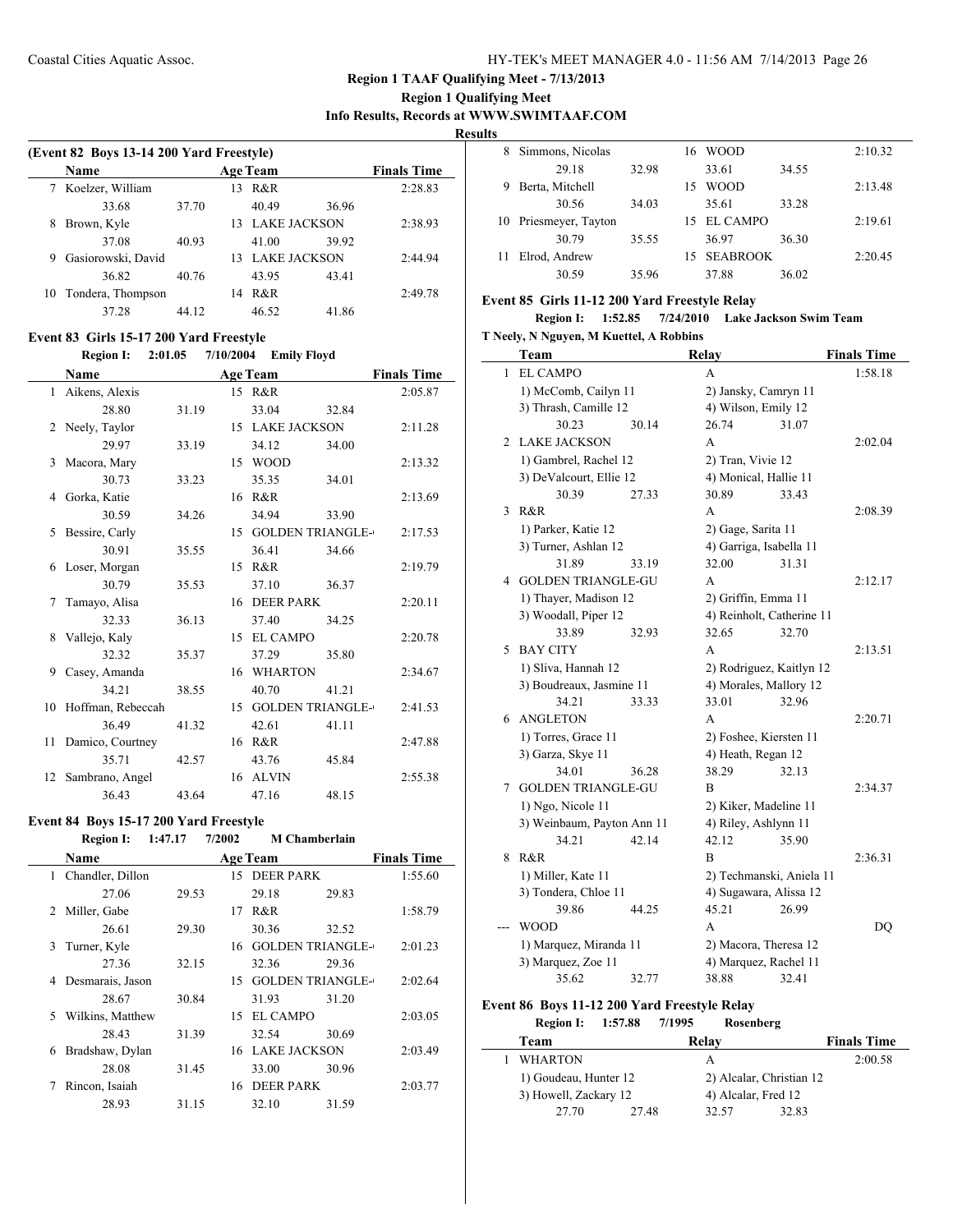### **Region 1 Qualifying Meet**

#### **Info Results, Records at WWW.SWIMTAAF.COM**

### **Results**

| (Event 86 Boys 11-12 200 Yard Freestyle Relay) |                        |       |                        |       |                    |  |
|------------------------------------------------|------------------------|-------|------------------------|-------|--------------------|--|
|                                                | Team                   |       | Relay                  |       | <b>Finals Time</b> |  |
|                                                | 2 R&R                  |       | A                      |       | 2:04.50            |  |
|                                                | 1) Cook, Trent 12      |       | 2) Koelzer, Nikolas 11 |       |                    |  |
|                                                | 3) McGrath, Connor 11  |       | 4) Jacks, Josh 12      |       |                    |  |
|                                                | 32.09                  | 32.08 | 30.48                  | 29.85 |                    |  |
| 3                                              | ANGLETON               |       | A                      |       | 2:12.39            |  |
|                                                | 1) Anderson, Cory 12   |       | 2) Ramos, Albert 12    |       |                    |  |
|                                                | 3) Roberts, Heston 11  |       | 4) Clark, Zackery 12   |       |                    |  |
|                                                | 32.77                  | 35.30 | 33.05                  | 31.27 |                    |  |
| 4                                              | <b>PALACIOS</b>        |       | A                      |       | 2:20.60            |  |
|                                                | 1) Lambert, Skylor 12  |       | 2) Novak, Dalton 12    |       |                    |  |
|                                                | 3) Engel, Jackson 12   |       | 4) Kessler, Timothy 12 |       |                    |  |
|                                                |                        |       | 36.82                  | 31.69 |                    |  |
| 5.                                             | R&R                    |       | B                      |       | 2:21.20            |  |
|                                                | 1) Miller, Drew 11     |       | 2) Tee, Elian 11       |       |                    |  |
|                                                | 3) Griffith, Dustin 11 |       | 4) Tee, Jan 12         |       |                    |  |
|                                                | 34.54                  | 41.43 | 11.22                  | 54.01 |                    |  |
|                                                |                        |       |                        |       |                    |  |

#### **Event 87 Girls 13-14 200 Yard Freestyle Relay**

## **Region I: 1:46.88 7/14/2012 Lake Jackson Swim Team**

### **A Robbins, N Nguyen, T Neely, M Kuettel**

|   | Team                        |       | Relay                    |                              | <b>Finals Time</b> |
|---|-----------------------------|-------|--------------------------|------------------------------|--------------------|
| 1 | <b>BAY CITY</b>             |       | A                        |                              | 1:59.26            |
|   | 1) Orsak, Mehgan 14         |       | 2) Richards, Brooke 13   |                              |                    |
|   | 3) Attaway, Sarah 13        |       | 4) Muskiet, Whitney 13   |                              |                    |
|   | 29.12                       | 32.98 | 29.71                    | 27.45                        |                    |
| 2 | R&R                         |       | A                        |                              | 1:59.42            |
|   | 1) Suter, Rhiannon 14       |       |                          | 2) Dzierzanowski, Kathryn 13 |                    |
|   | 3) Parker, Kelsey 13        |       | 4) Turner, Carlynne 14   |                              |                    |
|   | 30.64                       | 30.60 | 30.34                    | 27.84                        |                    |
| 3 | <b>LAKE JACKSON</b>         |       | A                        |                              | 2:04.02            |
|   | 1) Baker, Anne Elisabeth 13 |       | 2) Rumsey, Kimberlyn 13  |                              |                    |
|   | 3) Agan, Abby 13            |       | 4) Nguyen, Nicole 14     |                              |                    |
|   | 32.70                       | 31.81 | 32.41                    | 27.10                        |                    |
| 4 | R&R                         |       | B                        |                              | 2:04.30            |
|   | 1) Vallejo, Kendyl 14       |       | 2) Sugawara, Caitlin 14  |                              |                    |
|   | 3) Voelkel, Katie 14        |       | 4) Chancoco, Gemini 13   |                              |                    |
|   | 30.39                       | 32.48 | 31.70                    | 29.73                        |                    |
| 5 | <b>WOOD</b>                 |       | A                        |                              | 2:04.89            |
|   | 1) Brown, Tara 14           |       | 2) Berta, Amanda 14      |                              |                    |
|   | 3) Heimbach, Sydney 14      |       | 4) Schleicher, Audrey 14 |                              |                    |
|   | 30.98                       | 32.60 | 32.27                    | 29.04                        |                    |
| 6 | <b>PALACIOS</b>             |       | A                        |                              | 2:09.24            |
|   | 1) Kessler, Audry 14        |       | 2) Ortiz, Elizabeth 13   |                              |                    |
|   | 3) Grones, Bailey 13        |       | 4) Neimeyer, Chae 13     |                              |                    |
|   | 33.36                       | 34.12 | 32.09                    | 29.67                        |                    |
| 7 | <b>GOLDEN TRIANGLE-GU</b>   |       | A                        |                              | 2:10.07            |
|   | 1) Perales, Shelby 14       |       | 2) Vigil, Gabby 14       |                              |                    |
|   | 3) Eads, Nikki 13           |       | 4) Thayer, Kaitlin 14    |                              |                    |
|   | 30.88                       | 34.53 | 35.01                    | 29.65                        |                    |
| 8 | <b>WHARTON</b>              |       | A                        |                              | 2:11.52            |
|   | 1) Rodriguez, Valeria 14    |       | 2) Casey, Britney 14     |                              |                    |
|   | 3) Nava, Jill 14            |       | 4) Roddy, Montie 14      |                              |                    |
|   | 39.33                       | 27.90 | 31.86                    | 32.43                        |                    |

### **Event 88 Boys 13-14 200 Yard Freestyle Relay**

### **Region I: 1:41.21 7/24/2010 Lake Jackson Swim Team W Sterling, A SEYMOUR, Z Vanderhider, L Sheffield**

|                | Team                      |       | Relay                       |                         | <b>Finals Time</b> |  |
|----------------|---------------------------|-------|-----------------------------|-------------------------|--------------------|--|
| 1              | <b>LAKE JACKSON</b>       |       | A                           |                         | 1:47.74            |  |
|                | 1) Harpham, Nicholas 13   |       | 2) Johnson, Kane 13         |                         |                    |  |
|                | 3) Seymour, Alex 14       |       |                             | 4) Bradshaw, Brandon 14 |                    |  |
|                | 27.42                     | 27.09 | 27.47                       | 25.76                   |                    |  |
| $\mathfrak{D}$ | R&R                       |       | A                           |                         | 1:50.12            |  |
|                | 1) Miller, Brayden 13     |       | 2) West, Zane 14            |                         |                    |  |
|                | 3) Koelzer, William 13    |       | 4) Perez, William 13        |                         |                    |  |
|                | 25.04                     | 28.58 | 28.52                       | 27.98                   |                    |  |
| $\mathcal{F}$  | <b>PALACIOS</b>           |       | A                           |                         | 1:58.73            |  |
|                | 1) Frierson, Jeffrey 14   |       | 2) Struhrenberg, Clayton 13 |                         |                    |  |
|                | 3) Segovia, Morgan 13     |       | 4) Durio, Trey 13           |                         |                    |  |
|                | 29.35                     | 33.22 | 29.98                       | 26.18                   |                    |  |
| 4              | <b>GOLDEN TRIANGLE-GU</b> |       | A                           |                         | 2:01.17            |  |
|                | 1) Root, Tyler 13         |       | 2) Hemmings, Drew 14        |                         |                    |  |
|                | 3) Vigil, Elijah 13       |       | 4) Tan, Tommy 14            |                         |                    |  |
|                | 31.48                     | 29.66 | 33.62                       | 26.41                   |                    |  |
| 5.             | <b>LAKE JACKSON</b>       |       | B                           |                         | 2:09.47            |  |
|                | 1) Yates, Cameron 13      |       | 2) Brown, Kyle 13           |                         |                    |  |
|                | 3) Gasiorowski, David 13  |       | 4) Monical, Mason 13        |                         |                    |  |
|                | 30.60                     | 32.76 | 33.23                       | 32.88                   |                    |  |

### **Event 89 Girls 15-17 200 Yard Freestyle Relay**

### **Region I: 1:45.59 7/12/2003 Richmond/Rosenberg Team K MORGAN, J CUTBIRTH, C PHILLIPS, A NEAL**

|               | Team                        |       | Relay                  |       | <b>Finals Time</b> |
|---------------|-----------------------------|-------|------------------------|-------|--------------------|
|               | 1 LAKE JACKSON              |       | A                      |       | 1:46.36            |
|               | 1) Robbins, Annie 15        |       | 2) Schaefer, Cierra 17 |       |                    |
|               | 3) Neely, Taylor 15         |       | 4) Kuettel, Molly 15   |       |                    |
|               | 26.59                       | 27.97 | 26.82                  | 24.98 |                    |
|               | 2 R&R                       |       | A                      |       | 1:48.95            |
|               | 1) Mangel, Shelbi 15        |       | 2) Soda, Toluse 17     |       |                    |
|               | 3) Hartensteiner, Ashley 17 |       | 4) Dixon, Rachel 15    |       |                    |
|               | 27.37                       | 27.57 | 26.89                  | 27.12 |                    |
| $\mathcal{E}$ | R&R                         |       | B                      |       | 1:56.92            |
|               | 1) Przybilla, Hannah 17     |       | 2) Loser, Morgan 15    |       |                    |
|               | 3) Gaas, Emma 16            |       | 4) Langdon, Shelby 15  |       |                    |
|               | 29.21                       | 30.47 | 28.21                  | 29.03 |                    |
| 4             | R&R                         |       | C                      |       | 2:04.68            |
|               | 1) Spence, Abby 15          |       | 2) Damico, Courtney 16 |       |                    |
|               | 3) Gittens, Zena 16         |       | 4) Masters, Lydia 15   |       |                    |
|               | 28.49                       | 33.12 | 32.61                  | 30.46 |                    |
|               |                             |       |                        |       |                    |

## **Event 90 Boys 15-17 200 Yard Freestyle Relay**

**Region I: 1:30.54 7/12/2008 Lake Jackson Swim Team F Hughes, J Bontekoe, E Vesling, C Armstrong**

### **Region 1: 1:30.54 7/16/2011 Golden Triangle**

#### **C Stockman, M Stockman, A Hughes, P Qin**

| Team                 |       | Relav                  |       | <b>Finals Time</b> |
|----------------------|-------|------------------------|-------|--------------------|
| <b>FST</b>           |       |                        |       | 1:40.01            |
| 1) Gonzales, John 16 |       | 2) Rivera, Steven 16   |       |                    |
| 3) Graham, Conner 16 |       | 4) Sheffield, Logan 17 |       |                    |
| 25.92                | 26.45 | 25.40                  | 22.24 |                    |